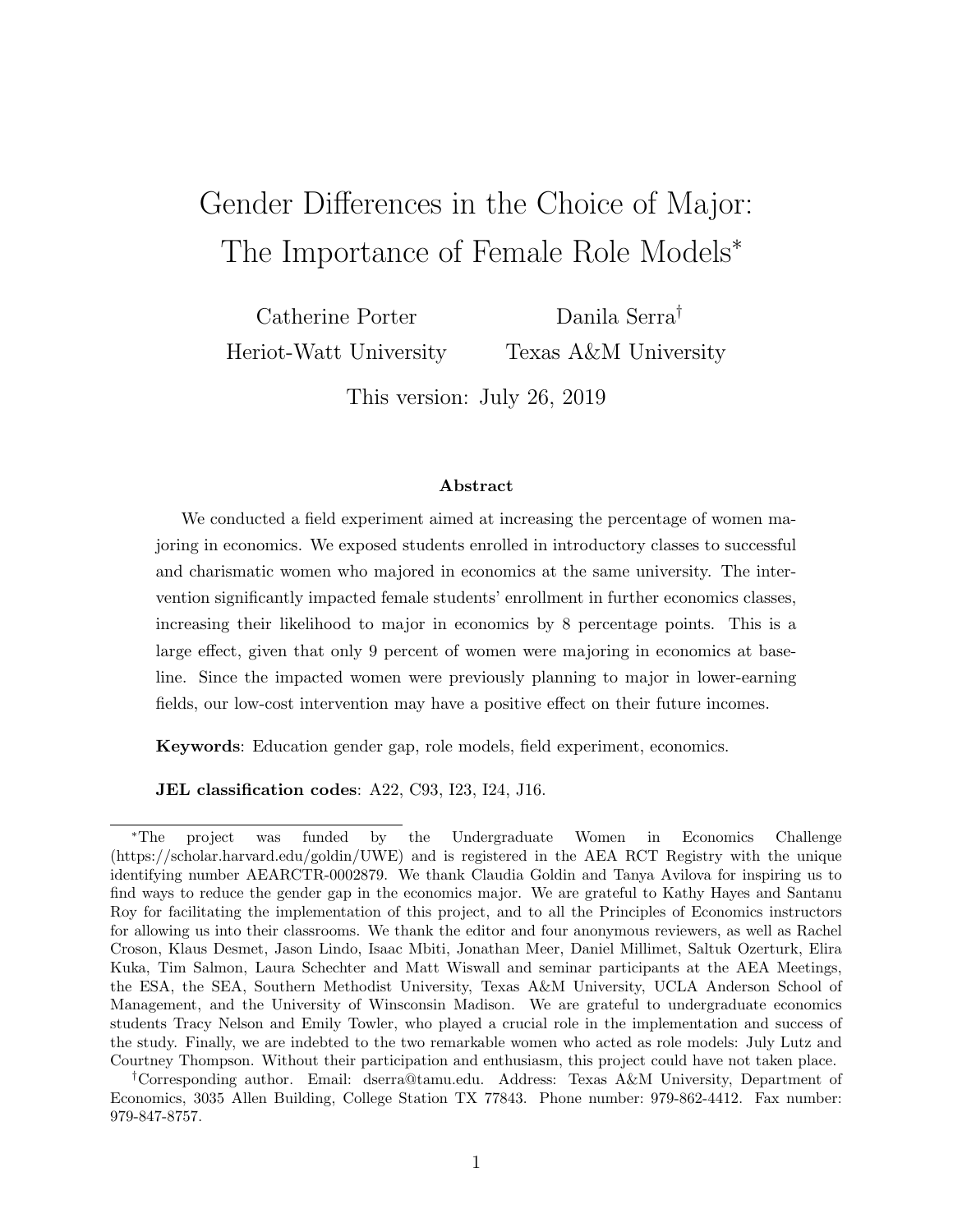### 1 Introduction

This paper addresses an important constraint that may contribute to the lack of women in traditionally male dominated fields: the scarce number of female role models. Due to historical gender imbalances, it is difficult for young women to come into direct contact with successful women who have majored in male dominated fields and can inspire them to do the same. Lack of representation in introductory textbooks (Stevenson and Zlotnik, 2018) may also contribute to women's inability to see themselves majoring in male dominated fields. We employ a field experiment to examine the impact of an inexpensive and easily scalable role model intervention designed to influence young women's majoring decisions in college.

A number of studies (Jensen and Oster, 2009; Chong and Ferrara, 2009; La Ferrara et al., 2012) have looked at role model effects in other contexts by examining the impact of TV exposure on relevant behaviors,<sup>1</sup> or by showing inspirational videos (Bernard et al., 2014) or movies (Riley, 2017) to randomly selected individuals. Riley (2017), in particular, provides evidence that in Uganda, exposing students to a (female) role model movie significantly increased performance in qualifying exams, with the impact being larger for female students.<sup>2</sup>

Contrary to previous role model studies, our intervention relies on direct face to face, albeit brief, communication between role models and our target population. Our outcome of interest is female students' decision to major in a male-dominated field. Our setting is a US university. We focus on economics, a field that, contrary to other subject matters including physical sciences, mathematics and business studies<sup>3</sup> - has made little progress over the years in attracting women. In the US, the percentage of bachelor degrees awarded to women has risen from about 25% in the 1950s to over 50% in the 2000s (National Center for Education Statistics and NSF, Science & Engineering Indicators, 2016), yet only 30% of bachelor degrees in economics are awarded to women, the same percentage as in the mid 1990s.

In the specific context of majoring choices, several studies estimate the impact of female teachers on female students' attitudes and behaviors and attribute this to a role model effect.<sup>4</sup> The evidence is especially strong for STEM majors (Lim and Meer, 2019; Carrell et al., 2010).<sup>5</sup>

<sup>&</sup>lt;sup>1</sup>For instance, La Ferrara et al. (2012) show that in Brazil, exposure to soap operas where the majority of the main female characters had either no children or only one child significantly decreased women's fertility.

<sup>&</sup>lt;sup>2</sup>In India, Beaman et al. (2012) have shown that an increase in the presence of women in government councils in India significantly affected the aspirations of young women and eliminated the gender gap in educational attainment among adolescents.

<sup>3</sup>About 47% of business degrees, 46% of natural sciences degrees and 43% of math degrees and 39% of physical science degrees are currently awarded by women.

See: https://nces.ed.gov/programs/digest/current tables.asp, last accessed 31 May 2019.

<sup>&</sup>lt;sup>4</sup>For a review, see Allgood et al.  $(2015)$  and Bayer and Rouse  $(2016)$ .

<sup>&</sup>lt;sup>5</sup>Lim and Meer (2019) exploit the random assignment of students to classrooms in Korean middle schools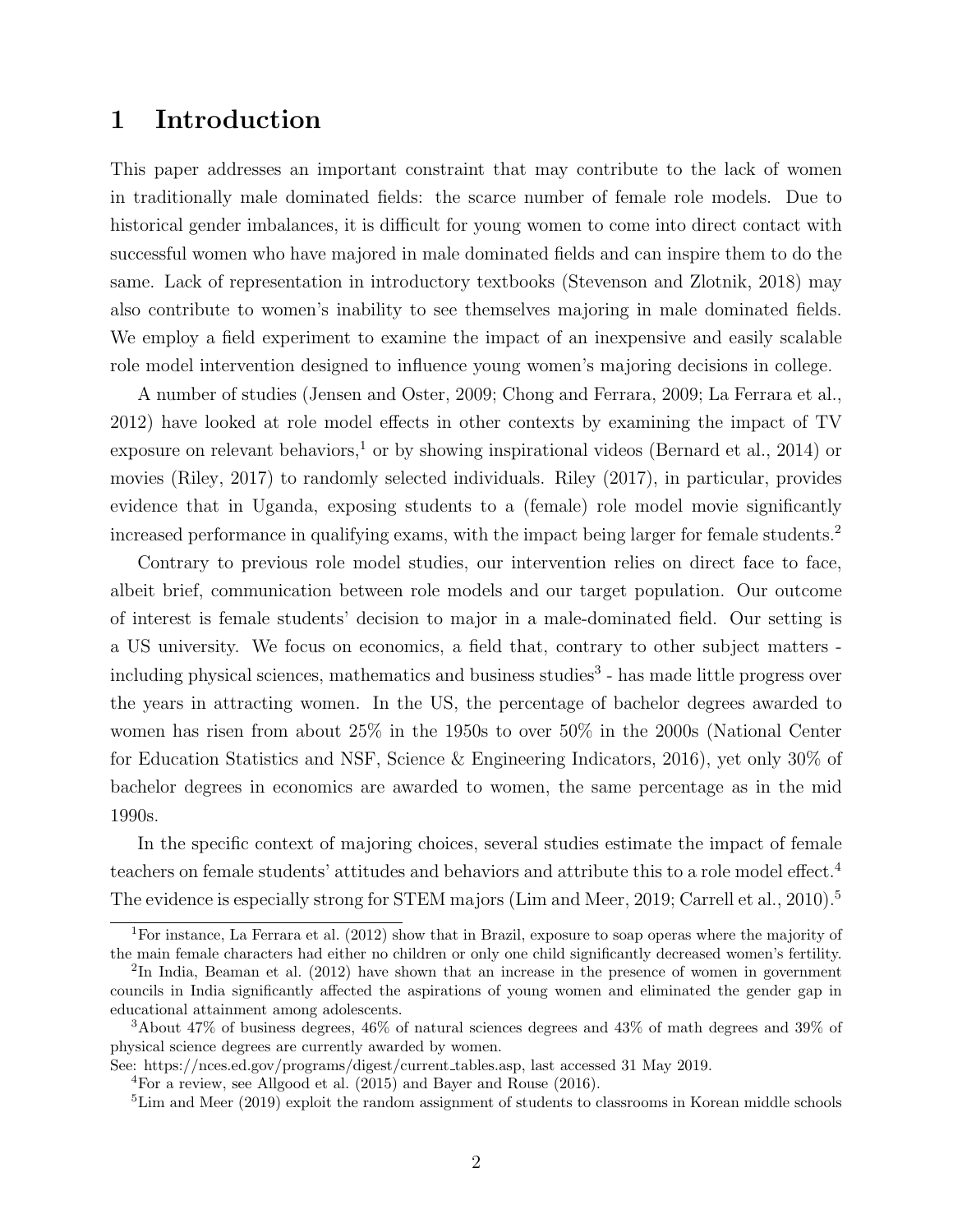However, since instructors may give more attention or otherwise behave differently toward students of the same gender, the mechanism of causality cannot be clearly delineated. In contrast, our study isolates the role model mechanism by focusing on women who are not teachers, have no prior or subsequent relationship with the target students, and give just one short speech to audiences made of male and female students.

Following Morgenroth et al. (2015), we define female role models as women who can "influence role aspirants' achievements, motivation, and goals by acting as behavioral models, representations of the possible, and/or inspirations" [p.4]. Our role models are two successful and inspiring career women who had majored at the same university as the target population. Our experiment consisted in the random selection of Principles of Economics classes – which are typically gender balanced in our setting  $-$  to be visited by the role models. Each visit consisted of a 15-minute discussion about the role model's experiences as an economics major, a description of their career paths and achievements, and an explanation of how their specific major (economics) contributed to their success on the job. Since treatment and control classes existed and were taught by the same instructors also the year preceding the intervention (Spring 2015), we are able to employ a difference-in-differences estimation strategy to assess the impact of the role model visits on students' interest in the economics major. Hence, our methodology allows us to clearly identify the impact of the role models on female students' education choices.<sup>6</sup>

We have four outcome variables: enrollment in an Intermediate Economics class the year after taking the Principles class, enrollment in one or more economics classes at any time after Principles, the total number of economics classes taken after Principles, and, ultimately, the decision to major in economics.

An important feature of our design is the method we used to select the role models according to pre-determined criteria aimed at finding career women that would be particularly

and find that female students that are matched with female math teachers in 7th grade are more likely to take advanced math courses in high school, to attend a STEM-focused high school and to plan to major in STEM. Carrell et al. (2010) find that the proportion of mandatory introductory courses taught by female professors at the US Air Force Academy significantly increases the likelihood that top female students, as measured by their SAT math score, would complete a STEM major. A few studies in social psychology have investigated the impact that role models may have on female students' attitudes toward male-dominated fields. For instance, Stout et al. (2011) conducted experiments where math or STEM majors are either exposed to confederates posing as math majors (study 1) or are asked to read biographies of female versus male engineers (study 2). The outcome variables are students' subsequent answers to Implicit Association Tests aimed at measuring implicit attitudes toward math or STEM, as well as direct elicitation of such attitudes.

<sup>6</sup>An unpublished study that is methodologically related to ours, despite obvious differences in context, target population and outcomes of interest, is Nguyen (2008), which is based on a field experiment in Madagascar where 4th grade students and their parents were presented with either statistics about returns to education or with speeches from role models about their experiences, or both, employing a total of 72 different role models chosen by the school district head, a local NGO leader, and community leaders.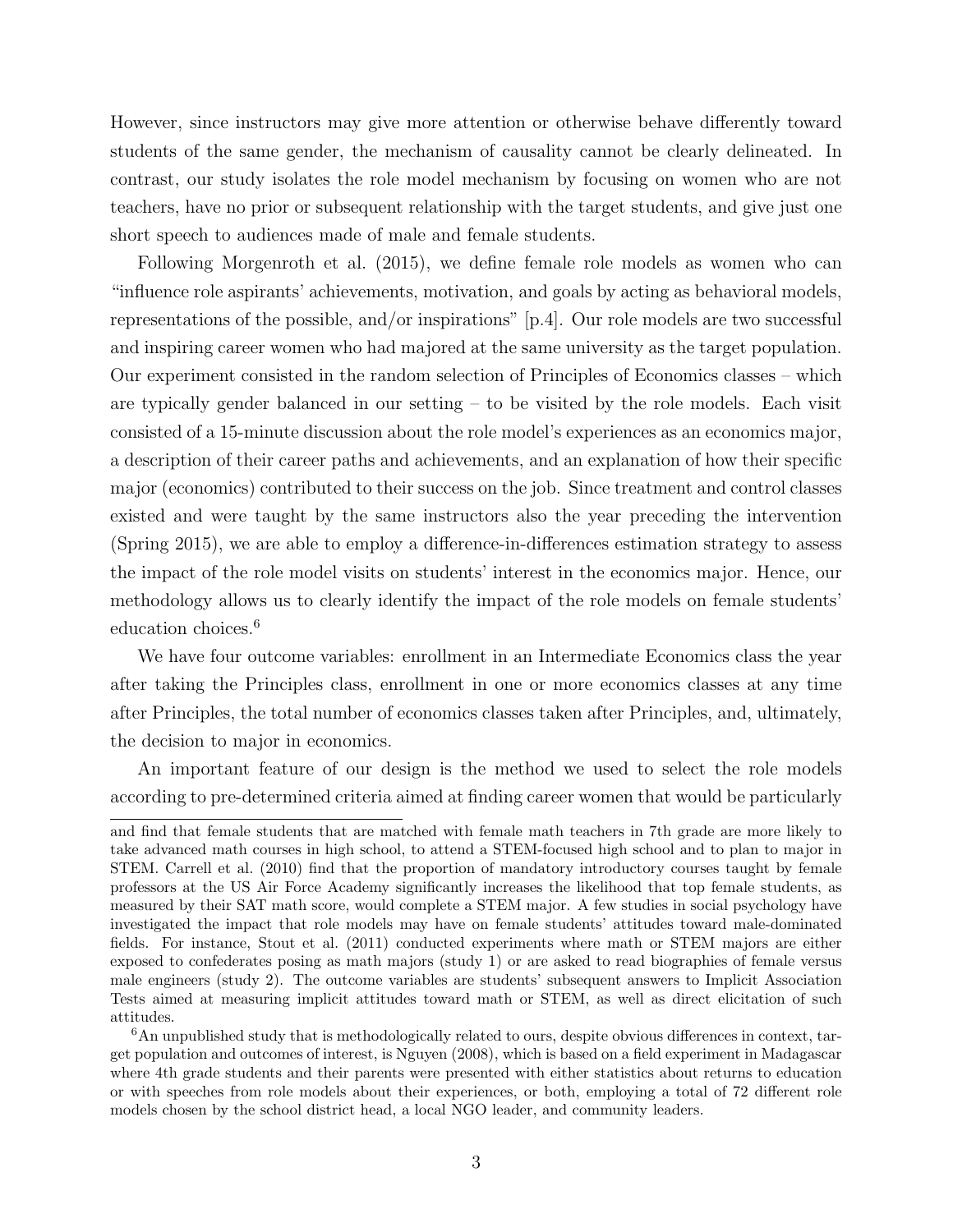appealing to female students. We enlisted the help of two female students currently majoring in economics. The students shortlisted economics alumni on the basis of their interests in their current sectors of work. We then contacted the selected alumni and invited them to be interviewed via Skype. The students conducted scripted interviews with the finalists who agreed to be interviewed, and chose the best two on the basis of their assessment of the alumni's jobs, communication skills and overall charisma. While there were men in our set of interviewed finalists, both finally chosen role models were women.<sup>7</sup> This is in line with social psychology studies (Lockwood, 2006; Stout et al., 2011) showing that women are more likely to identify with and be inspired by female than male role models.

Our results show that the role model intervention had a significant impact on all outcomes for female students. Specifically, being in a class that received the role model visits increased the likelihood that a female student would major in economics by 8 percentage points, over a baseline of 9 percent, i.e., we estimate nearly a 100 percent increase in the share of female economics majors. Similar effects are observed on intermediate outcomes. The likelihood that a female student would take an intermediate economics class the year following the Principles class also doubled, increasing by 11 percentage points over a baseline of 11 percent; similarly the likelihood of taking another economics class at any time after the Principles class increased by 14 percentage points over a baseline of 18 percent. While men were not the focus of the intervention and we did not have any priors on whether and how they would be impacted, we do have data on male outcomes and we perform a triple-difference regression as a robustness check. The results show that men were unaffected by the treatment.

By examining which majors saw a significant decline in female students, we are able to assess which fields of study the impacted female students would have majored in, absent the intervention. This is important, since, if we were pulling women away from other maledominated fields also leading to high-paying jobs – e.g., STEM – our intervention would possibly be counter-productive, as it would diminish gender diversity in other male-dominated fields and possibly lower the earnings potential of our target population. Our data suggests that the role model intervention did not decrease the percentages of women majoring in male-dominated fields leading to high wages, i.e., STEM, business and finance. Instead, the intervention significantly lowered the percentage of women planning to major in humanities. The analysis of the grades obtained in a standardized exam given to all Intermediate Economics students shows that the treated female students performed as well as the control students, suggesting that the students swayed to study economics by our intervention were not less skilled or less likely to succeed in the program. We conclude that the economic

<sup>&</sup>lt;sup>7</sup>The men in the sample were not deemed as the most inspiring by our two female students. For further discussion, see Section 2.2.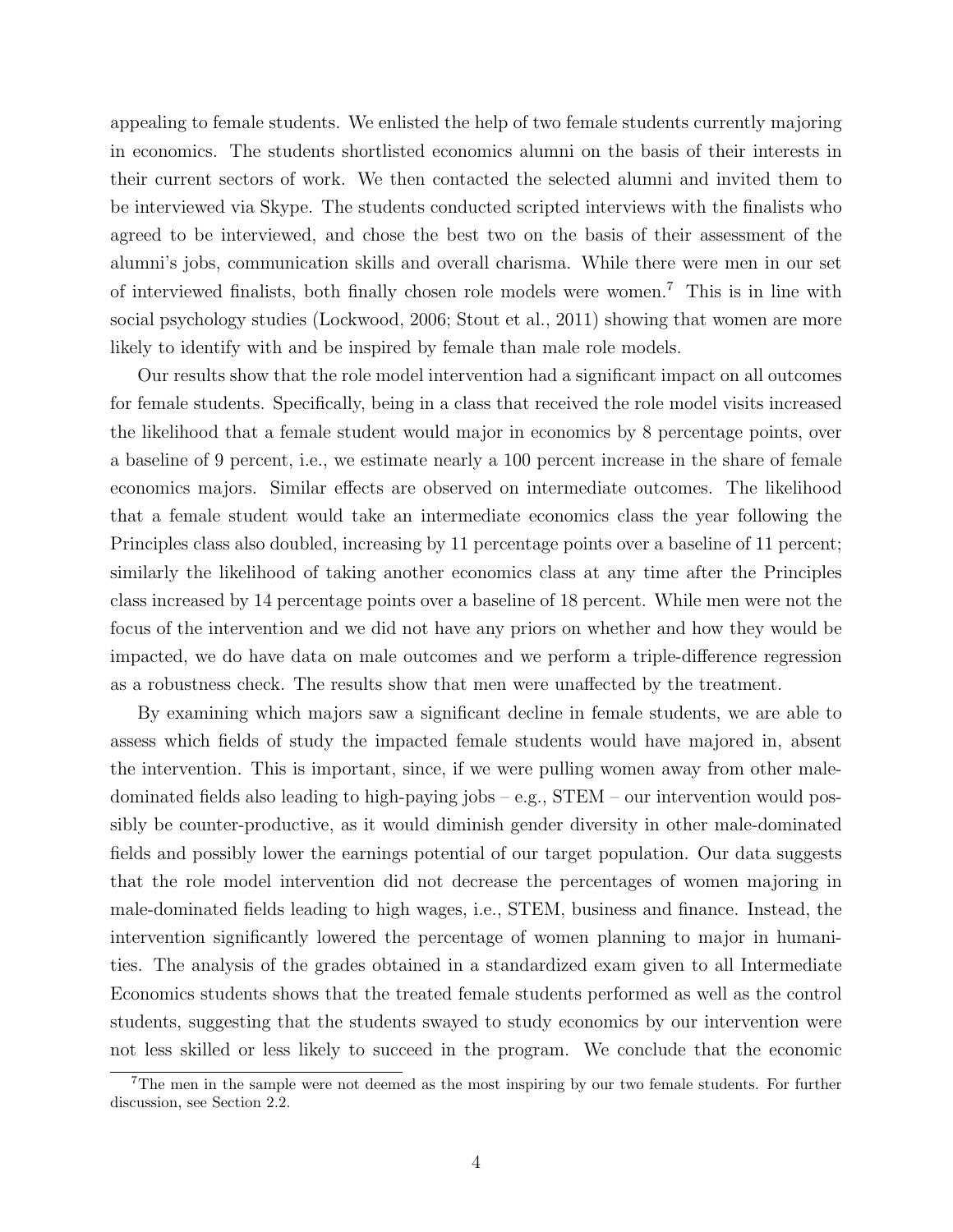impact of our low-cost role model intervention may be significant, as the future wages of our target population could be substantially larger as a result.

Our study contributes to the role model literature as well as the literature on the causes of the under-representation of women in certain fields of study. This includes investigations of the importance of gender differences in math aptitude (Emerson et al., 2012), sensitivity to grades (Rask and Tiefenthaler, 2008; Goldin, 2013; Kugler et al., 2017), competitiveness (Reuben et al., 2017; Buser et al., 2014; Flory et al., 2014), $^8$  taste for the subject matter (Dynan and Rouse, 1997; Wiswall and Zafar,  $2014$ )<sup>9</sup> and preferences over different job attributes, which are linked to different majors (Wiswall and Zafar, 2017).<sup>10</sup> Our work also relates to recent investigations of the effects of mentorship programs on individual behaviors (Blau et al., 2010; Dennehy and Dasgupta, 2017; Kofoed et al., 2019).<sup>11</sup>

Overall, our study provides strong evidence of the impact of female role models on women's self-selection into fields of study in which men are traditionally over-represented. Our analysis of mechanisms suggests that, although the role models shared novel information on the jobs associated with an economics degree, the increase in information is not responsible for the observed impacts, which leads us to conclude that the mechanism might be inspiration.

Achieving higher gender diversity within majors is important and desirable as it may enhance productivity and overall performance in team work, and it may contribute to the production of novel ideas (Bayer and Rouse, 2016; Ellison and Mullin, 2014; Hoogendoorn et al., 2013; Bear and Woolley, 2011). Moreover, the choice of major significantly affects one's earnings potential (Arcidiacono, 2004; Kirkeboen et al., 2016), and male-dominated fields tend to lead to higher paying jobs. Economics, for instance, is the highest earning major in the social sciences (Black et al., 2003; Carnevale and Cheah, 2015) and has been shown to generate higher earnings than a business degree (Black et al., 2003).<sup>12</sup> Greater gender diversity may also have important consequences on aggregate outcomes. Indeed, under the assumption of no gender differences in innate abilities, gender imbalances in selfselection into fields of study (and subsequent careers) may result in misallocation of talents – where individuals are not pursuing their comparative advantages – that could significantly affect aggregate outputs, as recently shown in Hsieh et al. (2013). Increasing the number

<sup>8</sup>For seminal evidence on gender differences in competitiveness, see Niederle and Vesterlund (2007).

<sup>9</sup>For a review of the literature, see Allgood et al. (2015) and Bayer and Rouse (2016).

 $10$ The authors found that men prioritize earnings prospects while women tend to favor jobs that provide flexibility and job stability.

<sup>&</sup>lt;sup>11</sup>See Athey et al. (2000) for a theoretical investigation of the importance of mentoring within organizations.

 $12$ Using recent census data, Carnevale and Cheah (2015) also report that the median salary of an experienced worker, aged 30 to 54 years of age, who majored in economics is the highest in the social sciences and the thirteen highest among all majors.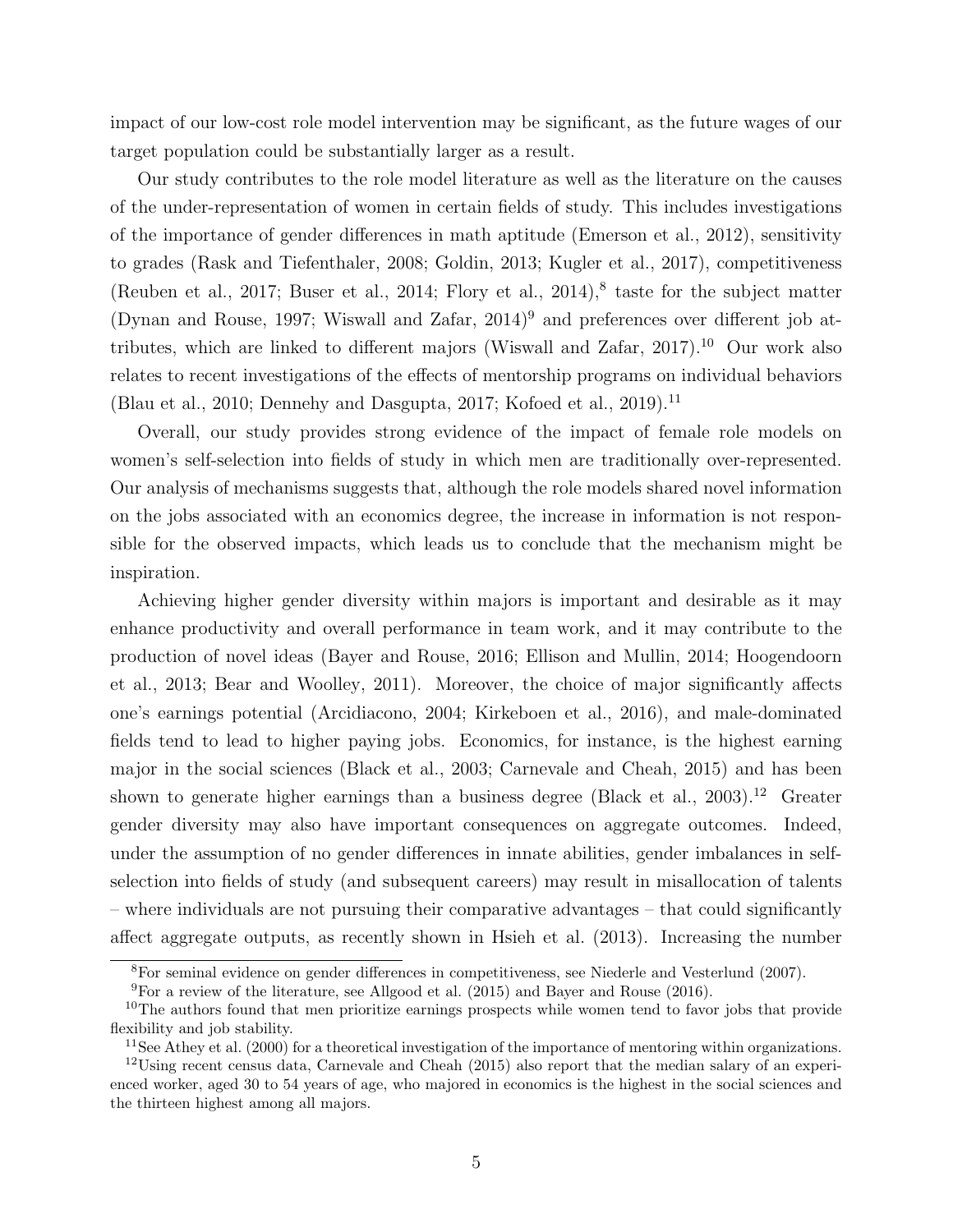of women studying economics may be especially relevant for real-world aggregate outcomes, as there is evidence (May et al., 2014, 2018) that female and male economists both in the US and in Europe have significantly different views on a variety of policy issues, including government intervention, market solutions, environmental protection and gender equality.

What makes our study unique is the use of a controlled field experiment, which allows clear identification of the impact of the role models, and the novel methodology employed to identify such role models, which crucially relied on the opinions of current female students. The simplicity of the experimental design makes our intervention easily replicable (in economics as well as in other male-dominated fields) and scalable, and suggests that the long-term goal of moving towards gender parity in the economics profession at all levels could be achieved at a relatively low cost by exposing students enrolled in principles classes to successful and inspiring alumnae.

The paper is organized as follows. In Section 2 we describe the field experiment and the university setting in which it was implemented. In Section 3, we describe our data and present our empirical strategy. Section 4 describes our results and Section 5 reports robustness checks. Then, in Section 6, we discuss the possible mechanisms behind the success of the intervention and in Section 7 we conclude with some final remarks.

### 2 Experimental Design

As part of the study, we: 1) conducted a survey of students enrolled in Principles of Economics classes in Spring 2015 and Spring 2016; 2) implemented a field experiment consisting in randomly selecting 4 of the 10 Principles of Economics classes offered in Spring 2016 to receive visits by two carefully chosen role models; and 3) obtained administrative data on the study paths of the students in our 2015 and 2016 samples. In this section, we start by describing the university setting where the experiment took place (Section 2.1). We then provide details about our field experiment and study procedures (Section 2.2). We conclude by describing our estimation strategy (Section 2.3).

#### 2.1 The University Setting

We conducted our study at Southern Methodist University (SMU). Although SMU is a small private university,<sup>13</sup> the number of students majoring in economics every year, averaging 166

<sup>13</sup>SMU is located in Dallas, Texas. In the latest (2019) university ranking provided by the US News and World Report, SMU appears ranked 59th in the nation, same as the University of Washington and Pennsylvania State University. In 2015, SMU had a total of 11,739 students. For additional information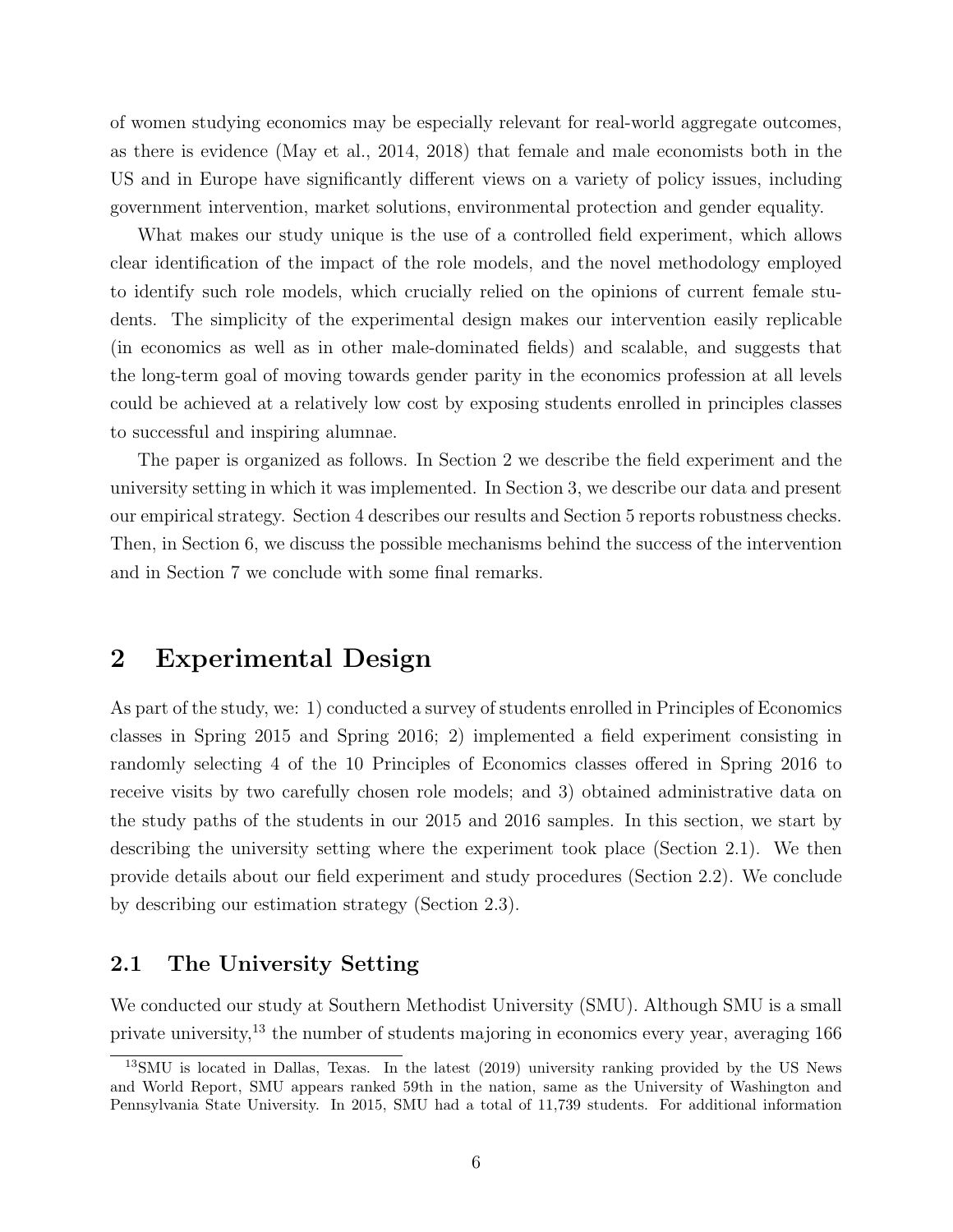between 2009 and 2015, is comparable to that of larger universities and is in line with the average number of economics majors across the top 100 US universities (Goldin, 2015).<sup>14</sup>

SMU operates over two semesters: a Fall semester, starting in August and ending in December, and a Spring semester, starting in January and ending in May. Our study involves students enrolled in Principles of Economics classes in either Spring 2015 or Spring 2016.<sup>15</sup> Principles of Economics classes are especially popular at SMU, with over 600 students enrolled and multiple classes – or sections – being offered every semester. Crucially, these classes are typically gender balanced, with women making up between 44 and 47 percent of the enrolled students in the past  $6$  academic years.<sup>16</sup> In contrast, the next class up - Intermediate Microeconomics - for which the Principles class is a prerequisite  $-$  is gender imbalanced, with only about 26% of the enrolled students being women (2009-2015 average). The gender imbalance remains and even worsens by the time of graduation, with less than one fourth of economics degrees being awarded to women, the average being 21% between 2009 and 2015. This is below the national average of 30% (Bayer and Rouse, 2016). Using Goldin (2015)'s conversion ratio, which is the ratio of the percentage of men majoring in economics to the percentage of women majoring in economics in a given university, SMU has a score of 4.493 (2011-2013 average), meaning that there are more than 4 men for every woman majoring in economics. This is substantially higher than the average for the top 100 US universities computed for the same time period, which is equal to 3.

The above statistics make SMU the ideal setting for a study aimed at increasing the percentage of women majoring in economics. Below, we provide details on our experimental design and empirical strategy.

#### 2.2 The Field Experiment

The study started in Spring 2015, when we surveyed all students taking Principles of Economics classes. There were 11 classes being offered and taught by seven instructors, four women and three men, at different days and times of the week.<sup>17</sup> Students could enroll in any of the available classes following a first come first serve rule. A total of 722 students

about SMU, see: http://www.smu.edu/AboutSMU/Facts

<sup>&</sup>lt;sup>14</sup>See: https://scholar.harvard.edu/files/goldin/files/planninggroup\_data\_notes\_0.pdf

<sup>15</sup>SMU also has two 4-week long Summer terms, in June and July. Classes held during the summer are very different than standard classes, as they take place daily and they are typically very small (i.e., less than 20 students). The student population taking summer classes is also quite different, i.e., typically older and in need of credit hours, e.g., in order to graduate by an imminent date. Given these differences between summer classes and regular classes, we exclude summer classes from our analysis.

<sup>&</sup>lt;sup>16</sup>One reason for the high number of students taking the Principles classes is the presence of a Business School, which requires prospective students to take such classes.

<sup>&</sup>lt;sup>17</sup>Three instructors taught two classes each.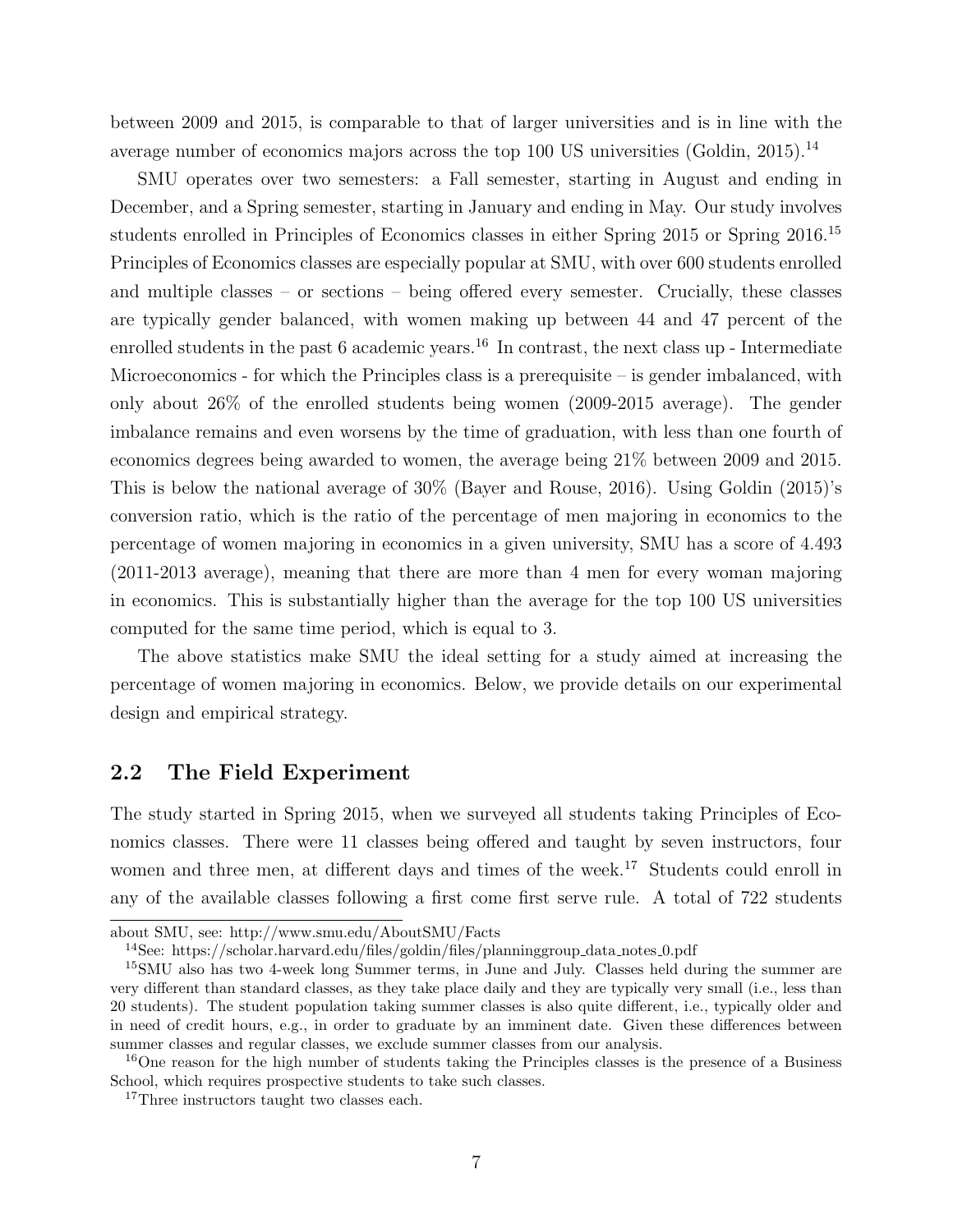took a Principles class in Spring 2015. We conducted our survey in the last week of classes at the end of April 2015, involving about 75% of the sample.<sup>18</sup> We collected demographic characteristics and we asked questions on intended major. We also elicited beliefs about the kinds of jobs associated with the economics major. We conducted an identical survey the following year, at the end of April, with the 2016 Spring Principles cohort.

In Spring 2016, the same classes – meaning classes taught on exactly a given day and time of the week, by a given instructor – were offered as in Spring 2015, with two exceptions.<sup>19</sup> A total of 688 students were enrolled in a Principles class that semester; we have survey data for about  $70\%$  of them.<sup>20</sup> In Spring 2016, there were 4 small classes (i.e., capped at 40) students) and 6 large classes (i.e., of 100 or more students) being offered. The enrollment class caps are decided by the department of economics on the basis of classroom and instructor availability. They are not dictated in any way by student demand. At any time during the class enrollment period, students can only enroll in classes whose cap size has not been met yet.

Since we aimed to have a balanced number of students in the 2016 treatment and control classes, we stratified our class-level randomization by class size. We randomly selected one small class and three large classes to receive the role model intervention. Note that our randomization also defined treatment and control classes in Spring 2015, even though the treatment classes were treated only in 2016. The fact that treatment and control classes existed the year prior the intervention allows us to employ a difference-in-differences estimation strategy, as discussed in Section 2.3.

Our target population was the set of female students enrolled in Principles of Economics classes. Hence, we aimed to select role models who could be especially appealing and inspiring to young women. To this end, we enlisted the help of two undergraduate female students who were majoring in economics at the time (Fall 2015). We first obtained the list of alumni who graduated between 1985 and 2010 and then preceded to shortlist 18 role model candidates based purely on the female students' interest in the their sector of work and current job. We contacted the shortlisted candidates via email asking for their availability and willingness to be interviewed via Skype by our female students. The email did not mention the specific aim of the study; it only stated that the economics department had shortlisted 18 especially

<sup>&</sup>lt;sup>18</sup>The survey was conducted during class time. Therefore, we have data only on the students that were present the day of the survey.

<sup>&</sup>lt;sup>19</sup>Two instructors taught two classes each. One instructor who taught two classes in 2015 only taught one class in 2016, hence the number of classes being 10 rather than 11 in Spring 2016. One control class changed instructor and weekly schedule in 2016. In Section 5, we conduct robustness checks of our main findings by dropping the classes that changed between the two years and including class fixed effects in the empirical specification.

<sup>20</sup>Again, participation in the survey was conditional on class attendance.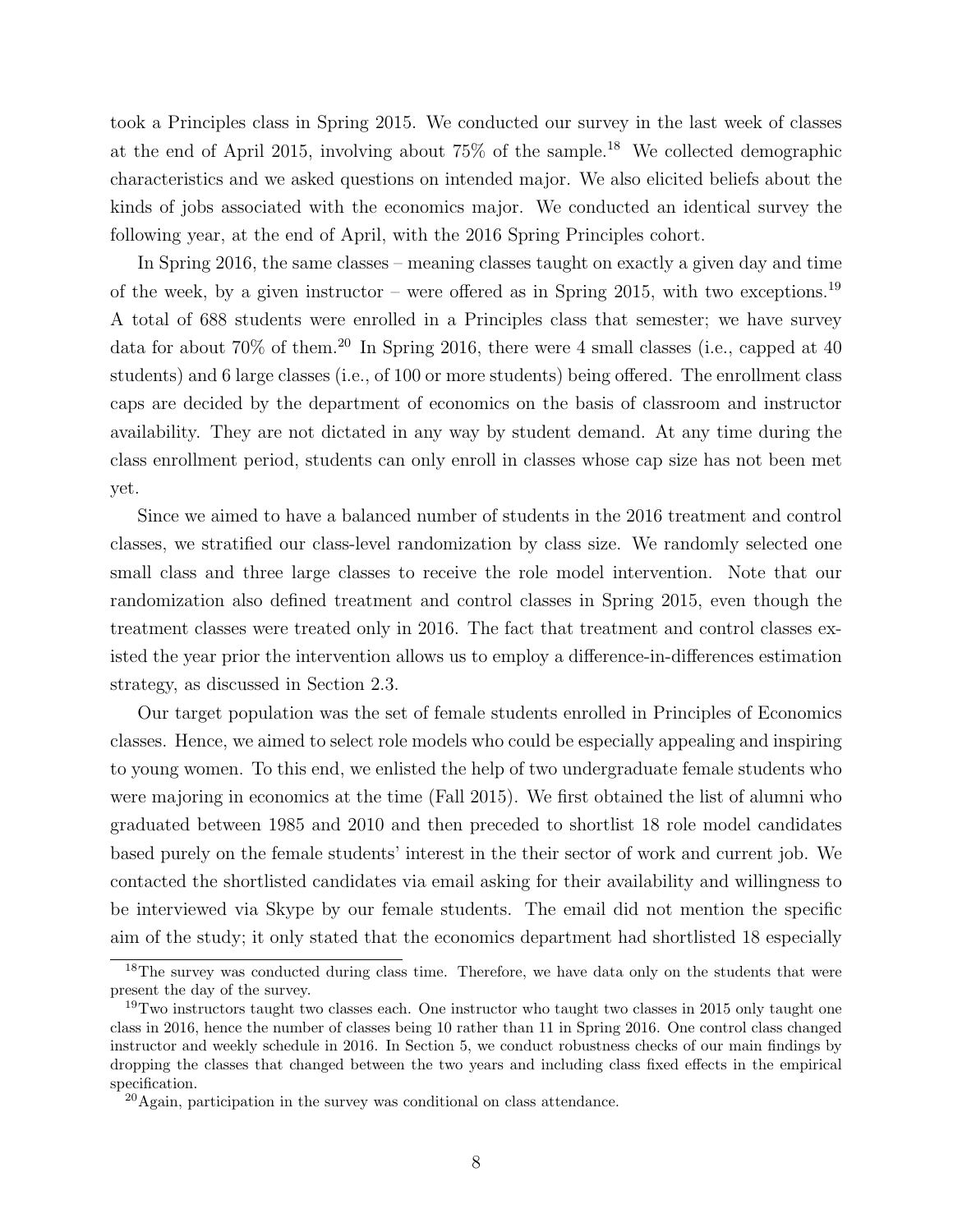inspiring alumni<sup>21</sup> and we aimed to gather some additional information about their current position, as well as their previous jobs and their experience as an economics student at SMU.<sup>22</sup>

Seven alumni replied expressing their availability for and interest in the Skype interview. The Skype (scripted) interviews were conducted by our two female students, which then proceeded to select our final two role models based on their impressions on the candidates' jobs, their appreciation for the field of economics, and, crucially, their communication skills and overall charisma. Both finally selected role models are women. One role model graduated in 2008 and started her career by working in management consulting for two years. She had then decided to completely change her career path by going to work for an international NGO in Nicaragua, and then as a director of operations at a toy company based in Honduras. She now works in Operations at a fast-growing candy retail company. The second role model graduated in 1991 and has had a stellar career in marketing, becoming the senior director of North American Marketing & Information Technology at a large international communications company. While the two role models work in very different sectors, what they have in common is that their jobs are not stereotypically associated with the economics major.

We formally invited each role model to visit SMU in Spring 2016. Both role models accepted our invitation and independently visited four Principles of Economics classes – our treatment classes – between March and April 2016. The first role model visited each class on March 21st or 22nd, depending on the class schedule. The second role model visited each class on April 6th or April 7th. The 2016 survey took place on the last week of classes, at the end of April 2016. All treatment classes received a visit from both role models, therefore we cannot differentiate the impact that each role model, i.e. their specific individual characteristics, may have had on the treated students. We can only identify the joint impact of the two alumnae on the students' interest in the economics major.

The purpose of the role model visits was for the two alumnae to talk about their experiences as economics majors, their career choices and their current jobs. More importantly, we asked them to discuss how majoring in economics helped them succeed in their careers. We also emphasized that it was important to try and involve students in the discussion (e.g. welcoming their questions) as much as possible.

We did not inform the class instructors about the purpose of study, to avoid possible changes in instructors' behavior as a result of the intervention. We also did not inform the role models about the objective of the research study and therefore they did not know that

 $^{21}$ We did not restrict the selection to females. Therefore, we initially shortlisted 8 women and 10 men.

 $22$ The specific content of the email is available upon request.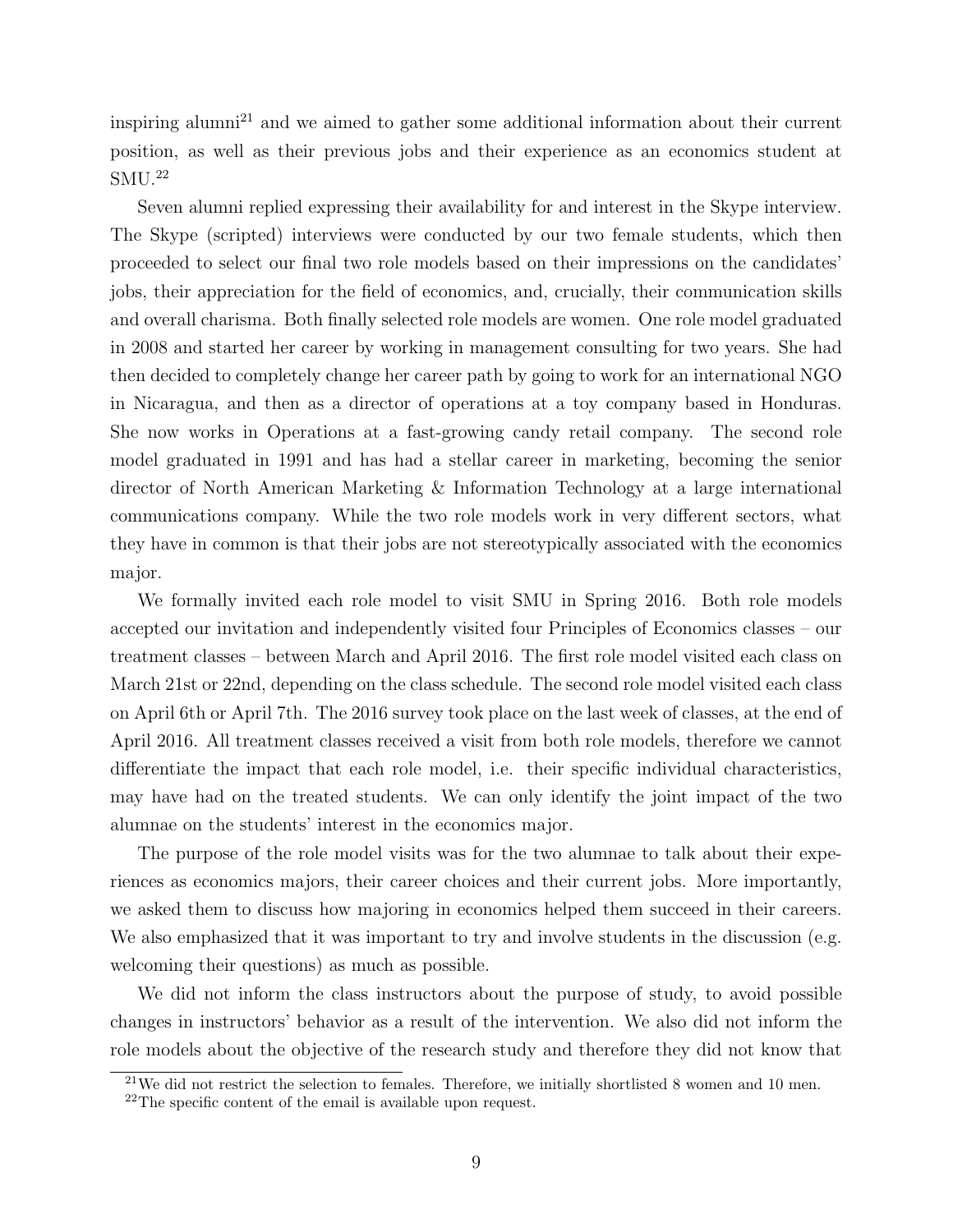we intended to examine the impact that their visit would have on female students' decision to continue studying economics. As a result, the speeches to the classes were gender-neutral, i.e., no gender-specific issues were discussed. This allows us to examine whether and to what extent our career women were perceived as role models also by male students. While we did not have a clear prior on the impact that the role models would have on men, the fact that the career women were chosen by female students to be inspiring to fellow young women suggests that the impact on men would most likely be lower. In the results section, we focus exclusively on the impact of the intervention on our target population - female students. However, we also conduct robustness checks where we treat the men as an additional control group.

It is important to note that the selected role models happened to both be female, as these two were the most inspiring to the undergraduate female students that assisted us in the role model selection process.<sup>23</sup> Ideally, we would have liked to also include a treatment that exposed students to two "identical" male role models in order to disentangle the role of gender matching from the role of information about the two specific career paths chosen by our female role models. However, even if we had a sample size large enough to include an additional set of treatment classes in our study (which we did not), it would have been impossible to find male "clones" of our female role models, i.e., two men with same career profiles, comparable levels of charisma and other individual characteristics to create the perfect male counterfactual treatment.<sup>24</sup> We can however use insights from studies in social psychology (Lockwood, 2006; Stout et al., 2011), which show that women are more likely to identify with and be inspired by fellow women. This suggests that, everything else being equal, the impact of the intervention would have been lower if the role models had been men.

### 2.3 Empirical Strategy

As outlined above, the treatment took place at the class level in 2016, yet the treatment and control classes also existed in 2015. Since we had a small number of classes over which we randomized, it was unlikely that we would achieve a balance between treatment and control groups.<sup>25</sup> We acknowledge that each class may have different types of students since we have

<sup>&</sup>lt;sup>23</sup>The initial shortlist did include males, and three men made it to the Skype interviews but were ultimately not chosen by the two female students that conducted the scripted interviews.

<sup>&</sup>lt;sup>24</sup>While videotaping the role models and using male actors to reproduce their speeches would theoretically be possible, in practice, the use of actors presenting themselves as working in given fields and having very specific study and work experiences would imply deceiving the students in the audience. Even if deception were not a problem, the Q&A section of the classroom visits would be difficult to predict and handle by actors, as it may involve job specific questions and students' requests of business cards and contact details.

<sup>&</sup>lt;sup>25</sup>However, simple pair-wise chi-square tests of the difference between treatment and control outcomes do show significant difference in our outcome variables, as shown in Table I.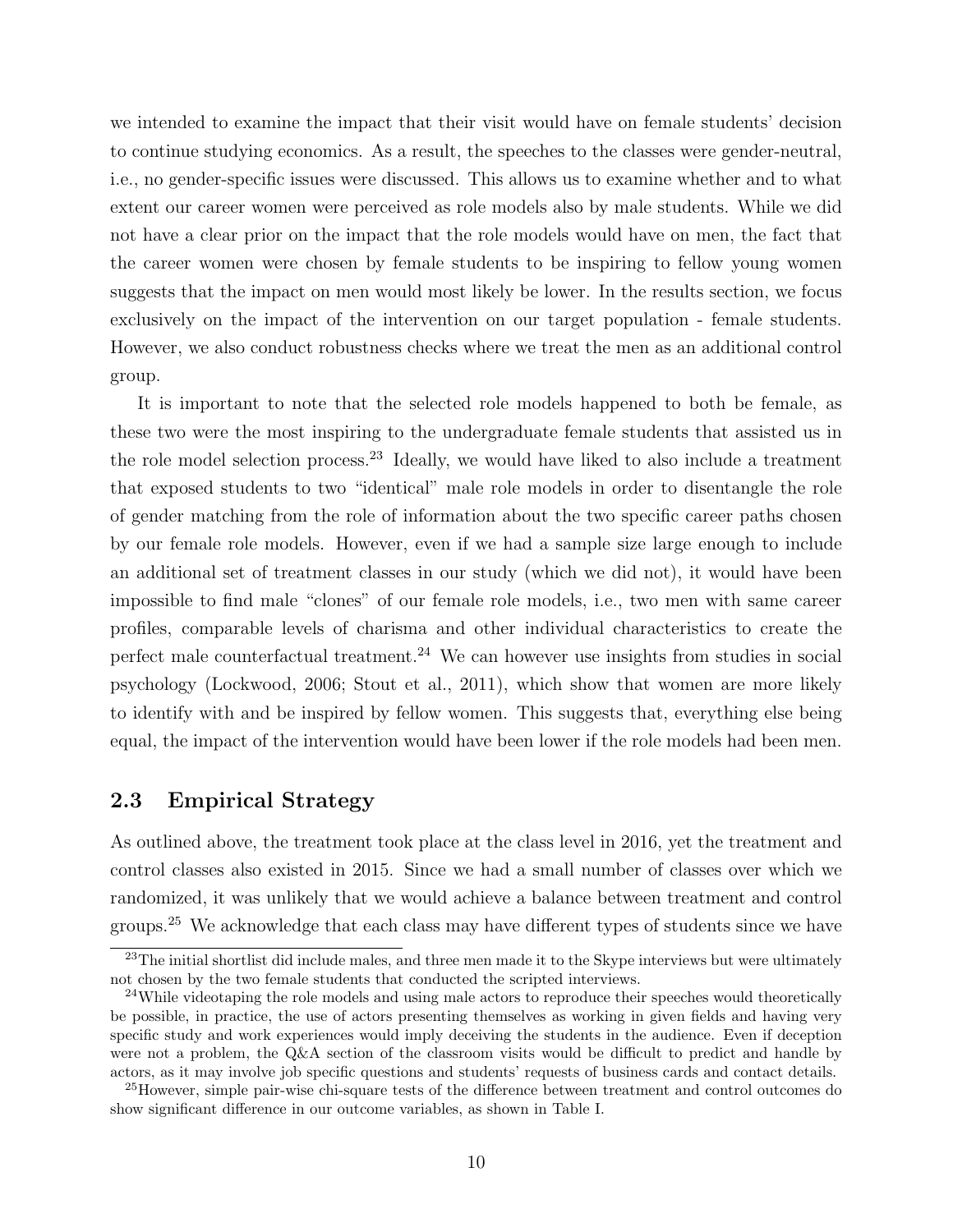self-selection into classes, and that students in different classes are likely to be subject to different stimuli, as they are exposed to different instructors, curricula and teaching styles. Therefore, we take advantage of the fact that the same classes (i.e., same instructors and time schedules) were offered both in 2015 and 2016 to estimate our treatment effects using a difference-in-differences model as the optimum strategy (Angrist and Pischke, 2008). Since class attendance was not mandatory the days of the role model visits, the estimate can be seen as the intent-to-treat effect of the intervention using equation 1 below,

$$
Y_i = \beta_0 + \beta_1 dt_i + \beta_2 dT_i + \beta_3 dt_i * dT_i + \delta \mathbf{X}_i + u_i \tag{1}
$$

where  $Y_i$  is our proxy for female student i's interest in the economics major; dt is a dummy equal to 1 if she took the class in 2016 and 0 if she took a class in 2015;  $dT$  is a dummy equal to 1 if she is in a treatment class and 0 if he or she is in a control class. The interaction between these two dummies is our coefficient of interest (i.e. post\*treat).<sup>26</sup> As noted above we allow for imbalance in pre-treatment characteristics across classes by including  $X$ , a vector of demographic controls and class characteristics, to account for slight differences seen in our balance tests (see below for further discussion).

As a robustness check, we also include class fixed effects as shown below (omitting the treated class dummy and the class characteristics). However, this reduces the sample size, since only nine classes did not change time of instruction or teacher between the two years..

$$
Y_i = \beta_0 + \beta_1 dt_i + \beta_3 dt_i * dT_i + \delta \mathbf{X}_i + \lambda C_j + u_i \tag{2}
$$

As a further robustness check, we include male students as an additional control group and employ a triple difference specification as shown in equation 3 below, with notation as above, but adding a dummy for female student,  $dF$  which is interacted with the treatment class, the treatment year and the interaction of the two.

$$
Y_i = \beta_0 + \beta_1 dt_i + \beta_3 dt_i * dT_i + \beta_4 dF_i + \beta_5 dt_i * dF_i + \beta_6 dT_i * dF_i
$$
  
+ 
$$
\beta_7 dt_i * dT_i * dF_i + \delta \mathbf{X}_i + \lambda C_j + u_i
$$
 (3)

Our final outcome variable is a student's decision to major in economics. We also examine the effect of our treatment on intermediate outcome variables that can show the pathway to

 $^{26}$ We could also have estimated only the difference post-treatment for only those in treated classes. However, if we found a significance difference in the outcomes of students enrolled in post- and pre-treatment treatment classes we could not confidently attribute that difference to the intervention, as both students' characteristics and teaching methods may have changed between the two years.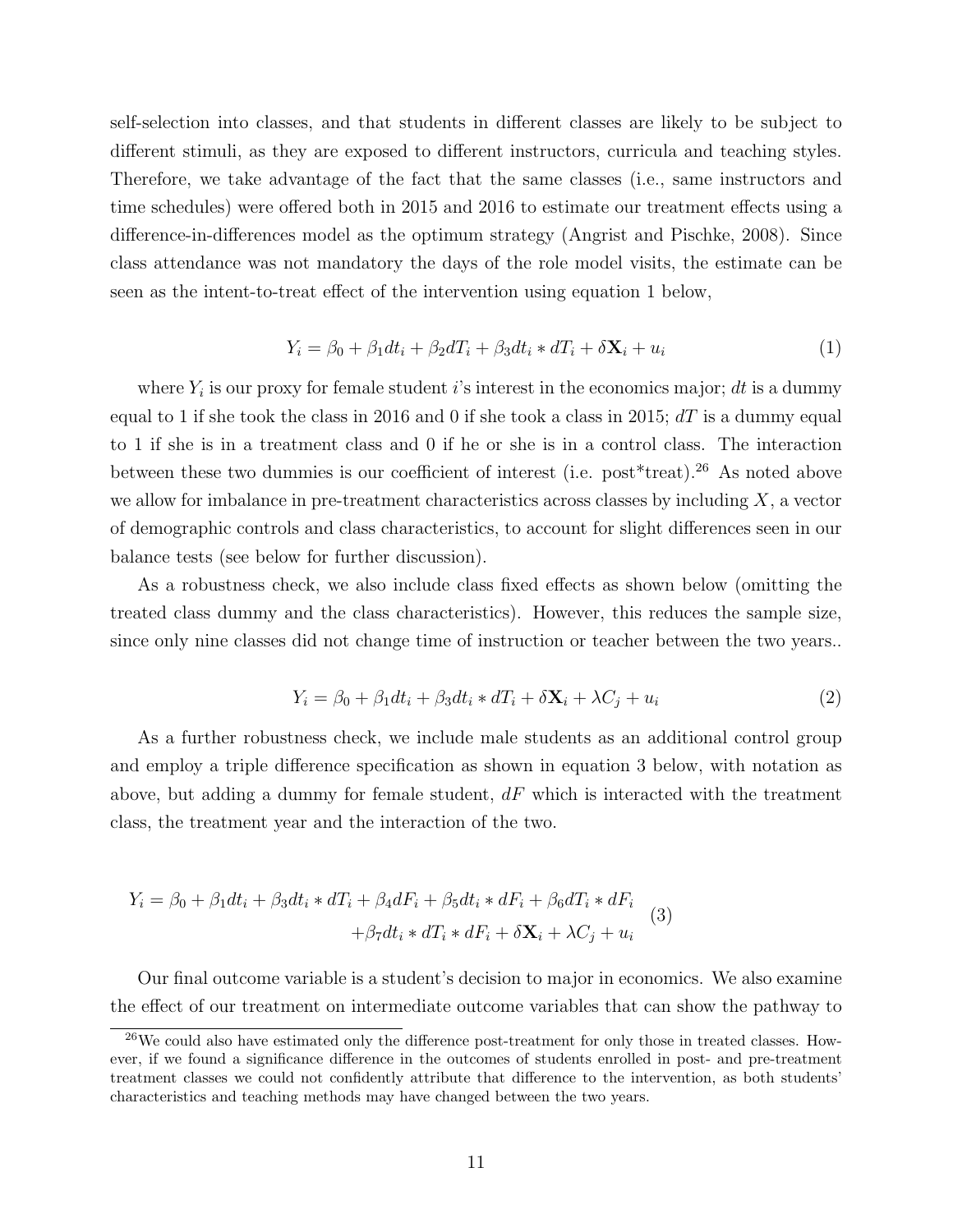choosing a major, or the student's interest in the economics major. We first look at whether the student enrolled in Intermediate Microeconomics the following academic year, either in Fall or Spring. We then create a dummy equal to 1 if the student took any further economics courses at any time after the Principles class. We then look at the number of economics courses chosen, and finally examine the decision to declare the economics major. We use regression analysis (Linear Probability Model, or LPM), and given the dichotomous nature of most of our dependent variables, we provide robustness tests for equation 1 using probit estimates.

As our treatment is at the class level, we cluster the standard errors at the class level (Abadie et al., 2017). Since there are fewer than 30 clusters (12 classes), we follow Angrist and Pischke (2008) and Cameron and Miller (2015) and apply the correction for the small number of clusters by using wild cluster bootstrapping (Cameron and Miller, 2015).<sup>27</sup>

Finally, we note that, since students from the 2016 treated classes may have talked about the role model visits with their peers in control classes, the treatment effects may have spilled over into untreated students. This implies that our estimates should be interpreted as a lower bound of the actual impact of the intervention on students' study choices.

### 3 Results

In this section, we start by providing descriptives of our data and conducting balance tests. Then, in Section 3.2 and Section 3.3 we report and discuss our main results on the impact of the role model intervention on intermediate and final outcomes. The next subsection, Section 3.4, examines where we attracted the female students from, i.e., which fields of study saw a decline in female students as a result of the intervention. Finally, in Section 3.5 we ask whether the impacted female students were less likely to succeed within the economics major by looking at the performance of students from treatment versus control classes in the Intermediate Microeconomics class.

#### 3.1 A first look at the data

We have information on a total of 1397 students who took a Principles of Economics class in either Spring 2015 (712) or Spring 2016 (685). Of them, 45% (627) were women. Of the Spring 2016 cohort, 49% (339) of the students were in a class which was treated, i.e. visited

 $^{27}$ In a previous draft of the paper we clustered at the class-year level (21 clusters) and obtained similar results. In the current draft, we follow Abadie et al. (2017) to cluster at the class level only. Note also that probit model with score wild Bootstrapped standard errors (Kline et al., 2012) gives extremely similar results and these are presented in the Appendix for convenience.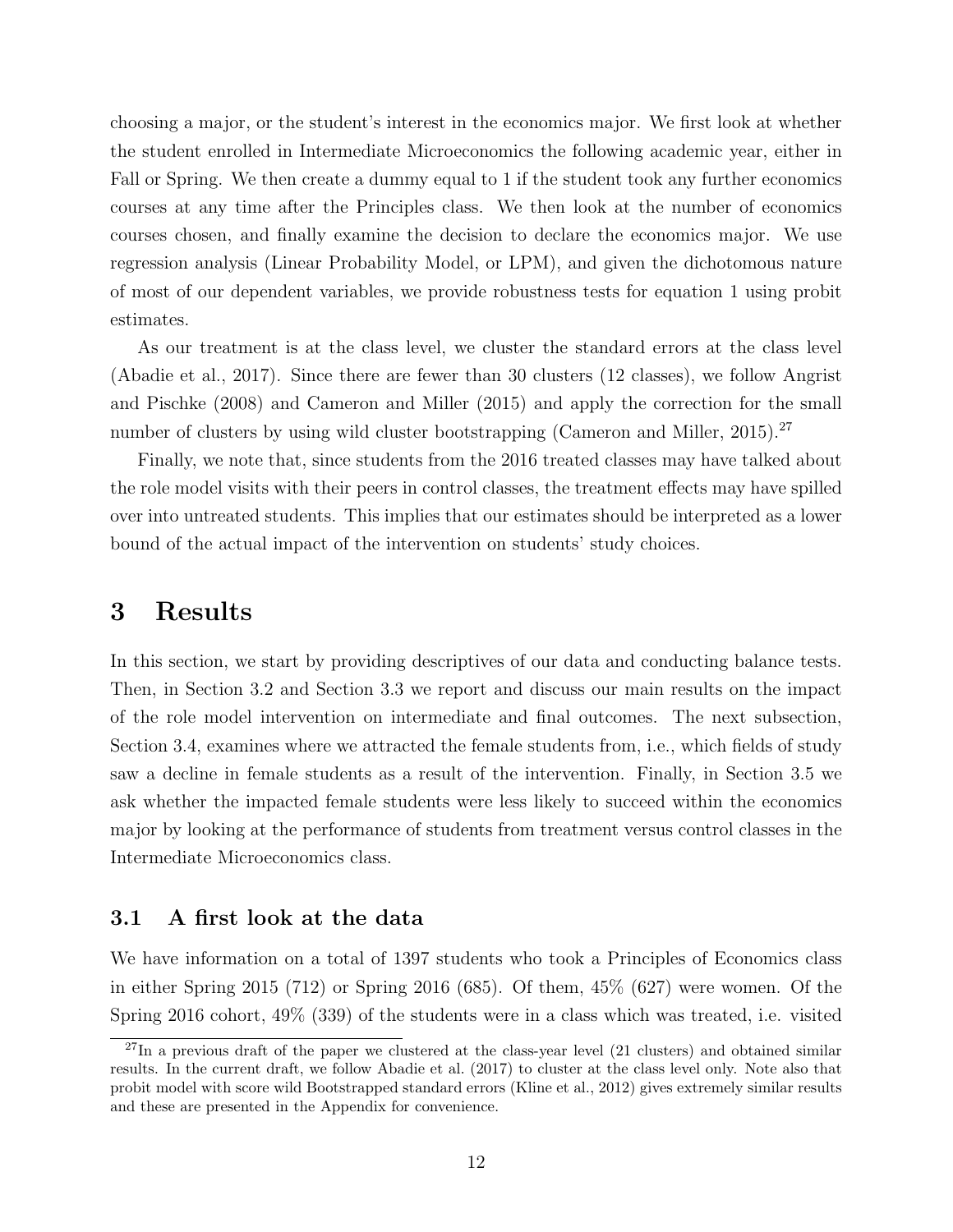by the role models. While the gender compositions of the treatment and control classes in 2015 are not significantly different from each other, with 46% and 44% of students being women, respectively, in 2016 the treatment classes had significantly fewer women enrolled than the control classes (38% versus 51%, p-value of 0.001).

In Table I, we report descriptive statistics and conduct balance tests using both the administrative data and the survey data. In particular, from the administrative data we have information on the students' in-state or out-of-state status, their year of study, e.g. whether they are freshmen, their cumulative GPA, whether they are American or international students. From the survey data we have information about whether they belong to a sorority, whether they are athletes and whether they took an economics class in high school. We report balance tests for the male sample in Table A1 in Appendix.

Testing for differences in female student characteristics between control and treatment classes in 2016 shows some significant differences, as might be expected given the small number of classes from which we were able to randomize our treatment and control sets of students. In particular, we see that there are significantly fewer American students in the treatment group, as well as more freshmen. Moreover, the cumulative GPA of students enrolled in treatment classes is slightly lower. We do not see any significant differences in the survey-based individual characteristics between treatment and control classes.

We take the imbalances observed in the data into account in our empirical analysis in Section 3.2 and Section 3.3, where we include all the available student characteristics in our set of controls, and show robustness checks with class fixed effects, and using probit estimates. We check the effect of the role model visits on grades in the Principles class and following Carrell et al. (2010), we also estimate treatment effects separately for the top performing female students, in an attempt to identify the marginal students who were affected by the intervention the most.

Figure I and Table II show a summary of the significant post-treatment outcome differences in our main outcomes of interest to motivate the further analysis. We report descriptive statistics and p-values for: i) percentage of female students who took an Intermediate Microeconomics class the year immediately following their Principles class, i.e. either Fall 2015 or Spring 2016 for the 2015 cohort, and either Fall 2016 or Spring 2017 for the 2016 cohort; ii) percentage of female students who took another economics class after Principles at all; iii) number of economics classes taken overall and iv) percentage who majored in economics. Note that at SMU, students can declare their major at any time after having completed 30 credit hours (in any field). There is no deadline for declaring a major; thus, students can choose their major at any time, up to their final semester at SMU. We obtained our majoring data in January 2019. At that time, only 31 students in our sample (2.22 %) had not declared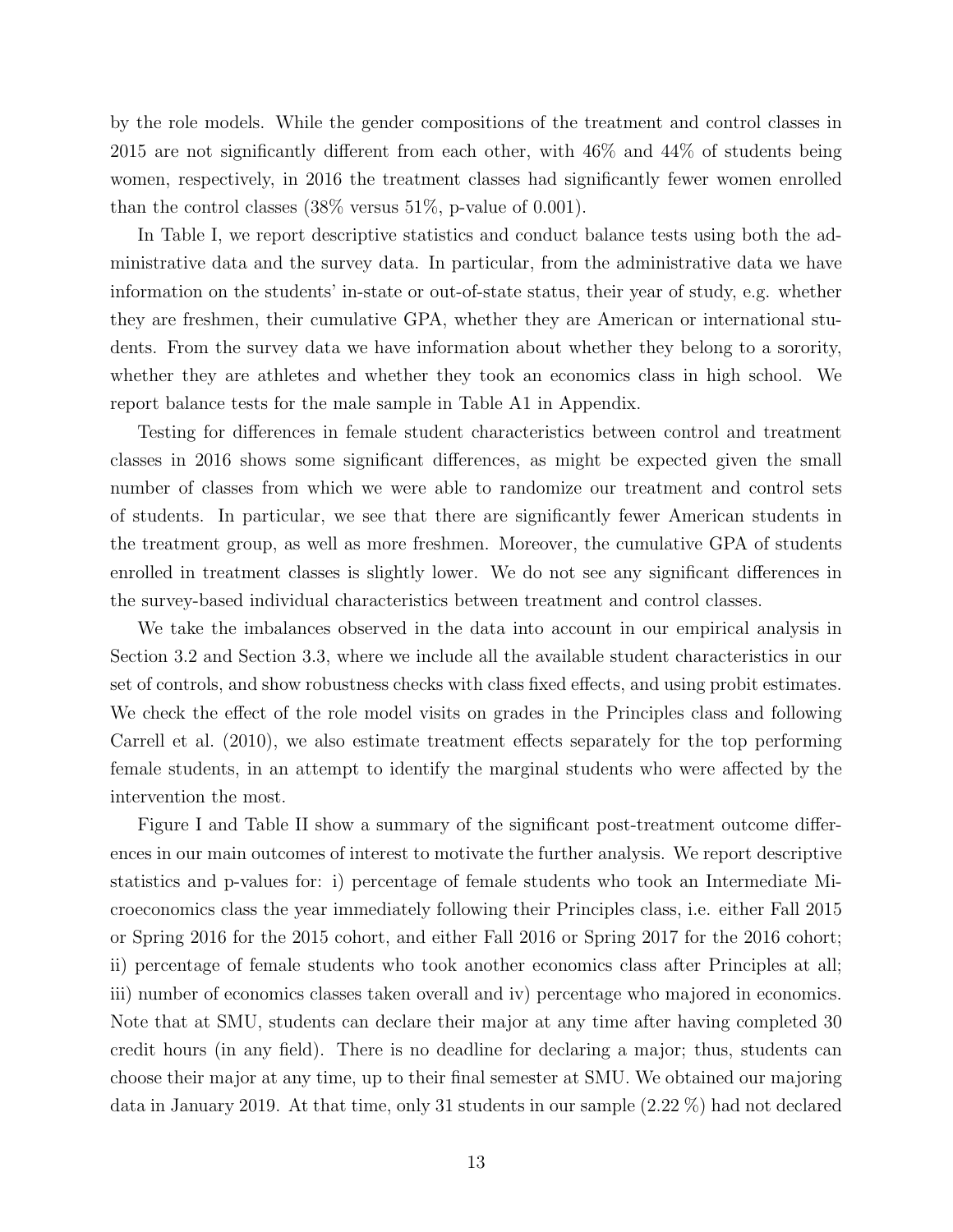their major.<sup>28</sup>

### 3.2 Intermediate Outcomes: Enrollment in Intermediate Micro within year and enrollment in any class after Principles

We examine two intermediate outcomes of the intervention: 1) enrollment in Intermediate Microeconomics within a year from the Principles class, and 2) enrollment in at least another economics class at any time after the Principles class.

Intermediate Microeconomics is a prerequisite for upper level economics classes. If a student wants to major in economics, s/he needs to take this class, the sooner the better. We therefore consider this a good measure of the short-term impact of the intervention.<sup>29</sup> As shown in Table II, in 2015, the proportion of women who enrolled in Intermediate Microeconomics within a year from Principles is around 13%, and is the same across treatment and control groups. In 2016, the proportion in the untreated classes is 10.73%, whereas over 18% of women in the treated classes had enrolled; this difference is statistically significant  $(p = 0.05)$ . Similarly, the likelihood of taking another economics class at any time after Principles is significantly different for the treatment versus control classes in 2016, with the percentage of women taking at least one more economics class up to 28% in the treated group as compared to 18% in the 2016 control group.

Next, in Table III we present results from the regression analysis, which allows us to examine the effects of the role model intervention on female students by conducting differencein-differences estimation, as explained in Section 2.3. Columns 1 and 2 show the LPM results when the dependent variable is a dummy equal to 1 if the female student took the Intermediate class in the year directly following their Principles class, and 0 otherwise.<sup>30</sup> In columns 3 and 4 the dependent variable is a dummy variable equal to 1 if the student took at least another economics classes after Principles, and 0 otherwise . In the first and third columns, we employ our most parsimonious specification, which only includes the 2016 year dummy, the treatment class dummy and the interaction between the two. In the second and fourth columns, we include all the controls obtained from administrative data, for which we provided summary statistics in Table I. We also control for a dummy equal to 1 if

<sup>&</sup>lt;sup>28</sup>However, the college subdivision of these students indicates that they would major in a humanities field. We classify students with two or more declared majors as "economics majors" as long as one of their majors is economics.

<sup>29</sup>Administrative data on students who took Principles of Economics in the Spring semesters of 2008 or 2009 and completed their degree by Fall 2014 show that about 80 percent of the 2008 and 2009 cohorts who majored in Economics took the Intermediate class the year following their Principles class. This compares to 21 percent of students who were in the same Principles classes and did not major in Economics (differences significant at the 1 percent level).

<sup>30</sup>We analyze men separately in the annex, Table V.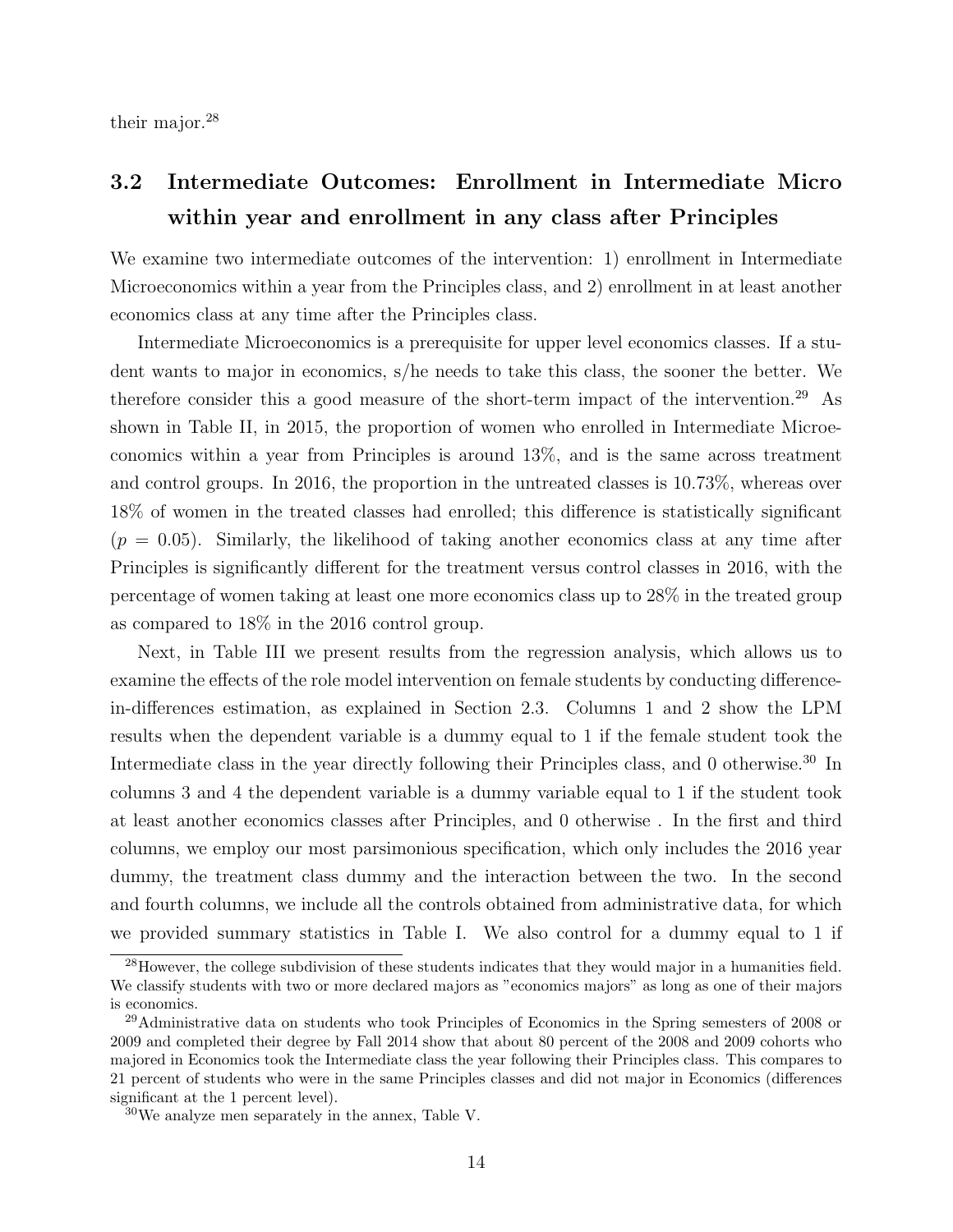the female student was in a small class, and a dummy equal to 1 if the class was taught by a female professor. Finally, we include the grade that she obtained in the Principles class, as we observe significantly lower grades in treatment than control classes in 2016 (2.86 versus 3.11, significant at the 5 percent level) and there is evidence (Goldin, 2013; Rask and Tiefenthaler, 2008) that women's decision to study economics is affected by the grades obtained in introductory courses. Note that in Section 4.2 we analyze student performance in the Principles class and find that the lower grades observed in the treated classes are not a result of the intervention itself.

For all specifications we report p-values obtained when implementing the wild score bootstrapping correction for the small number of clusters (Cameron and Miller, 2015). Note that this method does not assume normality and therefore does not calculate standard errors. Estimates generated by probits with score bootstrapped standard errors (Kline et al., 2012) are reported in Table A2 in the Appendix.

We find strong evidence that the intervention had a positive and significant effect on women's enrollment rates in further economics classes. The interaction term is significant for both intermediate outcomes under investigation. The role model visits increased the likelihood that a female student who took a Principles of Economics class would enrol in Intermediate Micro within a year by 11 percentage points. This is quite a considerable effect, considering that the average baseline enrollment rate (considering both 2015 and 2016) is just below 12%. In fact, our estimates suggest that the role model intervention almost doubled the percentage of female students taking Intermediate Micro the academic year following their enrollment in a Principles class.

The results are qualitatively similar for the likelihood of enrolling in another economics class at any time after the Principles class. The intervention increased such likelihood by about 14 percentage points, which represents a 70% increase, given the average baseline enrolment level.

### 3.3 Final Outcomes: Number of Economics Classes taken and Majoring in Economics

Our final outcomes are the total number of economics classes taken and the decision to major in economics. Table II and Figure I show significant differences emerging post-treatment in both outcomes for the treated women. The average number of economics classes taken by female students after Principles increased from about 0.85 to 1.42 (significant at the 10 percent level). The percentage of women who declared the economics major increased from below 9% (averaged across years) to above 15% ( $p = 0.04$ ).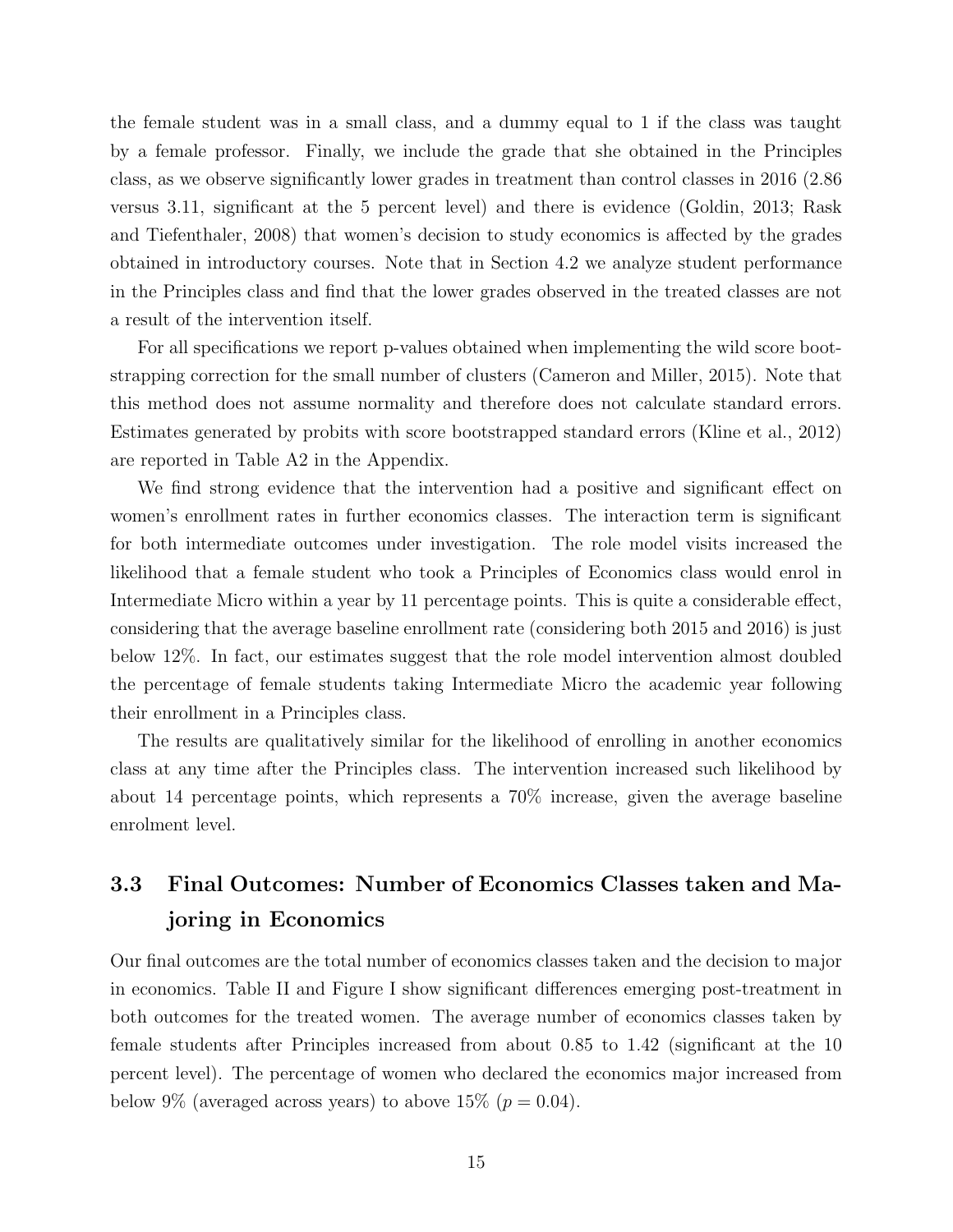As before we present regression results with and without controls. Table IV shows the impact of the intervention on the number of economics classes taken after the Principles class (columns 1 and 2) and the final decision to major in economics (columns 3 and 4), whereby the dependent variable is equal to 1 if the student majors in economics and a zero otherwise.

We find that the treated women took around half an economics class more on average than untreated women over the course of their studies, though the effect is marginally insignificant  $(p=0.115)$  when a full set of controls are added (column 2). The effect of the role model visits on the final majoring decision remains significant, up to around 2 years after the treatment. Specifically, we see an 8 percentage point increase in treated women declaring Economics as their major. Again, due to a fairly low baseline of just under 9% the effect is quite large, as it converts to almost a 100% increase in the likelihood that women enrolled in introductory classes would end up majoring in economics.

Our estimated marginal effects are comparable in size to those found in other studies that exploit random allocation of students to teachers to examine the impact of female teachers on female students' education choices. In particular, Lim and Meer (2019) show that in Korean schools, female students who are taught by a female versus a male math teacher in 7th grade, are 15.1 percentage points more likely to choose the math-science track in high school and 15.7 percentage points more likely to take at least one advanced math course. Carrell et al. (2010) found that being assigned exclusively female professors in introductory math and science courses at the US Air Force Academy increased the likelihood that (only) the top female students would major in STEM by 26 percentage points, as compared to having exclusively male faculty.

Following Carrell et al. (2010), we investigate whether the role model intervention was especially impactful on top female students, which we define as those who have a cumulative  $GPA \geq 3.7^{31}$  About 30% of all female students belong to the top student category with no significant differences across years and treatment and control classes. In Table A3, we replicate the analyses conducted in Tables III and IV while restricting the sample to the top female students. Keeping in mind that our sample size is severely reduced, the impact of the intervention on the intermediate outcomes is striking: the marginal effect of the role model visits is 26 percentage points on enrollment in Intermediate Microeconomics within a year from Principles. This percentage point increase resembles very closely that found by Carrell et al. (2010). However the rest of the outcomes show no significant changes when the analysis is restricted to the top female students, possibly due to the small sample size.

 $31$ We do not have data on university entry exams or high school performance that we could use as an alternative proxy for student ability.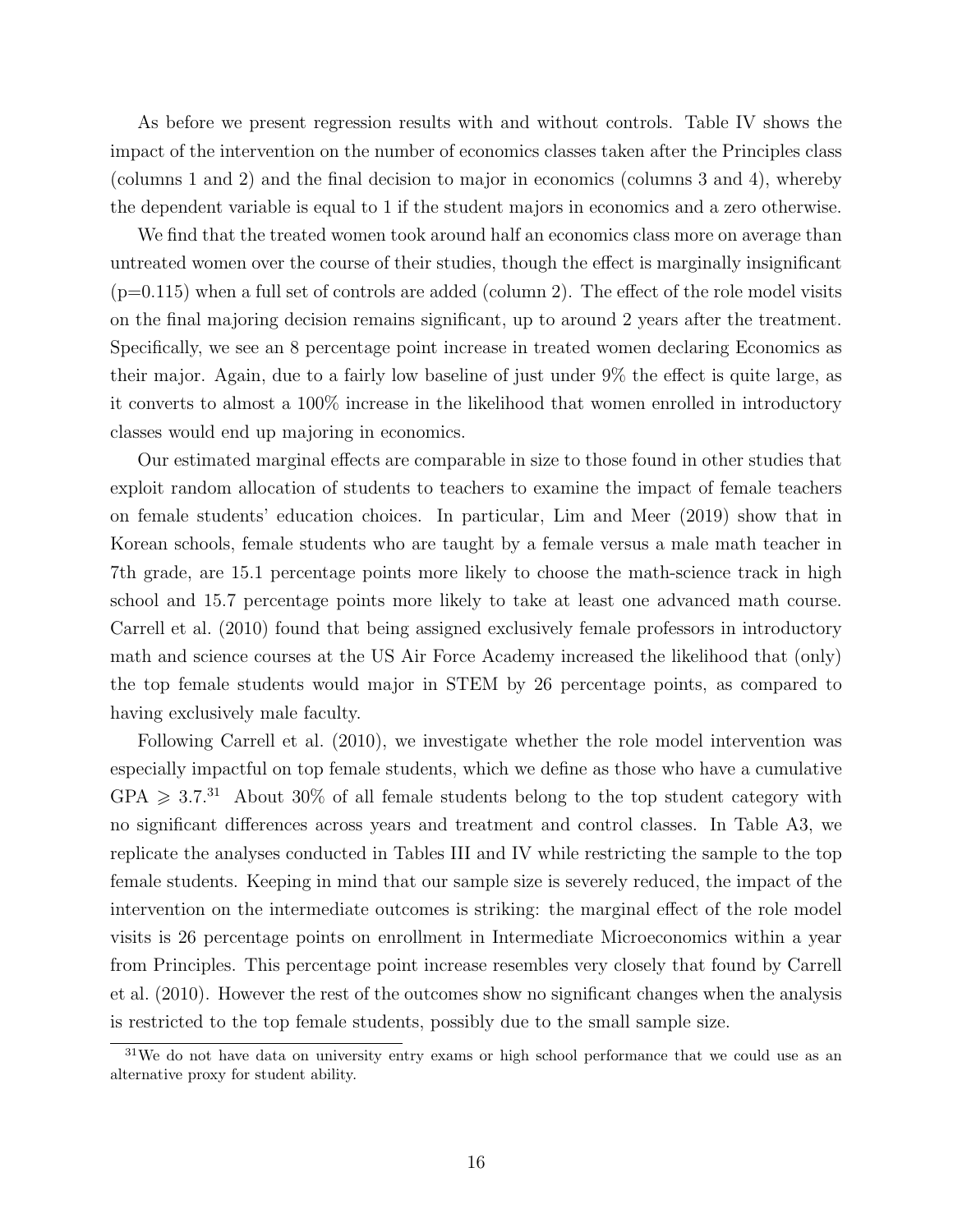#### 3.4 Where are we attracting female students from?

Overall, our empirical estimates show that the role model intervention had a positive, significant and sizeable impact on female students' interest in the field of economics. While we believe that achieving gender balance in a male dominated field like economics should be seen as a goal in itself, role model interventions like ours would be especially desirable if they could positively affect the earnings potential of female students that would otherwise major in a field conducive to lower incomes than their male counterpart. Conversely, having an intervention that attracted toward economics female students who would have otherwise majored in another male-dominated high-earnings field (e.g. finance or STEM), may be counter-productive in terms of its overall economic impact.

Here we use administrative data on the majoring decisions of the students in our sample to identify the fields of study that saw a reduction in female students' interest as a result of our intervention. We distinguish between high-earning majors, defined as STEM, finance, business and marketing, and low-earning majors, defined as other social sciences (e.g., psychology, anthropology and political science), arts, communication studies, and humanities and languages.

Figures II and III display the percentage female students, in control and treatment classes in 2015 and 2016, majoring in each field of study, grouped in either the high-earning or the low-earning category. Figure II shows that the role model intervention did not cause a decline in women's interest in any of the high-earning majors. Figure III suggests that the role model intervention reduced the percentage of women majoring in humanities. This is confirmed by regression analysis, as shown in Table V, which displays the results obtained for high-earning majors, and Table VI, which display results obtained for low-earning majors. In each column, the dependent variable is a dummy equal to 1 if the student majored in the field under consideration, and 0 otherwise. The estimates reported in Table V and Table VI show that the only field of study that was affected by the role model intervention, besides economics, is humanities. In particular, in Column 4 of Table VI we see that the role model visits significantly reduced the likelihood that female students majored in humanities. This suggests that the women nudged to study economics by the role model visits would have otherwise majored in humanities.

### 3.5 Performance of treated versus control female students in the economics study program

An important follow up question is whether the performance of the treated female students, once they enter the economics study program, is in any way different than that of the un-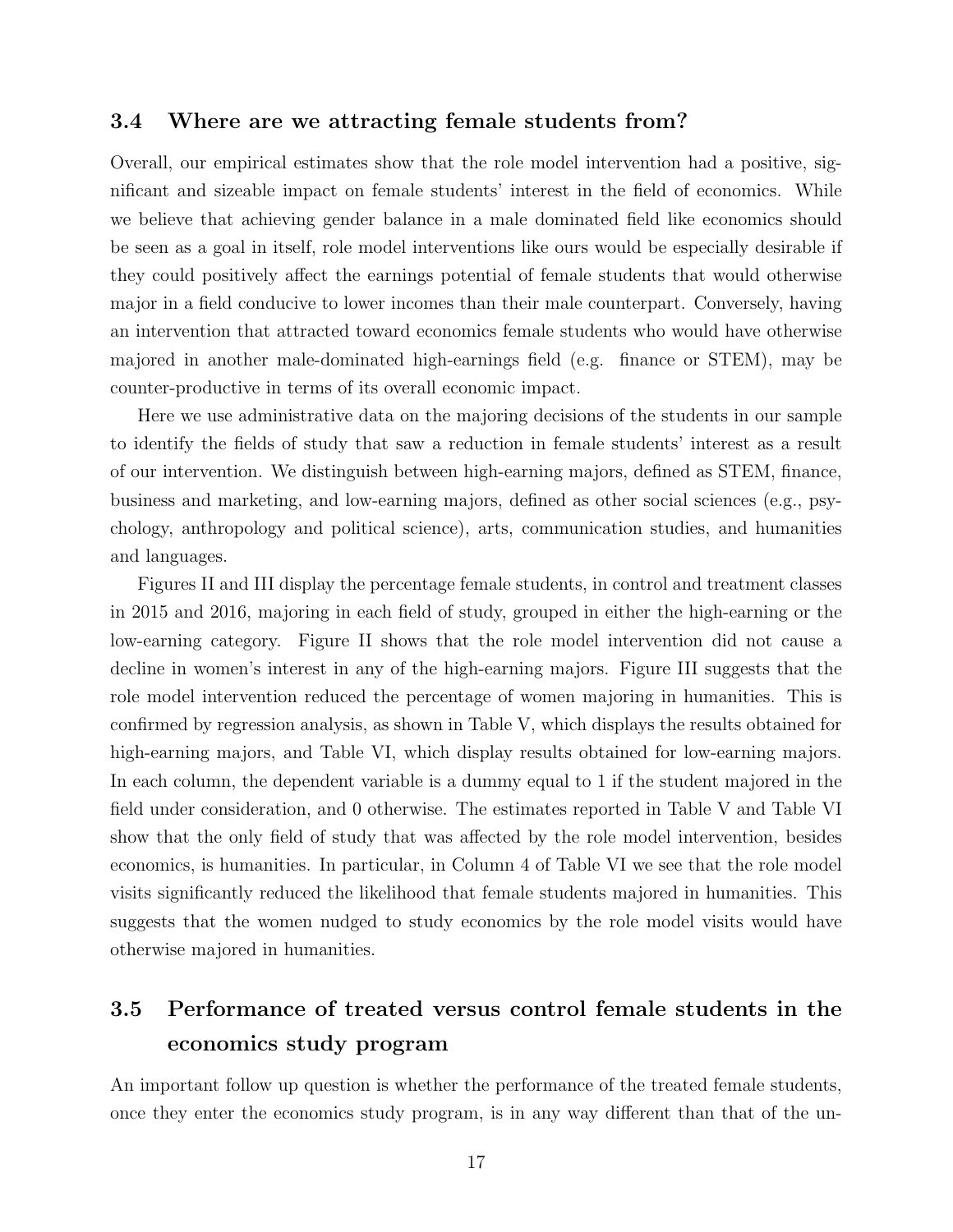treated students. If the intervention had nudged into economics female students that were unlikely to do well in this field, this would be less than optimal for multiple reasons. First, the intervention would have possibly contributed to a misallocation of talents, where individuals pursuing a given major are not those who have a comparative advantage in it, as discussed in Hsieh et al. (2013). Second, if the female students who enrolled in Intermediate Economics classes as a result of the intervention were to perform less well then others, they would be less likely to enroll in upper level economics classes and ultimately major in economics.<sup>32</sup> Hence, the role model intervention would have had only a short term impact on female students' choices and behaviors. Third, even if the students remained with the major, they may be worse off ex post, e.g., their graduation GPA would be lower than if they had majored in a different field and, as a result, their chances of getting a good job post graduation could suffer.

Comparing the performance of treated and control students in the economics classes they took after the Principles class is challenging, since, for instance, multiple sections of the same classes are usually offered by different professors, and teaching methods and grading systems vary widely across instructors. Here, we focus on performance in the Intermediate Microeconomics class, which is a prerequisite for most upper level economics classes. Besides reporting average grades obtained in Intermediate Micro, in Table VII we display the average scores obtained in a Core Exam, which all the students enrolled in Intermediate Microeconomics need to take toward the end of the semester. This exam provides a more objective measure of student performance, as it is prepared and administered by the economics department rather than the students' instructors, and it is the same for all the students enrolled in an Intermediate Microeconomics class in a given semester.<sup>33</sup>

Descriptives on students' performance based on both the grade obtained in Intermediate Micro and the Core Exam, shown in Table VII, reveal that the treated female students performed as well, if not better, than the control female students. This suggests that the intervention did not nudge female students who were less likely to succeed in economics. Instead, it attracted seemingly qualified women who were previously not pursuing economics.

 $32$ This is especially true given the empirical evidence on women's sensitivity to course grades (Goldin, 2013; Rask and Tiefenthaler, 2008).

<sup>&</sup>lt;sup>33</sup>In Fall 2015, there were 5 classes of ECO 3301 being offered, taught by 4 instructors. In Fall 2016, there were 4 classes being offered, taught by 3 professors. Of these 4 classes, 3 were the same as in Fall 2015. In Spring 2016 and Spring 2017, there were 4 classes offered, each taught by a different professor. Two classes were identical between the 2 years. Comparing the two academic years, in 2015-2016, 328 students were able to take Intermediate Micro, versus 304 in 2016-2017. Note that it is the department of Economics, not student demand, that decides the number of classes being offered every semester. The decision is made based on funding, instructor availability and classroom constraints.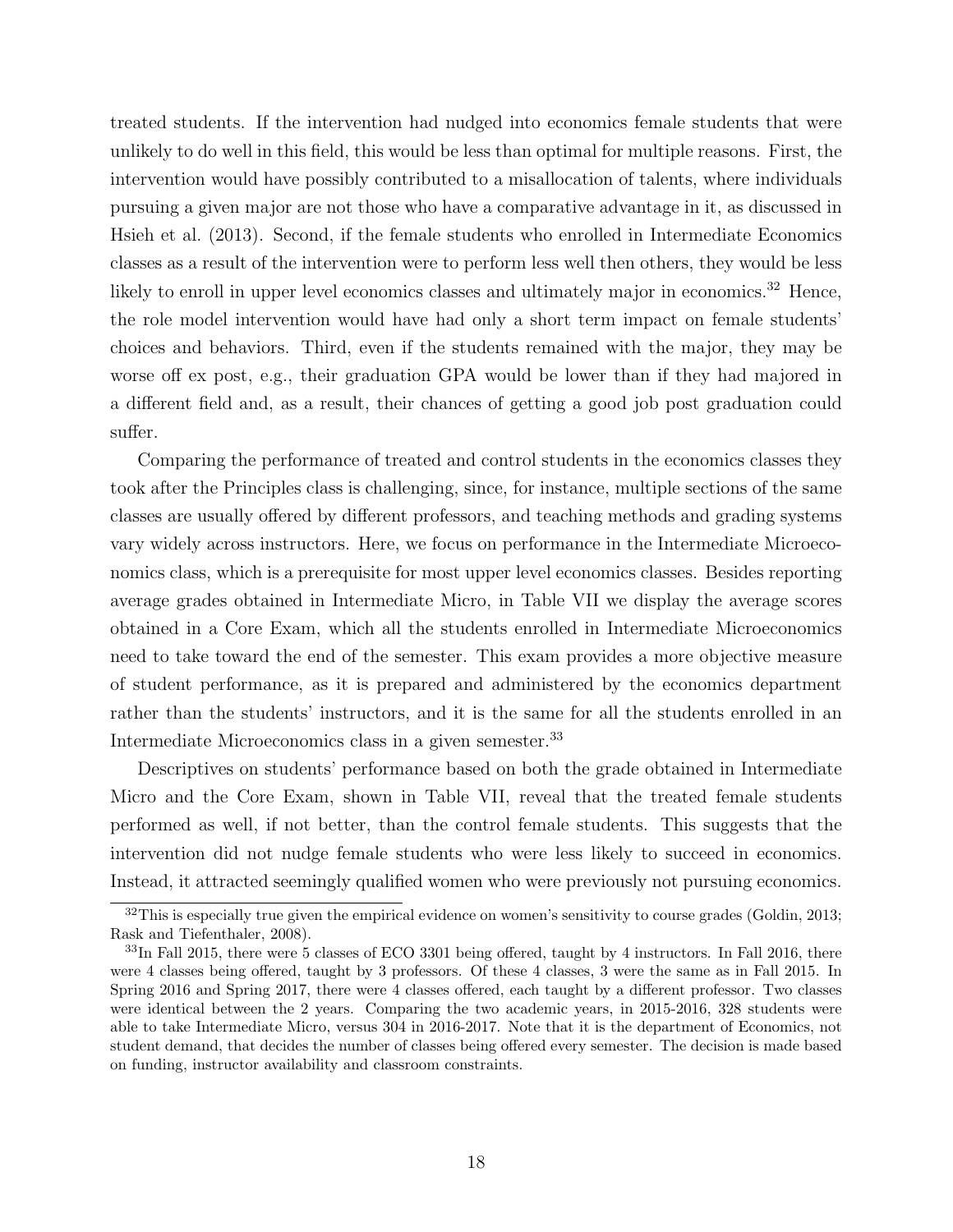### 4 Robustness checks

#### 4.1 Pre-Intervention Trends

An important assumption of the difference in differences estimation model is that, in the absence of the intervention under study, the difference between the treatment and control group would be constant over time. In order to check whether the assumption of parallel trends holds in our setting, we obtained data on our four outcome variables for the Spring 2014 cohort, i.e., the female students who took Principles classes in Spring 2014. Since the 2014 cohort enrolled in the Principles class before the start of our study, a total of 4 classes changed (in terms of instructor or teaching schedule) between Spring 2014 and Spring 2016. Therefore, our analysis is restricted to 7 classes – 3 treatment classes and 4 control classes – that remained unchanged between the three years.

The top panel of Figure IV displays the pre-intervention trends for our intermediate outcomes: enrollment in Intermediate Micro the year after taking Principles, and enrollment in another economics class at any time after Principles. The bottom panel shows the preintervention trends for our final outcomes: the number of economics classes taken and the decision to major in economics. The pre-intervention trends are almost indistinguishable (and not statistically significantly different) for the female students in the 2014 and 2015 cohorts, whereas the post-treatment trends diverge sharply, with the women in the treatment classes in the 2016 cohort showing a significant increase in their enrollment rates, number of classes taken and majoring rate, whereas the women in the control classes follow the slight downward trend observed in previous years.

#### 4.2 Treatment effects on the grade obtained in Principles

Since the intervention took place about a month before the end of the semester, it is possible that it affected student performance, for instance by inducing women to work harder. This could in turn be a channel through which the role model intervention may have impacted female students, as previous research (Goldin, 2013; Rask and Tiefenthaler, 2008) suggests that women's decision to pursue a given major may be conditional on obtaining a high grade in introductory courses.

In Section 3.2, we noted that grades obtained in Principles were slightly but significantly lower for treated women in 2016. In Table VIII we report results from regression analysis on the grade achieved in the Principles class. We find that the grades observed in the treated classes are not lower because of the intervention; they are lower as a result of pre-intervention student characteristics, with students' cumulative GPA being the stronger predictor. Since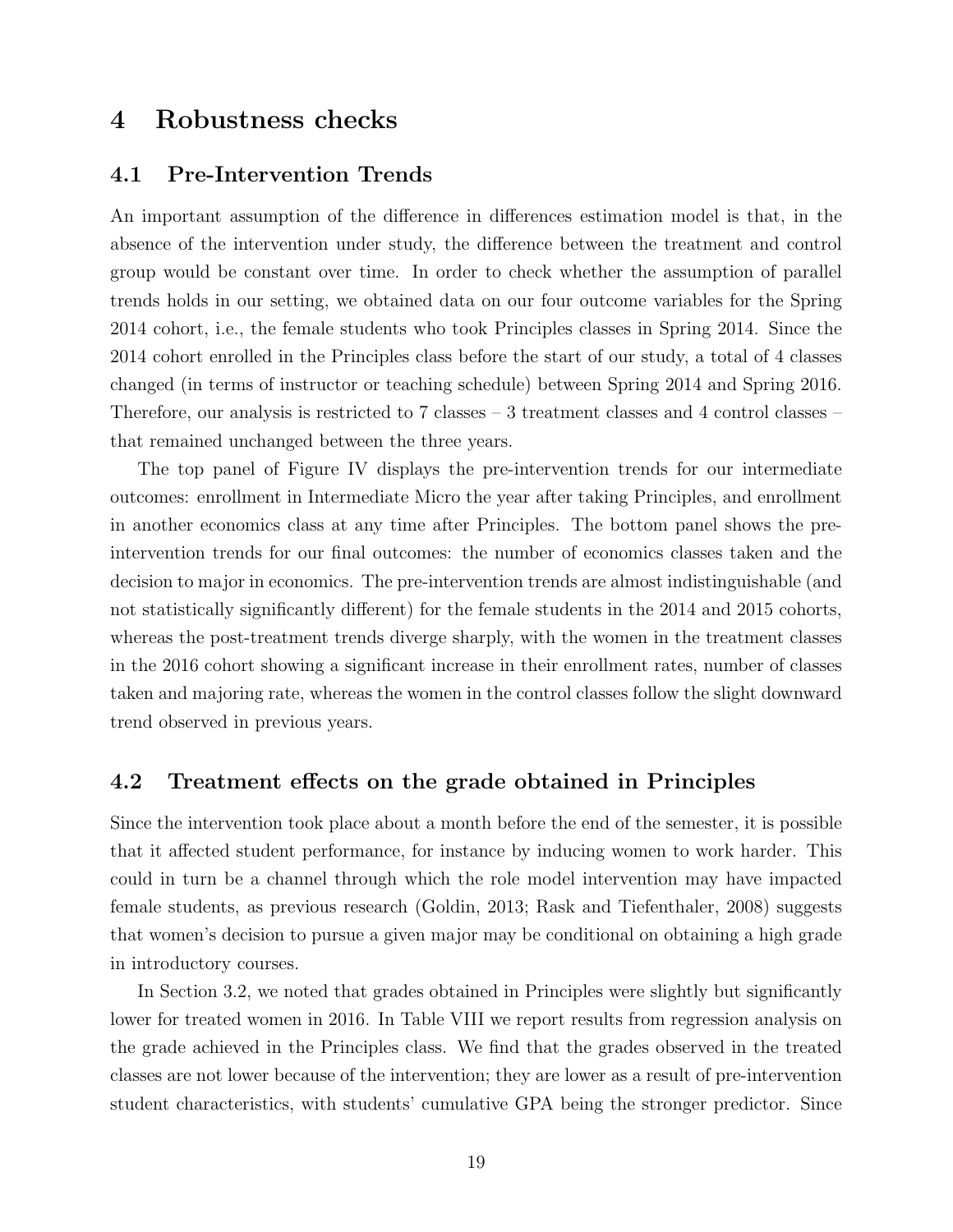the intervention did not improve grades in the class, we are able to rule out that channel of impact.

Note that, if the decision of female students to major in a given field is positively affected by the grades obtained in introductory classes, the lower average grades obtained by the treated women would work against us finding a positive impact of the role model intervention. In other words, the data show evidence of a positive impact of the intervention despite the fact that the treated female students tended to earn lower grades in the Principles class.

#### 4.3 Including class fixed-effects

As noted earlier, nine Principles classes – 4 treatment classes and 5 control classes – remained unchanged between 2015 and 2016, i.e., were taught by the same instructor on the same day of the week and at the same time. In Table IX, we restrict the analysis to these 9 classes and include class fixed effects in the empirical specification.

The top panel of Table IX shows estimates without controls, while the bottom panel results include individual controls, with the exception of class characteristics such as gender of the professor and class size. Even though the sample size is smaller, the main results are fairly robust. The estimated coefficients are similar in magnitude when class fixed effects are added. When controls are added, enrollment in Intermediate Micro the year following the intervention becomes marginally insignificant  $(p=0.11)$ . Taking another economics class at any time after Principles remains significant  $(p=0.057)$ . When looking at final outcomes, we see that the estimated coefficient of the number of economics classes taken loses significance. However, the impact on the choice to major in economics remains similar in magnitude to that observed in Table IV and significant at the 10 percent level.

#### 4.4 Effects on men

We designed our intervention with the aim of impacting the population of female students enrolled in introductory economics classes. However, male students were also present during the role model visits. Here, we treat the men enrolled in principles classes as an additional control group and replicate the analysis on them as a 'placebo test' for the intervention.

Figure V shows intermediate and final outcomes for the male students enrolled in control and treatment Principles classes in 2015 and 2016. We see no evidence of a significant effect of the intervention on any of our outcomes for the male sample. This is confirmed by regression analysis, displayed in Table A4 in Appendix.

In Table A5 in Appendix, we take the full sample of female and male students and include a triple interaction between a female student dummy, the year dummy, and the treatment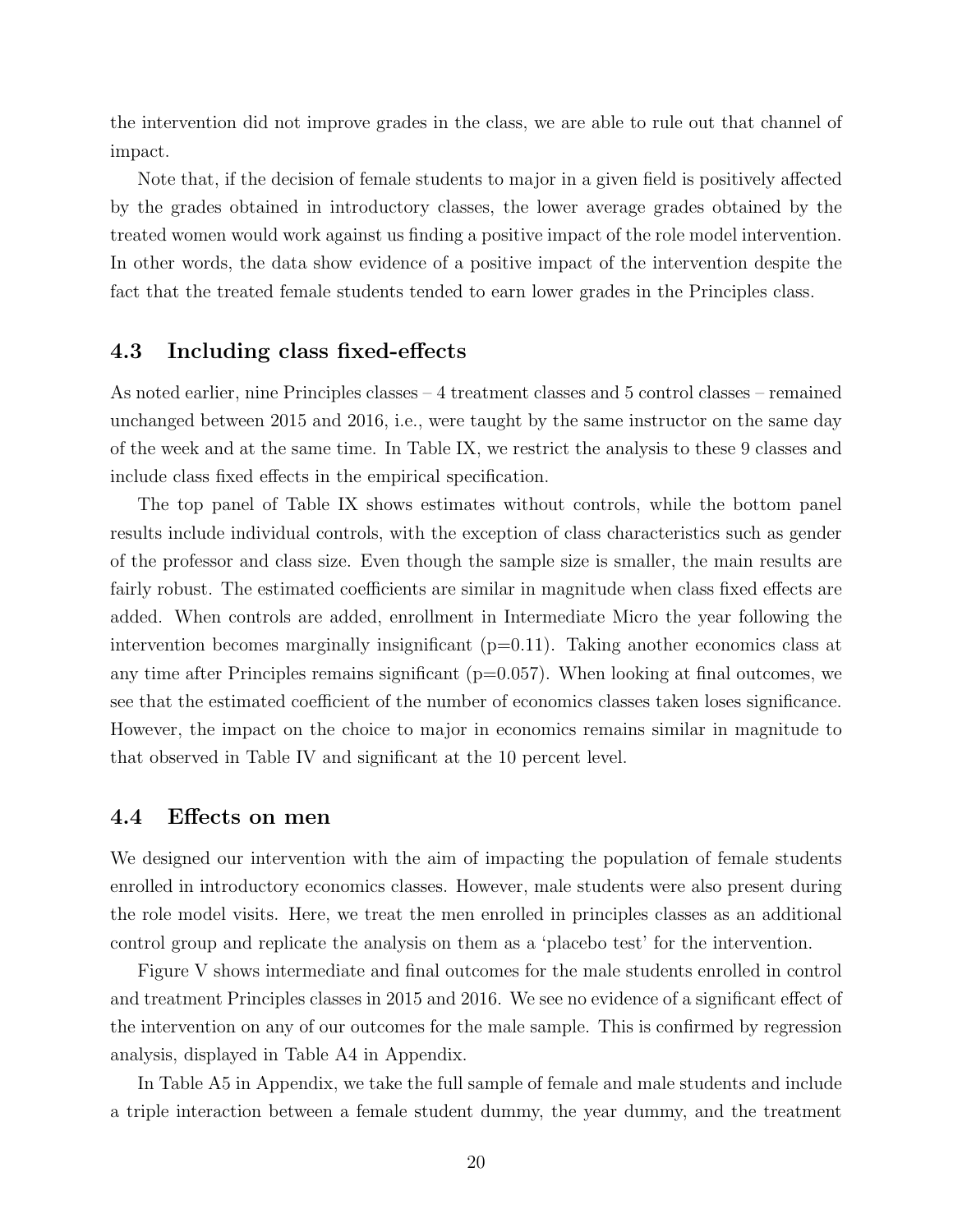class dummy. We also include controls and class fixed effects.<sup>34</sup> The results confirm that the intervention had no impact on the male students, whereas it had a significant differential (positive) effect on the female students.

### 5 Discussion on mechanisms

Overall, the evidence presented in Sections 3 and 4 shows that a simple, and low cost role model intervention can significantly increase the percentage of women taking economics classes and ultimately majoring in economics. A possible limitation of our study is that we are unable to identify precisely which characteristics of the role models were the most important in influencing young women to pursue economics: whether it was that the careers they both had pursued were more attractive to women, yet not usually perceived as linked to the economics major, or simply personal experiences of success and their charisma which were inspiring and influential. This is because, by design, we aimed to choose the role models based on any combination of factors that would make them the most appealing to female undergraduate students. Hence, we decided to rely on the assessment of two current female economics majors, who perhaps implicitly knew best what would inspire their peers.

While disentangling experimentally the channels of role model influence is left to future research, we can gain some insights on the mechanisms at play in our intervention by examining our survey data. Specifically, in the self-administered questionnaire that we gave to the 2015 and the 2016 Principles of Economics spring cohorts, we asked students to list the jobs that they thought one could get with an economics degree. They could enter up to eight jobs. The caveat is that we have data only for the students who were in class the day of the survey and decided to answer the jobs question, i.e., a total of 429 female students (68% of our sample).

The data shows that, as a result of the intervention, significantly more female students mentioned the fields of work of the two role models (marketing and management) as being associated with the economics major.<sup>35</sup> In particular,  $22\%$  of the students in treated classes in 2016 mentioned either field as a potential sector of work versus only 6% in control classes  $(p=0.001)$ . In 2015, the percentages of students mentioning marketing or management were 9.65% in control classes and 10.62% in treatment classes and the difference is not statistically significant  $(p=0.749)$ . This is clear evidence that the role models provided novel information to the students.

<sup>&</sup>lt;sup>34</sup>Table A6 in Appendix reports results for the full sample with controls but without class fixed effects.

<sup>&</sup>lt;sup>35</sup>We do not see a significant increase in the percentage of students who list the non-profit sector as a field of work.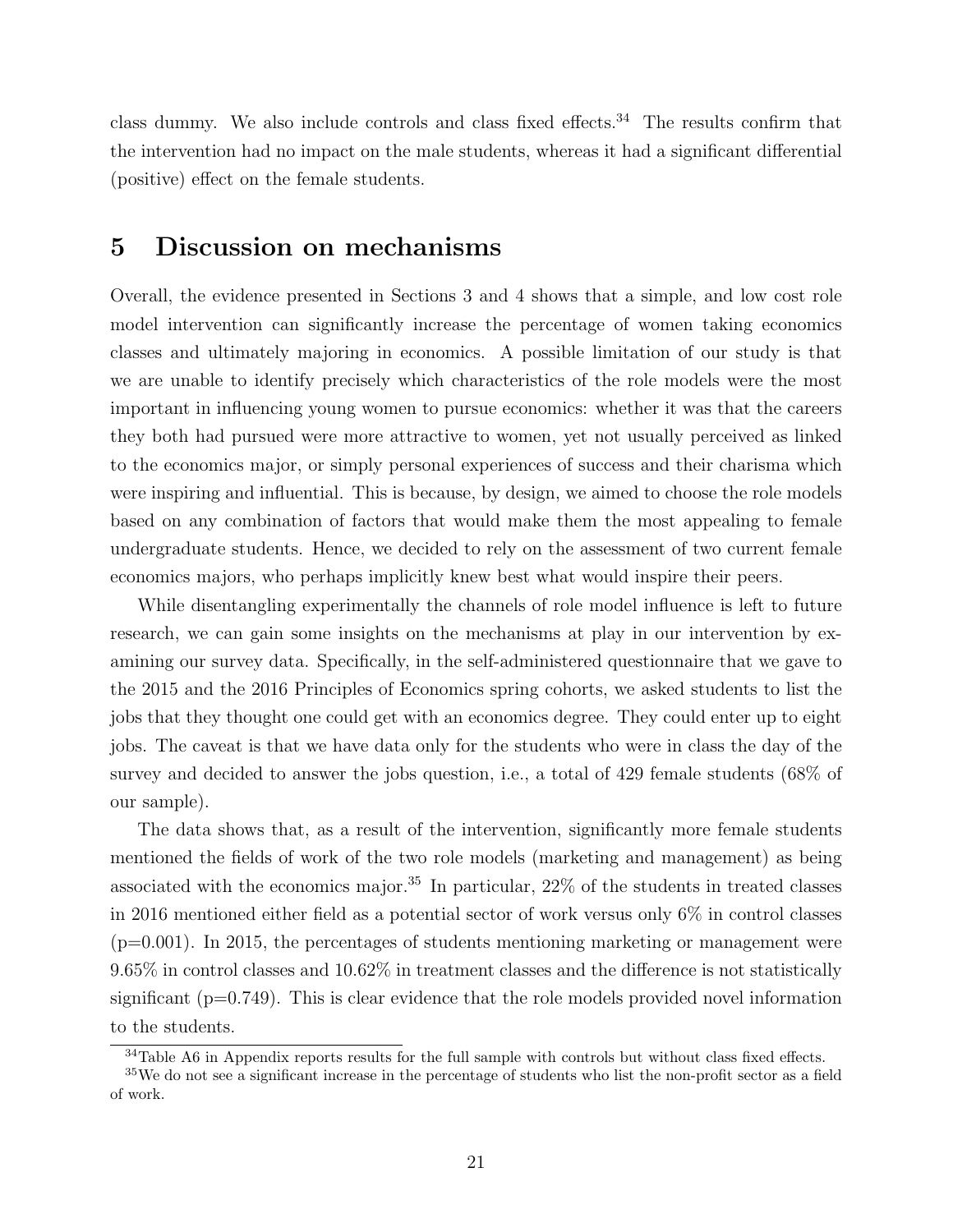In order to assess whether the intervention worked through the observed increase in information on attainable jobs, we examine whether, as a result of the role model visits, we saw a decrease in the majors that are more directly related to the fields of work of the two role models, i.e., marketing and management. If this were the case, it would be evidence that the intervention worked by nudging into economics students who wanted a career in marketing or management and were previously planning to achieve it by majoring in those fields but that, because of the intervention, decided to do so with an economics degree. Figure II and Table V show that the intervention did not cause a decline in either the marketing major nor the business major, to which the field of management belongs. This indicates that the information given by the role models did not lead students who were planning to major in those fields to switch to economics.

Another possibility is that the new information on potential jobs associated with economics induced students who were not thinking of working in marketing or management to enter those fields, and to pursue an economics major to do so, just like the role models. Our survey data provide suggestive evidence that this is not the case. When examining the majors chosen by the female students who listed management or marketing among the jobs associated with economics, we see that none of these students ended up majoring in economics. This is true for both the control and the treatment classes.

Overall, the evidence suggests that, while the role models provided new information on the jobs that one could get with an economics degree, it is not such information that induced women to major in economics. We tentatively conclude that the intervention worked mainly through an inspiration rather than an information channel.

### 6 Conclusions

Closing the gender gap in quantitative, high-paying subjects such as economics is an important goal, which has proven remarkably stubborn to achieve. In this paper, we employed a field experiment to investigate the impact that female role models may play in young women's decisions to major in economics. The existing studies of role model effects in the context of majoring choices have been looking at the impact of female professors on female students' behaviors. Crucially, these studies raise questions about the identification of pure role model effects, since gender-specific teaching methods and/or behaviors toward same-gender students may confound the impact that female teachers may have on female students solely due to their ability to inspire them to model their choices after their own.

We employed role models who were not instructors and conducted a field experiment to clearly identify role model effects on women's choice of a male-dominated major. Specifi-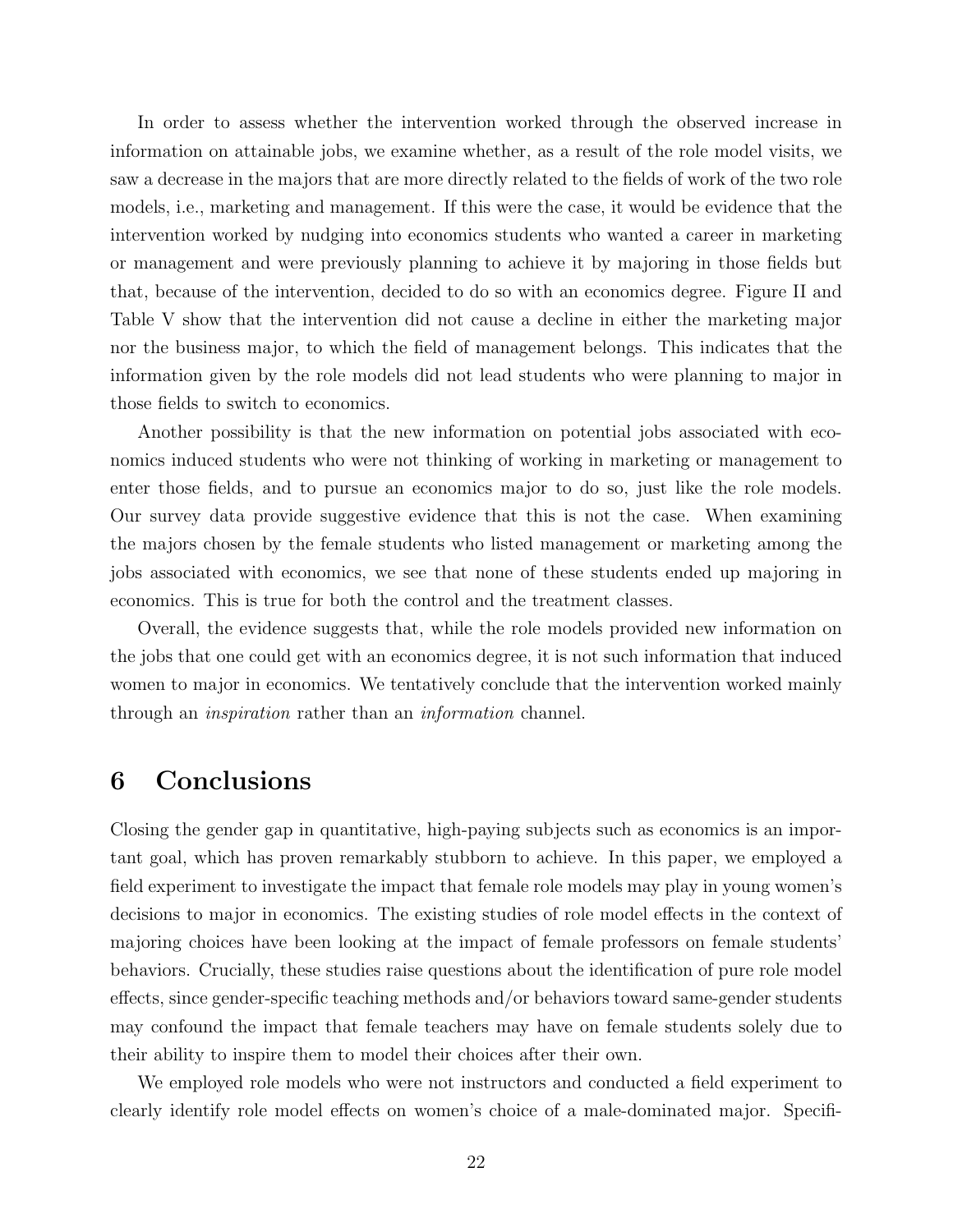cally, we randomly selected Principles of Economics classes to receive short visits from two successful and charismatic career women who majored in economics at the same university. A crucial feature of our design is that we chose the role models with the help of two current female economics majors on the basis of their interest in the role models' careers and their assessment of the role models' communication skills and charisma. As a result, the fields of work of the chosen role models – non-profit, sale management and marketing – are not stereotypically associated with the economics major.

We found evidence of strong and large, given the baseline levels, effects of the role model visits on female students' enrolment in further economics classes and, ultimately, their decision to major in economics. In particular, the likelihood that a female student who took Principles of Economics would end up majoring in economics increased by about 8 percentage points (over a baseline level of 9%) as a result of the intervention.

Our majoring data also allowed us to examine which fields of study saw a decline in female students, allowing us to infer which majors the treated students would have chosen in the absence of the intervention. We found evidence that the women who were nudged to study economics would have otherwise majored in humanities. This suggests that our role model intervention could have a significant impact on the treated women's lifetime income streams, as the counterfactual seems to be that, absent the intervention, they would have ended up in lower-earning jobs. One concern could be that the intervention may have led to a misallocation of talents by attracting women who were unlikely to do well in the economics program. Our analysis of students' performance in Intermediate Microeconomics, as measured by a standardized test, shows that this is not the case, as the treated female students performed equally, if not better, than the female students in the control group. This indicates that the female students who were affected by the intervention were equally if not better equipped to succeed in the field; they were simply not considering economics as a possible major.

Overall, the evidence presented shows that a simple, low cost and easily scalable intervention can significantly increase the percentage of women majoring in a male dominated field like economics. When examining possible mechanisms, we found no evidence that increased information about job choice was responsible for the observed impacts, leading us to conclude that the intervention may have worked through inspiration. Further work could compare male and female role models and their differential effects on male and female students, as well as experiment with the careers of the role models. The analysis could also be easily extended to other male-dominated or female-dominated fields of study. Overall, we consider this paper a first step in a rich potential area of research on role model effects, not only in undergraduate economics.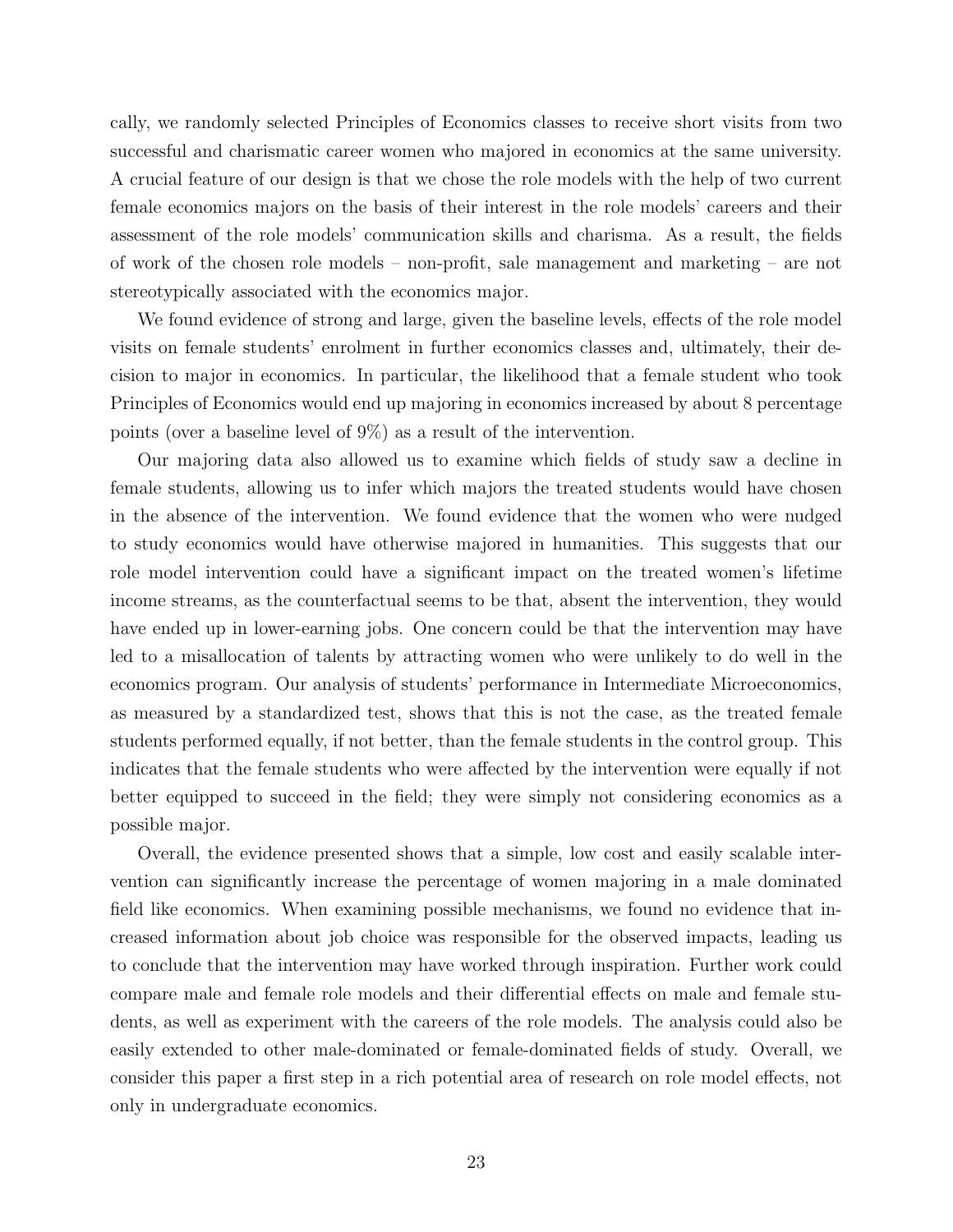### References

- Abadie, Alberto, Susan Athey, Guido W Imbens, and Jeffrey Wooldridge (2017). When should you adjust standard errors for clustering? Technical Report 24003, National Bureau of Economic Research.
- Allgood, Sam, William B Walstad, and John J Siegfried (2015). Research on teaching economics to undergraduates. Journal of Economic Literature 53(2), 285–325.
- Angrist, Joshua D and Jörn-Steffen Pischke (2008). Mostly harmless econometrics: An empiricist's companion. Princeton University Press.
- Arcidiacono, Peter (2004). Ability sorting and the returns to college major. Journal of Econometrics 121 (1), 343–375.
- Athey, Susan, Christopher Avery, and Peter Zemsky (2000). Mentoring and diversity. American Economic Review  $90(4)$ , 765–786.
- Bayer, Amanda and Cecilia Elena Rouse (2016). Diversity in the economics profession: A new attack on an old problem. The Journal of Economic Perspectives  $30(4)$ , 221–242.
- Beaman, Lori, Esther Duflo, Rohini Pande, and Petia Topalova (2012). Female leadership raises aspirations and educational attainment for girls: A policy experiment in India. science 335 (6068), 582–586.
- Bear, Julia B and Anita Williams Woolley (2011). The role of gender in team collaboration and performance. Interdisciplinary science reviews  $36(2)$ , 146–153.
- Bernard, Tanguy, Stefan Dercon, Kate Orkin, Alemayehu Taffesse, et al. (2014). The future in mind: Aspirations and forward-looking behaviour in rural Ethiopia. Centre for Economic Policy Research London.
- Black, Dan A, Seth Sanders, and Lowell Taylor (2003). The economic reward for studying economics. *Economic Inquiry 41*(3), 365–377.
- Blau, Francine D, Janet M Currie, Rachel TA Croson, and Donna K Ginther (2010). Can mentoring help female assistant professors? interim results from a randomized trial. The American Economic Review  $100(2)$ , 348-352.
- Buser, Thomas, Muriel Niederle, and Hessel Oosterbeek (2014). Gender, competitiveness, and career choices. The Quarterly Journal of Economics 129 (3), 1409–1447.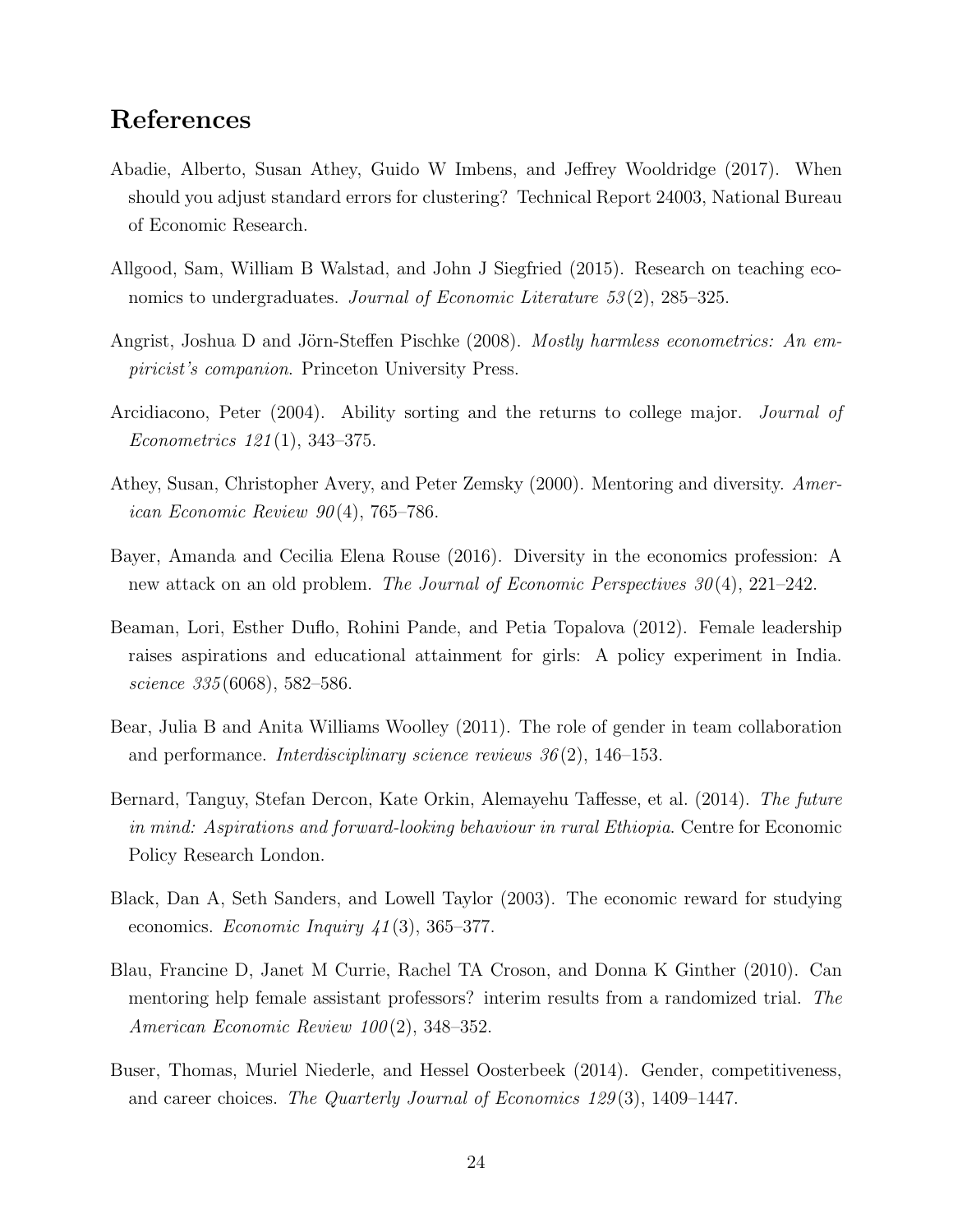- Cameron, A Colin and Douglas L Miller (2015). A practitioner's guide to cluster-robust inference. Journal of Human Resources  $50(2)$ , 317–372.
- Carnevale, Anthony P and Ban Cheah (2015). From hard times to better times: College majors, unemployment, and earnings. Georgetown University Center on Education and the Workforce.
- Carrell, Scott E, Marianne E Page, and James E West (2010). Sex and science: How professor gender perpetuates the gender gap. The Quarterly Journal of Economics  $125(3)$ ,  $1101-$ 1144.
- Chong, Alberto and Eliana La Ferrara (2009). Television and divorce: Evidence from brazilian novelas. Journal of the European Economic Association  $7(2-3)$ , 458–468.
- Dennehy, Tara C and Nilanjana Dasgupta (2017). Female peer mentors early in college increase women's positive academic experiences and retention in engineering. Proceedings of the National Academy of Sciences  $114(23)$ , 5964–5969.
- Dynan, Karen E and Cecilia Elena Rouse (1997). The underrepresentation of women in economics: A study of undergraduate economics students. The Journal of Economic Education  $28(4)$ , 350–368.
- Ellison, Sara Fisher and Wallace P Mullin (2014). Diversity, social goods provision, and performance in the firm. Journal of Economics & Management Strategy  $23(2)$ , 465–481.
- Emerson, Tisha LN, KimMarie McGoldrick, and Kevin J Mumford (2012). Women and the choice to study economics. The Journal of Economic Education  $43(4)$ , 349–362.
- Flory, Jeffrey A, Andreas Leibbrandt, and John A List (2014). Do competitive workplaces deter female workers? a large-scale natural field experiment on job entry decisions. The Review of Economic Studies  $82(1)$ , 122–155.
- Goldin, Claudia (2013). Notes on women and the undergraduate economics major. CSWEP *Newsletter* 2013(15), 4–6.
- Hoogendoorn, Sander, Hessel Oosterbeek, and Mirjam Van Praag (2013). The impact of gender diversity on the performance of business teams: Evidence from a field experiment. Management Science  $59(7)$ , 1514–1528.
- Hsieh, Chang-Tai, Erik Hurst, Charles I Jones, and Peter J Klenow (2013). The allocation of talent and us economic growth. Technical report, National Bureau of Economic Research.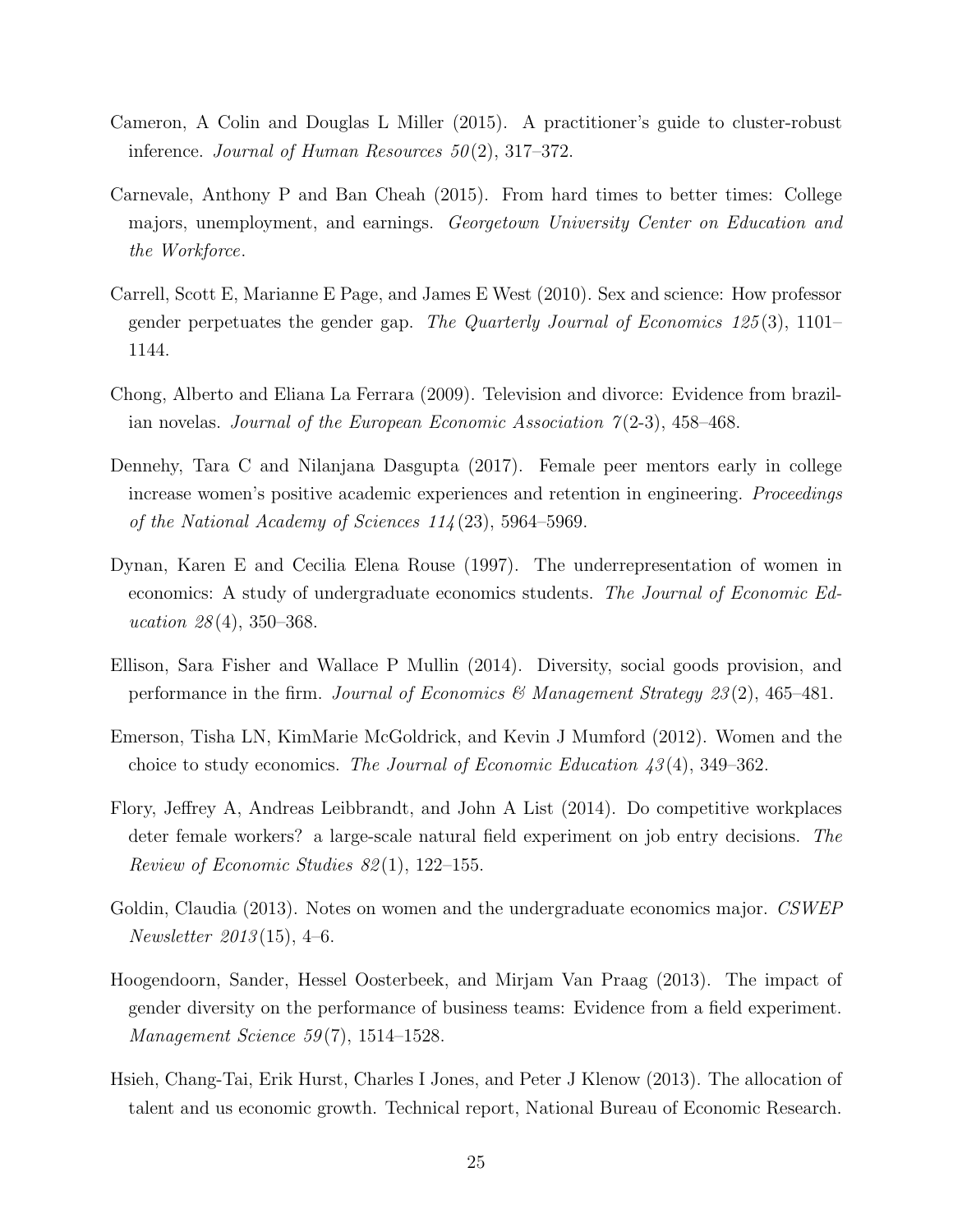- Jensen, Robert and Emily Oster (2009). The power of tv: Cable television and women's status in india. The Quarterly Journal of Economics  $124(3)$ , 1057–1094.
- Kirkeboen, Lars J, Edwin Leuven, and Magne Mogstad (2016). Field of study, earnings, and self-selection. The Quarterly Journal of Economics 131 (3), 1057–1111.
- Kline, Patrick, Andres Santos, et al. (2012). A score based approach to wild bootstrap inference. Journal of Econometric Methods 1 (1), 23–41.
- Kofoed, Michael S et al. (2019). The effect of same-gender or same-race role models on occupation choice evidence from randomly assigned mentors at west point. Journal of Human Resources 54 (2), 430–467.
- Kugler, Adriana D, Catherine H Tinsley, and Olga Ukhaneva (2017). Choice of majors: Are women really different from men? Technical Report 23735, National Bureau of Economic Research.
- La Ferrara, Eliana, Alberto Chong, and Suzanne Duryea (2012). Soap operas and fertility: Evidence from brazil. American Economic Journal: Applied Economics  $\chi(4)$ , 1–31.
- Lim, Jaegeum and Jonathan Meer (2019). Persistent effects of teacher-student gender matches. Journal of Human Resources, 0218–9314R4.
- Lockwood, Penelope (2006). "someone like me can be successful": Do college students need same-gender role models? Psychology of Women Quarterly  $30(1)$ , 36–46.
- May, Ann, Mary G McGarvey, and Robert Whaples (2014). Are disagreements among male and female economists marginal at best?: A survey of aea members and their views on economics and economic policy. Contemporary Economic Policy 32 (1), 111–132.
- May, Ann Mari, Mary G McGarvey, and David Kucera (2018). Gender and european economic policy: A survey of the views of european economists on contemporary economic policy. Kyklos  $71(1)$ , 162–183.
- Menger, Andrew (2015, March). CLUSTSE: Stata module to estimate the statistical significance of parameters when the data is clustered with a small number of clusters. Statistical Software Components, Boston College Department of Economics.
- Morgenroth, Thekla, Michelle K Ryan, and Kim Peters (2015). The motivational theory of role modeling: How role models influence role aspirants' goals. Review of General Psychology 19 (4), 465–483.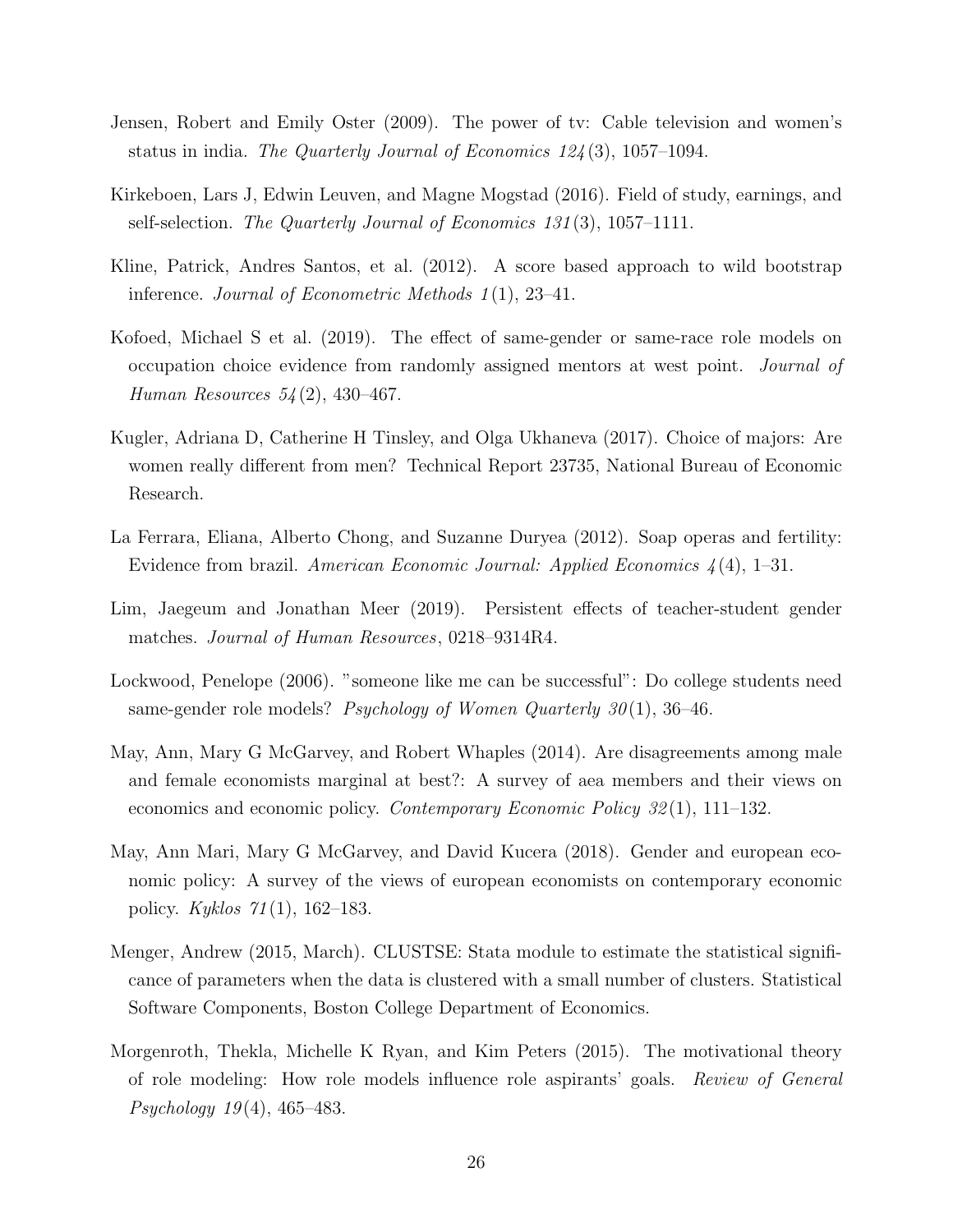- Nguyen, Trang (2008). Information, role models and perceived returns to education: Experimental evidence from Madagascar.
- Niederle, Muriel and Lise Vesterlund (2007). Do women shy away from competition? Do men compete too much? The Quarterly Journal of Economics 122(3), 1067-1101.
- Rask, Kevin and Jill Tiefenthaler (2008). The role of grade sensitivity in explaining the gender imbalance in undergraduate economics. Economics of Education Review  $27(6)$ , 676–687.
- Reuben, Ernesto, Matthew Wiswall, and Basit Zafar (2017). Preferences and biases in educational choices and labour market expectations: Shrinking the black box of gender. The Economic Journal 127 (604), 2153–2186.
- Riley, Emma (2017). Role models in movies: the impact of queen of katwe on students' educational attainment. Technical report, Centre for the Study of African Economies, University of Oxford.
- Roodman, David, Morten Ørregaard Nielsen, James G MacKinnon, and Matthew D Webb (2019). Fast and wild: Bootstrap inference in stata using boottest. The Stata Journal  $19(1)$ , 4–60.
- Stevenson, Betsey and Hanna Zlotnik (2018). Representations of men and women in introductory economics textbooks. In AEA Papers and Proceedings, Volume 108, pp. 180–85.
- Stout, Jane G, Nilanjana Dasgupta, Matthew Hunsinger, and Melissa A McManus (2011). STEMing the tide: using ingroup experts to inoculate women's self-concept in science, technology, engineering, and mathematics (STEM). Journal of personality and social psy*chology*  $100(2)$ , 255.
- Wiswall, Matthew and Basit Zafar (2014). Determinants of college major choice: Identification using an information experiment. The Review of Economic Studies  $82(2)$ , 791–824.
- Wiswall, Matthew and Basit Zafar (2017). Preference for the workplace, investment in human capital, and gender. The Quarterly Journal of Economics  $133(1)$ ,  $457-507$ .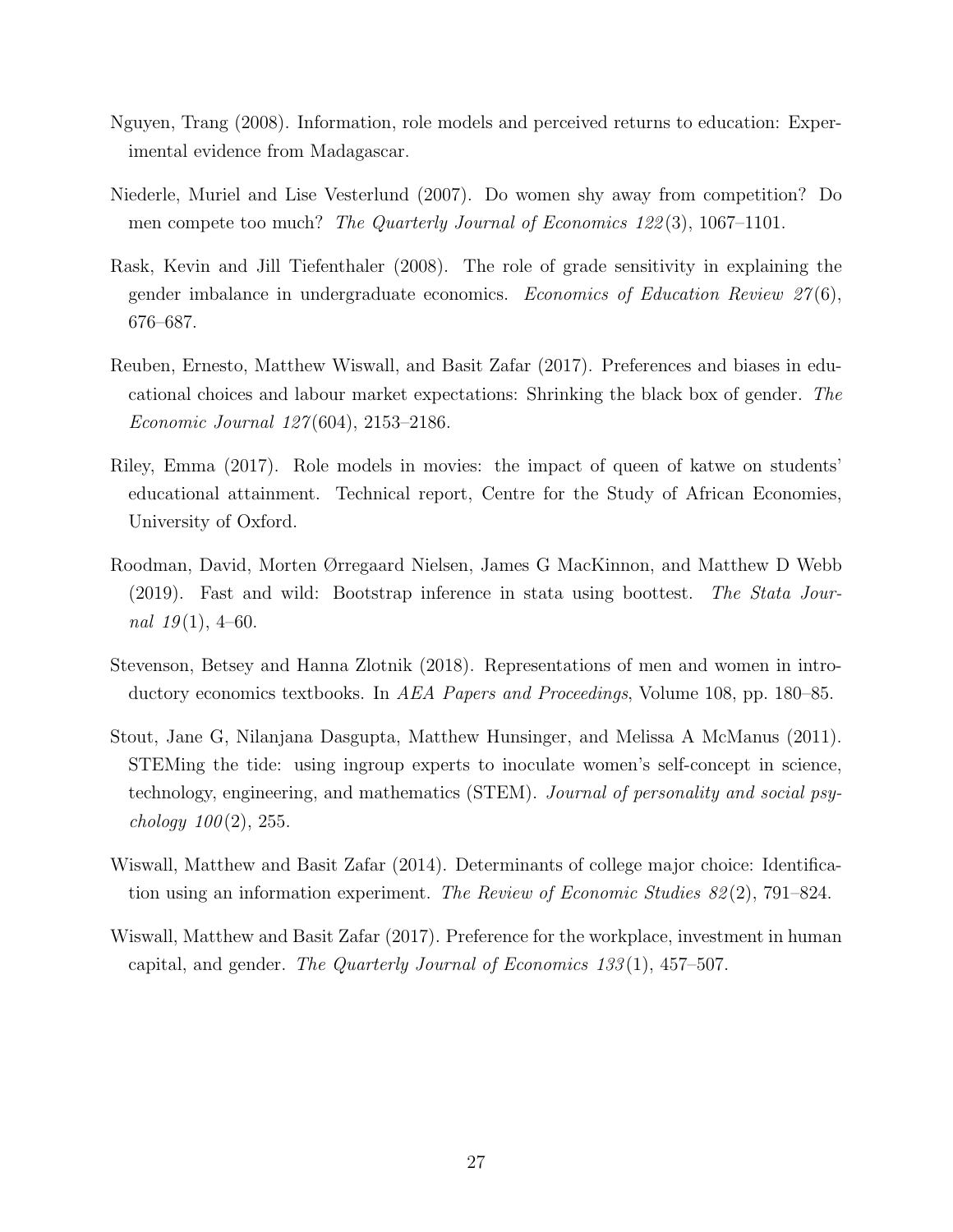# Tables and Figures

|                                                | $\operatorname{Control}$ | Treatment   | Control     | Treatment       |
|------------------------------------------------|--------------------------|-------------|-------------|-----------------|
|                                                | classes                  | classes     | classes     | classes         |
|                                                | 2015                     | 2015        | 2016        | 2016            |
|                                                | (untreated)              | (untreated) | (untreated) | (treated)       |
| American student                               | 92.95%                   | 94.51%      | 92.09%      | 79.23%***       |
| In-state student                               | 22.44\%                  | 24.39%      | 20.34\%     | 21.54\%         |
| Freshman                                       | 83.97%                   | 85.37       | 83.05%      | $95.38\%^{***}$ |
| Cumulative GPA                                 | 3.44                     | 3.41        | 3.48        | $3.39*$         |
| Belongs to fraternity or sorority <sup>+</sup> | 65.08%                   | 65.00%      | 67.46\%     | 58.72%          |
| Took econ in high school <sup>+</sup>          | 53.97%                   | 61.87%      | 59.06%      | 55.96%          |
| $\mathrm{Athlete}^+$                           | 7.14\%                   | $5.71\%$    | $6.40\%$    | 10.09%          |

#### Table I: Balance Tests

Notes: \*\*\*  $p < 0.01$ , \*\*  $p < 0.05$ , \*  $p < 0.1$ . Test is of equality between treatment and control groups in the corresponding year. Sample size 627 women. <sup>+</sup> indicates survey variable (survey responses sample size 502 women).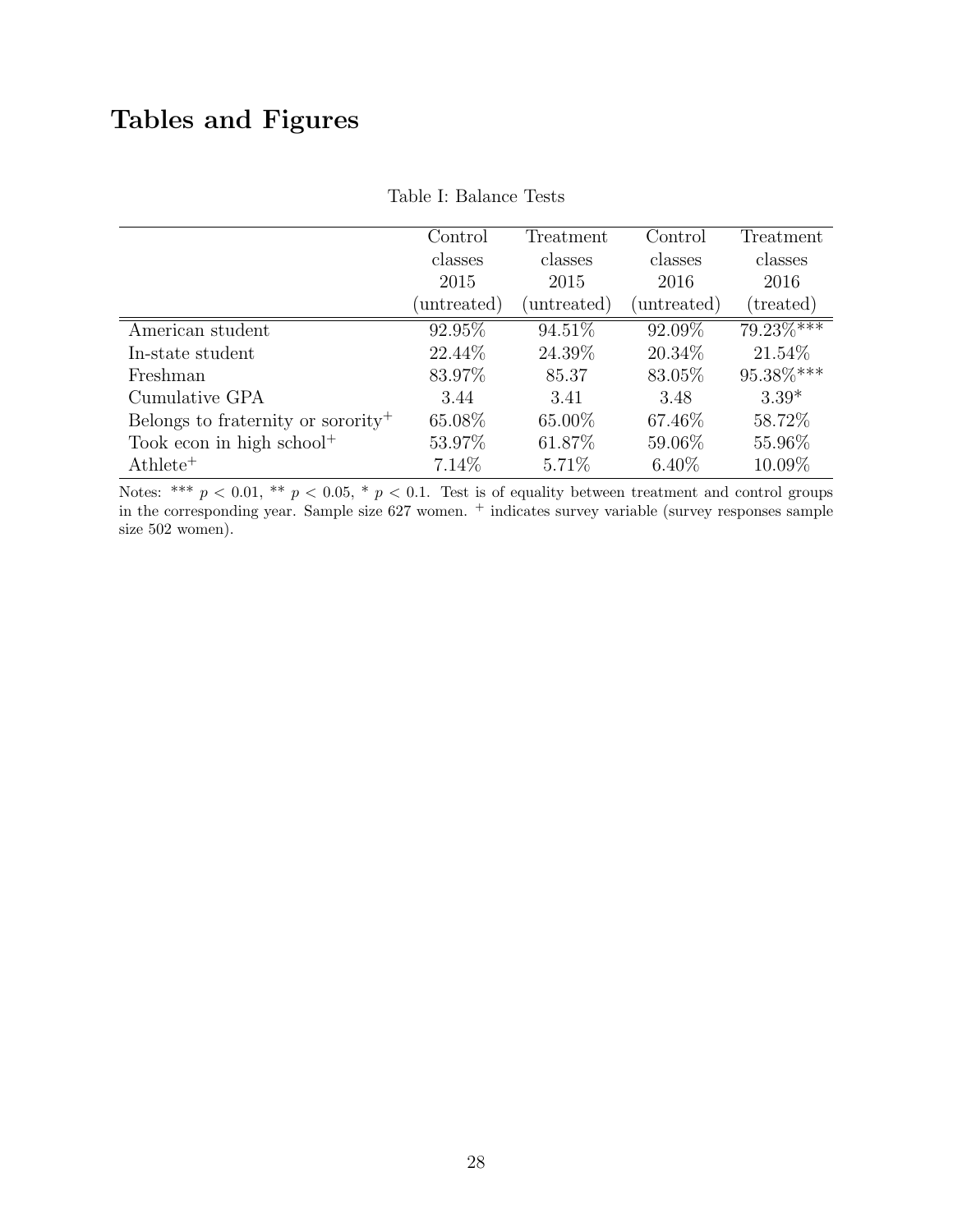| Table II: Outcome variables by treatment class and year |             |             |         |             |                    |         |  |
|---------------------------------------------------------|-------------|-------------|---------|-------------|--------------------|---------|--|
|                                                         | Control     | Treatment   |         | Control     | Treatment          |         |  |
|                                                         | classes     | classes     |         | classes     | classes            |         |  |
|                                                         | 2015        | 2015        | p-value | 2016        | 2016               | p-value |  |
|                                                         | (untreated) | (untreated) |         | (untreated) | $(\text{treated})$ |         |  |
| Female                                                  |             |             |         |             |                    |         |  |
| Took Interm. Micro within year                          | 14.74 %     | 10.98%      | (0.31)  | 10.73%      | $18.46\%*$         | (0.05)  |  |
| Took another Econ class                                 | 23.72 %     | 18.90%      | (0.29)  | 17.51\%     | 28.46%**           | (0.02)  |  |
| N. of further Econ classes taken                        | 1.03        | 0.90        | (0.66)  | 0.85        | $1.42*$            | (0.08)  |  |
| Majored in Economics                                    | $10.26\%$   | 7.93%       | (0.46)  | $7.91\%$    | 15.38%**           | (0.04)  |  |

Table II: Outcome variables by treatment class and year

Notes: \*\*\*  $p < 0.01$ , \*\*  $p < 0.05$ , \*  $p < 0.1$ . Test is of equality between treatment and control groups in the corresponding year. P-values in rows 1, 2 and 4 are generated by Chi-Square tests. P-values in row 3 are generated by tests of equality of means (ttests).  $N = 627$  women.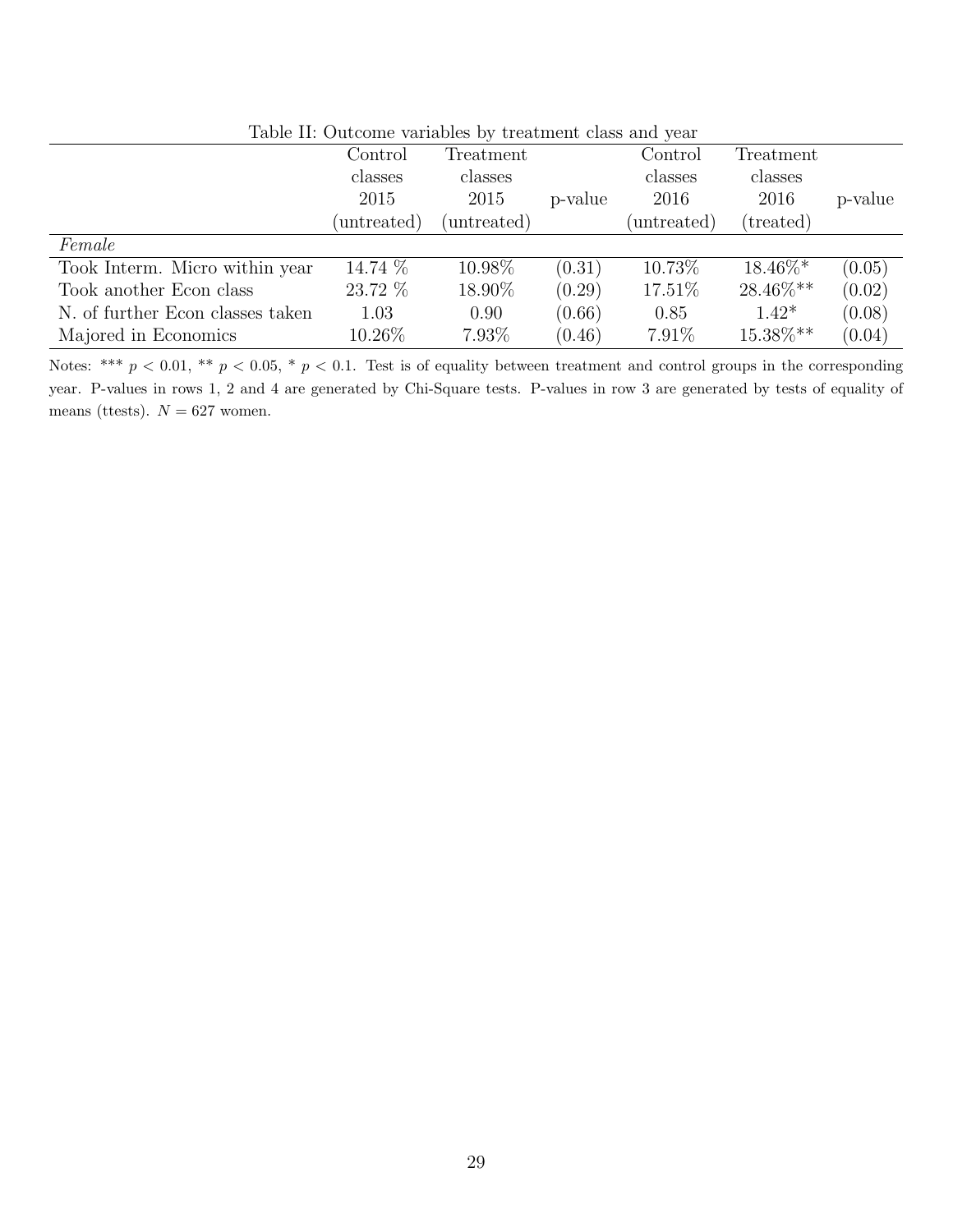|                           | Took Micro     | Took Micro  | Took Another   | Took Another |
|---------------------------|----------------|-------------|----------------|--------------|
|                           | within year    | within year | Econ class     | Econ class   |
| Treatment class x 2016    | $0.115***$     | $0.112***$  | $0.158**$      | $0.139**$    |
|                           | (0.004)        | (0.009)     | (0.030)        | (0.032)      |
| Year 2016                 | $-0.040$       | $-0.049$    | $-0.062***$    | $-0.067*$    |
|                           | (0.182)        | (0.239)     | (0.002)        | (0.084)      |
| Treatment class (in 2015) | $-0.038$       | $-0.047**$  | $-0.048**$     | $-0.061**$   |
|                           | (0.175)        | (0.017)     | (0.072)        | (0.036)      |
| Constant                  | $0.147***$     | $0.372**$   | $0.237***$     | $0.803***$   |
|                           | (0.000)        | (0.010)     | (0.004)        | (0.001)      |
| Controls                  | N <sub>0</sub> | Yes         | N <sub>0</sub> | Yes          |
| Observations              | 627            | 627         | 627            | 627          |

Table III: Treatment Effects on Intermediate Outcomes

Notes: LPM regressions. \*\*\*  $p < 0.01$ , \*\*  $p < 0.05$ , \*  $p < 0.1$ . In parentheses we report wild cluster bootstrap p-values generated using boottest command in Stata 14 (Roodman et al., 2019) for standard errors clustered at the class level (12 clusters). In columns 1 and 2 the dependent variable is a dummy equal 1 if student took Intermediate Micro the year after the Principles class. In columns 3 and 4 the dependent variable is a dummy equal to 1 if the student enrolled in another economics class at any time after the Principles class (up to January 2019).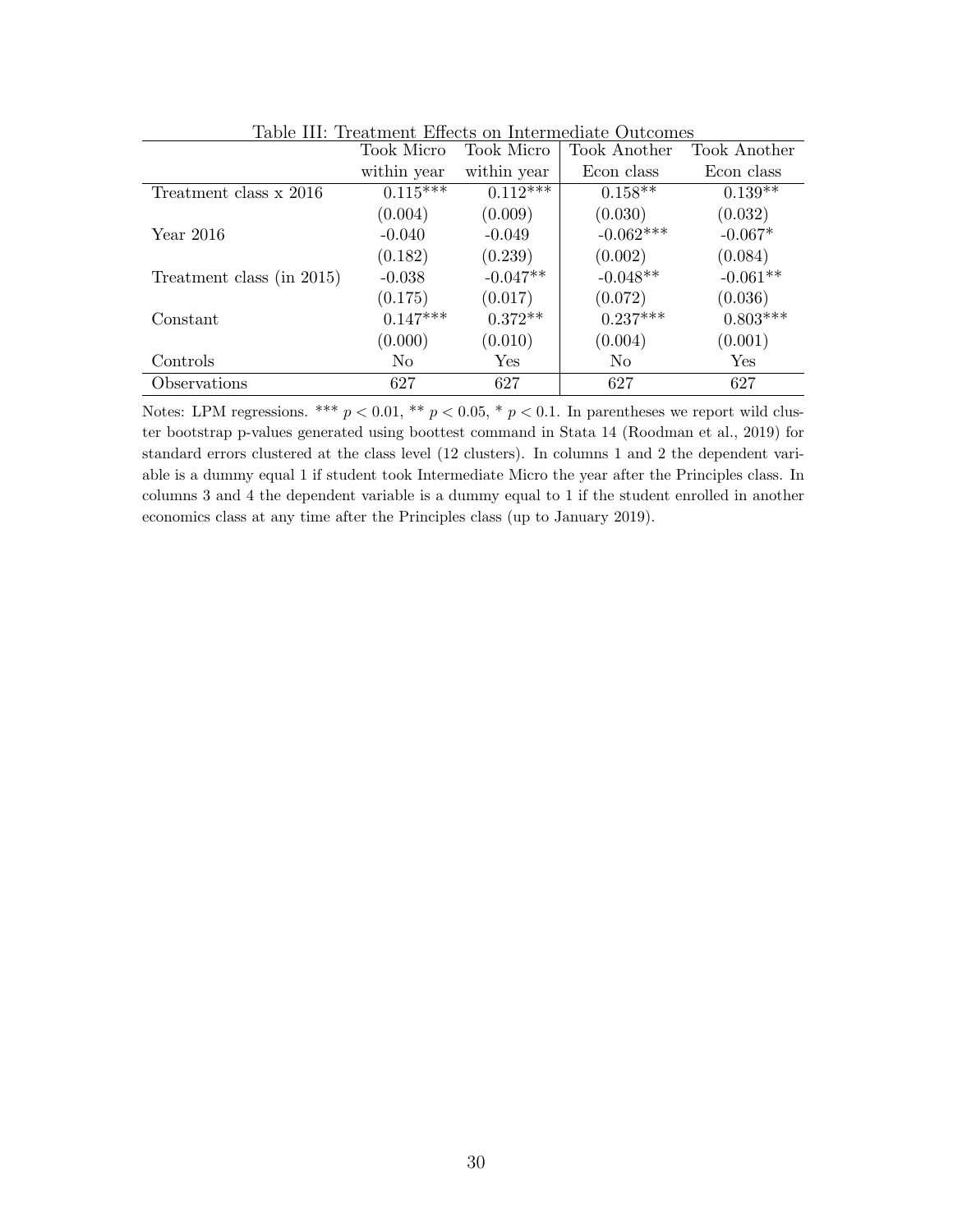|                           | Num Econ      | таріс ту, тгеадійсні енеса он глійг отасоніся<br>Num Econ | Major in   | Major in  |
|---------------------------|---------------|-----------------------------------------------------------|------------|-----------|
|                           | classes taken | classes taken                                             | Economics  | Economics |
| Treatment class x 2016    | $0.692**$     | 0.522                                                     | $0.098**$  | $0.080*$  |
|                           | (0.039)       | (0.115)                                                   | (0.018)    | (0.089)   |
| Year 2016                 | $-0.173$      | $-0.189$                                                  | $-0.023$   | $-0.028$  |
|                           | (0.288)       | (0.479)                                                   | (0.357)    | (0.469)   |
| Treatment class (in 2015) | $-0.129$      | $-0.206$                                                  | $-0.023$   | $-0.030$  |
|                           | (0.507)       | (0.442)                                                   | (0.431)    | (0.365)   |
| Constant                  | $1.026***$    | $5.804***$                                                | $0.103***$ | $0.510**$ |
|                           | (0.002)       | (0.001)                                                   | (0.004)    | (0.008)   |
| Controls                  | No            | Yes                                                       | No         | Yes       |
| Observations              | 627           | 627                                                       | 627        | 627       |

Table IV: Treatment effects on Final Outcomes

Notes: Column (1-2) OLS regressions, column (3-4) LPM regressions. \*\*\*  $p < 0.01$ , \*\*  $p < 0.05$ , \*  $p < 0.1$ . In parentheses we report wild cluster bootstrap p-values generated using boottest command in Stata 14 (Roodman et al., 2019) for standard errors clustered at the class level (12 clusters). In columns 1 and 2 the dependent variable is the number of economics classes taken after the Principles class. In columns 3 and 4 the dependent variable is a dummy equal to 1 if student majored in economics (or declared the economics major, if student has not graduated yet).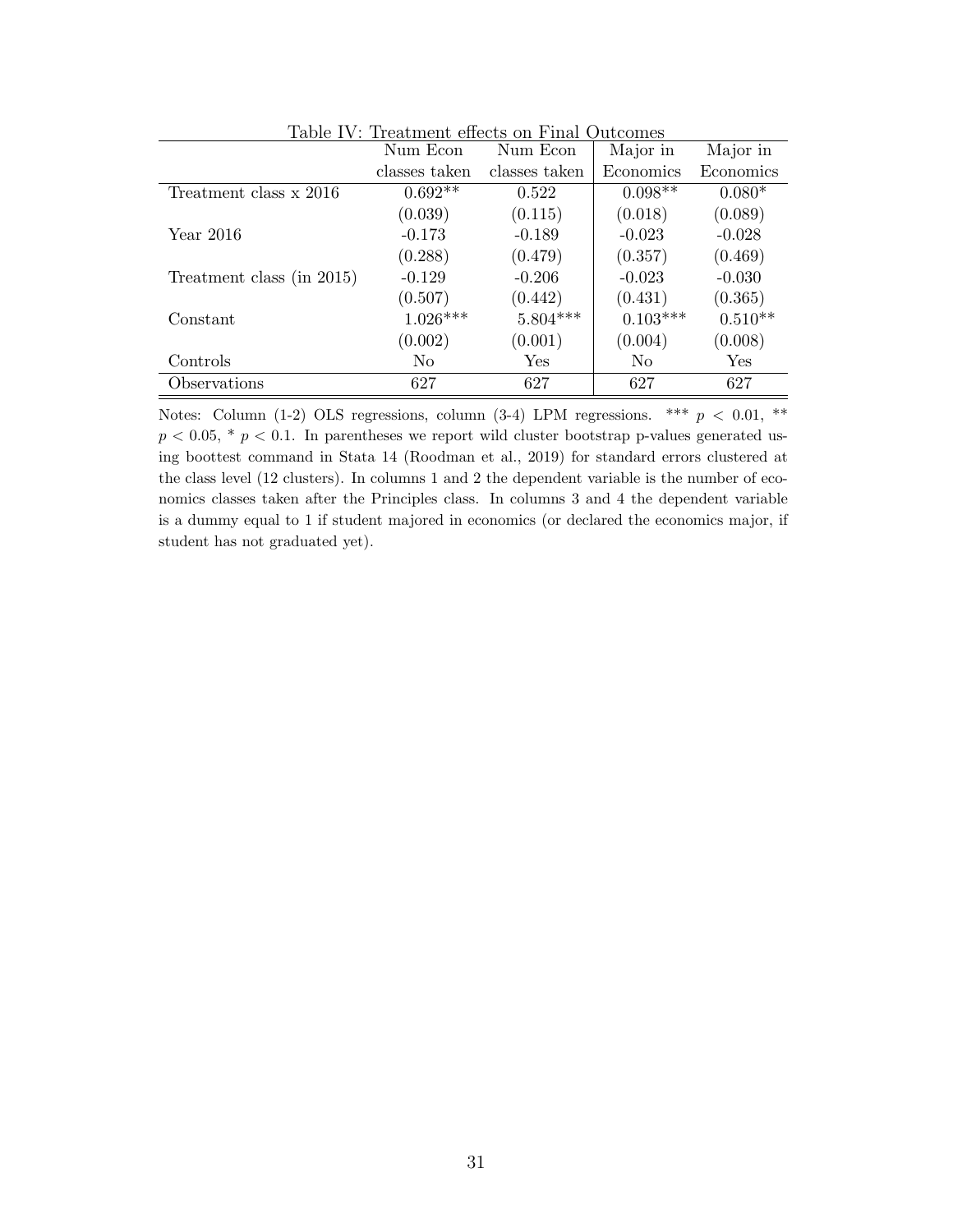| TOOIC V. ITCOUNTCHU CHUCUS ON OUNCE THEN CONTINUE MICHOLS |             |          |                      |            |  |
|-----------------------------------------------------------|-------------|----------|----------------------|------------|--|
|                                                           | Major       | Major    | Major                | Major      |  |
|                                                           | <b>STEM</b> | Finance  | <b>Business</b>      | Marketing  |  |
| Treatment class x 2016                                    | 0.013       | 0.026    | 0.078                | $-0.018$   |  |
|                                                           | (0.872)     | (0.733)  | (0.212)              | (0.846)    |  |
| Year $2016$                                               | 0.003       | $-0.005$ | $-0.057*$            | 0.029      |  |
|                                                           | (0.960)     | (0.929)  | (0.064)              | (0.460)    |  |
| Treatment class (in 2015)                                 | $-0.005$    | $-0.030$ | $-0.037$             | 0.037      |  |
|                                                           | (0.900)     | (0.409)  | (0.481)              | (0.451)    |  |
| Constant                                                  | 0.245       | $-0.154$ | $-0.319*$            | $-0.255**$ |  |
|                                                           | (0.171)     | (0.504)  | (0.067)              | (0.021)    |  |
| Controls                                                  | Yes         | Yes      | $\operatorname{Yes}$ | Yes        |  |
| Observations                                              | 627         | 627      | 627                  | 627        |  |

Table V: Treatment effects on Other High-earning Majors

Notes: LPM regressions. \*\*\*  $p < 0.01$ , \*\*  $p < 0.05$ , \*  $p < 0.1$ . In parentheses we report wild cluster bootstrap p-values generated using boottest command in Stata 14 (Roodman et al., 2019) for standard errors clustered at the class level (12 clusters). Dependent variables: Dummy equal to 1 if student majored in (1) STEM subjects (2) Finance (3) Business (4) Marketing.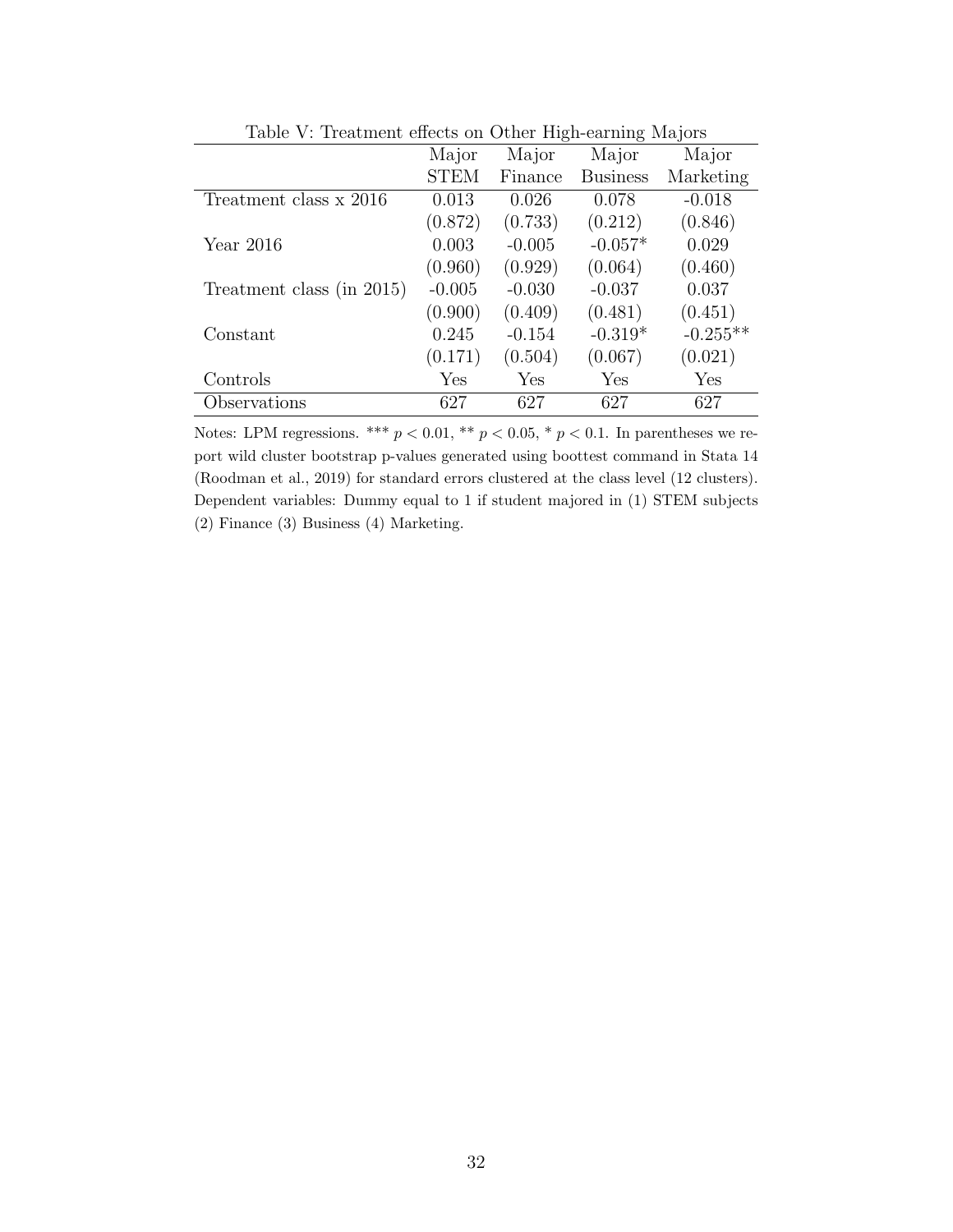| Table vi. Ileadhacht Eileech on How carming mayord |              |          |               |             |  |  |
|----------------------------------------------------|--------------|----------|---------------|-------------|--|--|
|                                                    | Major        | Major    | Major         | Major       |  |  |
|                                                    | Soc.Sciences | Arts     | Communication | Humanities  |  |  |
| Treatment class x 2016                             | $-0.006$     | $-0.031$ | $-0.012$      | $-0.141***$ |  |  |
|                                                    | (0.918)      | (0.448)  | (0.664)       | (0.002)     |  |  |
| Year $2016$                                        | $-0.023$     | 0.018    | $-0.008$      | $0.067**$   |  |  |
|                                                    | (0.569)      | (0.152)  | (0.774)       | (0.015)     |  |  |
| Treatment class (in 2015)                          | $-0.037$     | 0.035    | $-0.002$      | $0.083**$   |  |  |
|                                                    | (0.371)      | (0.137)  | (0.921)       | (0.039)     |  |  |
| Constant                                           | $0.624***$   | 0.050    | $0.146*$      | 0.140       |  |  |
|                                                    | (0.002)      | (0.501)  | (0.075)       | (0.363)     |  |  |
| Controls                                           | Yes          | Yes      | Yes           | Yes         |  |  |
| Observations                                       | 627          | 627      | 627           | 627         |  |  |

Table VI: Treatment Effects on Low-earning Majors

Notes: LPM regressions. \*\*\*  $p < 0.01$ , \*\*  $p < 0.05$ , \*  $p < 0.1$ . In parentheses we report wild cluster bootstrap p-values generated using boottest command in Stata 14 (Roodman et al., 2019) for standard errors clustered at the class level (12 clusters). Dependent variables: Dummy equal to 1 if student majored in (1) Social Science (other than economics), (2) Arts, (3) Communication studies, (4) Humanities.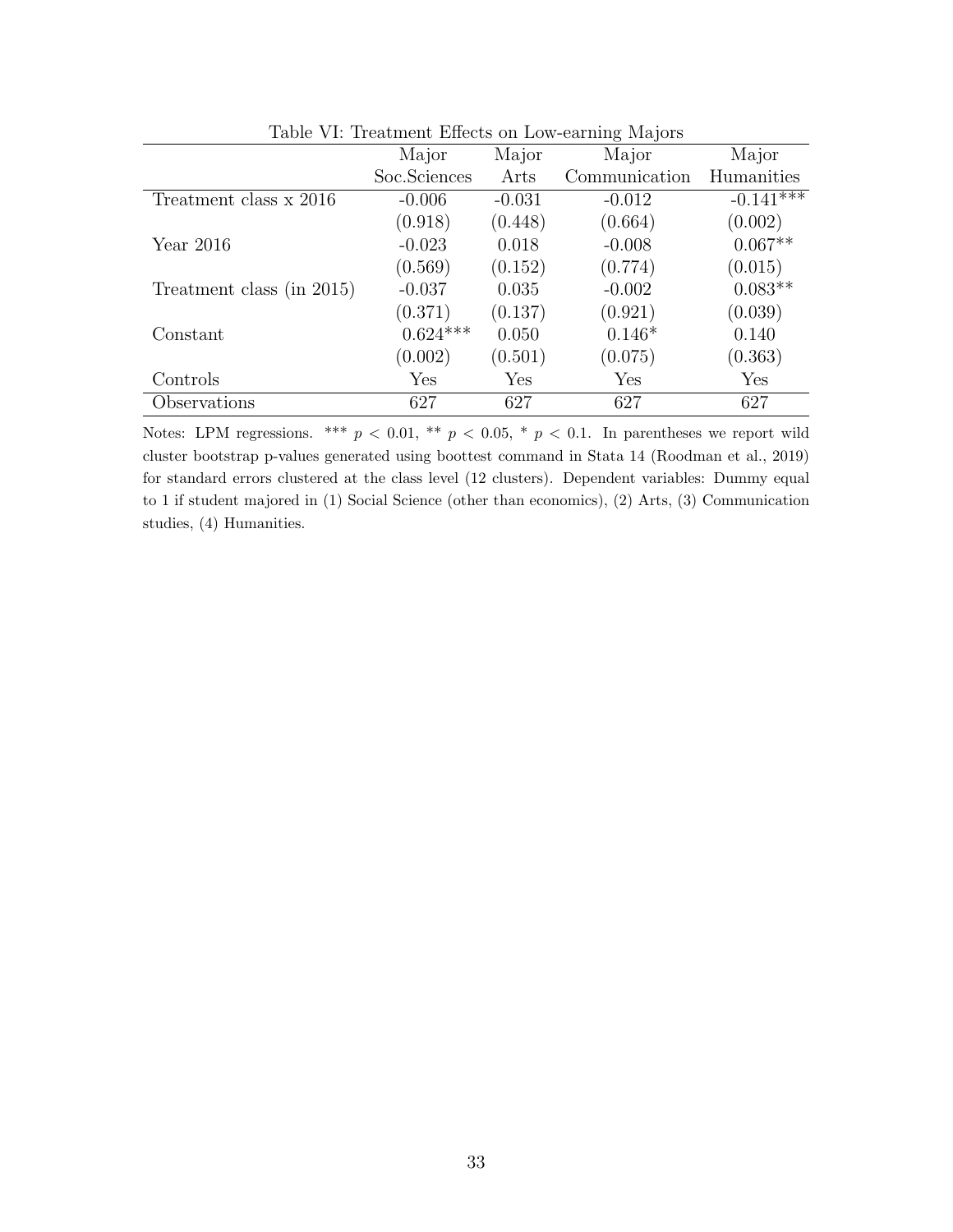|                 | $\operatorname{Control}$<br>classes<br>2015<br>(untreated) | Treatment<br>classes<br>2015<br>(untreated) | p-value | Control<br>classes<br>2016<br>(untreated) | Treatment<br>classes<br>2016<br>(treated) | p-value |
|-----------------|------------------------------------------------------------|---------------------------------------------|---------|-------------------------------------------|-------------------------------------------|---------|
| Average grade   | 3.320                                                      | 3.364                                       | (0.841) | 3.017                                     | 3.236                                     | (0.491) |
| Core Exam score | 0.621                                                      | 0.607                                       | (0.742) | 0.593                                     | 0.685                                     | (0.237) |

Table VII: Performance in Intermediate Microeconomics by treatment class and year

Notes: \*\*\*  $p < 0.01$ , \*\*  $p < 0.05$ , \*  $p < 0.1$ . Test is of equality of means between treatment and control groups in the corresponding year.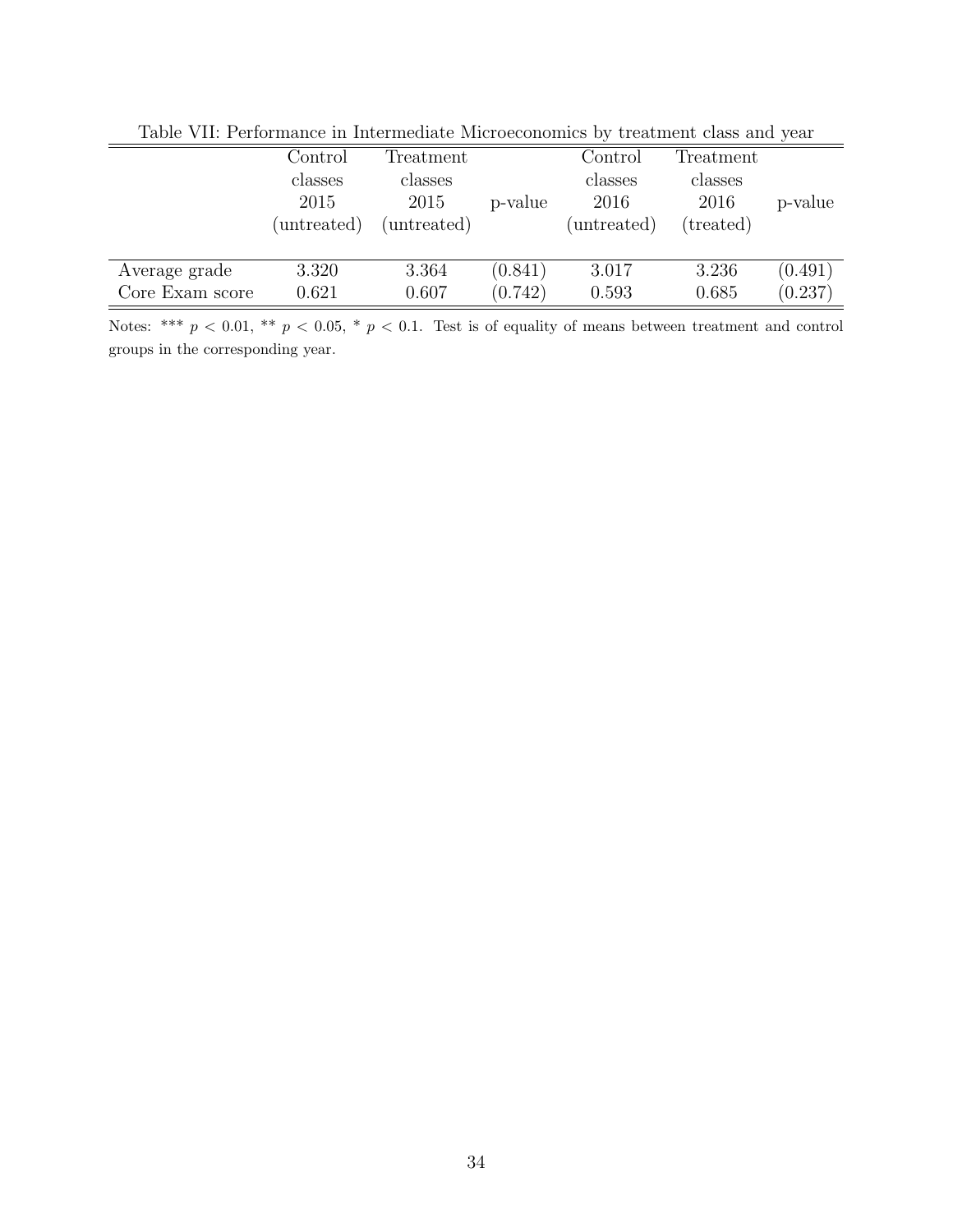| rapic viii. robabaitoob.  | Troughtone Encoup on Grade in Francipios cluss |             |            |            |  |  |
|---------------------------|------------------------------------------------|-------------|------------|------------|--|--|
|                           | Grade                                          | Grade       | Grade      | Grade      |  |  |
|                           | Principles                                     | Principles  | Principles | Principles |  |  |
| Treatment class x 2016    | $-0.244$                                       | $-0.142$    | $-0.093$   | $-0.075$   |  |  |
|                           | (0.363)                                        | (0.392)     | (0.686)    | (0.685)    |  |  |
| Year $2016$               | 0.090                                          | 0.046       | $-0.066$   | $-0.026$   |  |  |
|                           | (0.745)                                        | (0.748)     | (0.845)    | (0.910)    |  |  |
| Treatment class (in 2015) | $-0.009$                                       | 0.067       |            |            |  |  |
|                           | (0.975)                                        | (0.561)     |            |            |  |  |
| Constant                  | $3.019***$                                     | $-1.890***$ | $2.682***$ | $-1.858**$ |  |  |
|                           | (0.002)                                        | (0.016)     | (0.005)    | (0.022)    |  |  |
| Controls                  | N <sub>o</sub>                                 | Yes         | $\rm No$   | Yes        |  |  |
| Class Fixed Effects       | No.                                            | No.         | Yes        | Yes        |  |  |
| Observations              | 627                                            | 627         | 570        | 570        |  |  |

Table VIII: Robustness: Treatment Effects on Grade in Principles class

Notes: OLS regressions. \*\*\*  $p < 0.01$ , \*\*  $p < 0.05$ , \*  $p < 0.1$ . Dep. Variable: Grade obtained in Principles of Economics class. In parentheses we report wild cluster bootstrap p-values generated using boottest command in Stata 14 (Roodman et al., 2019) for standard errors clustered at the class level (12 clusters).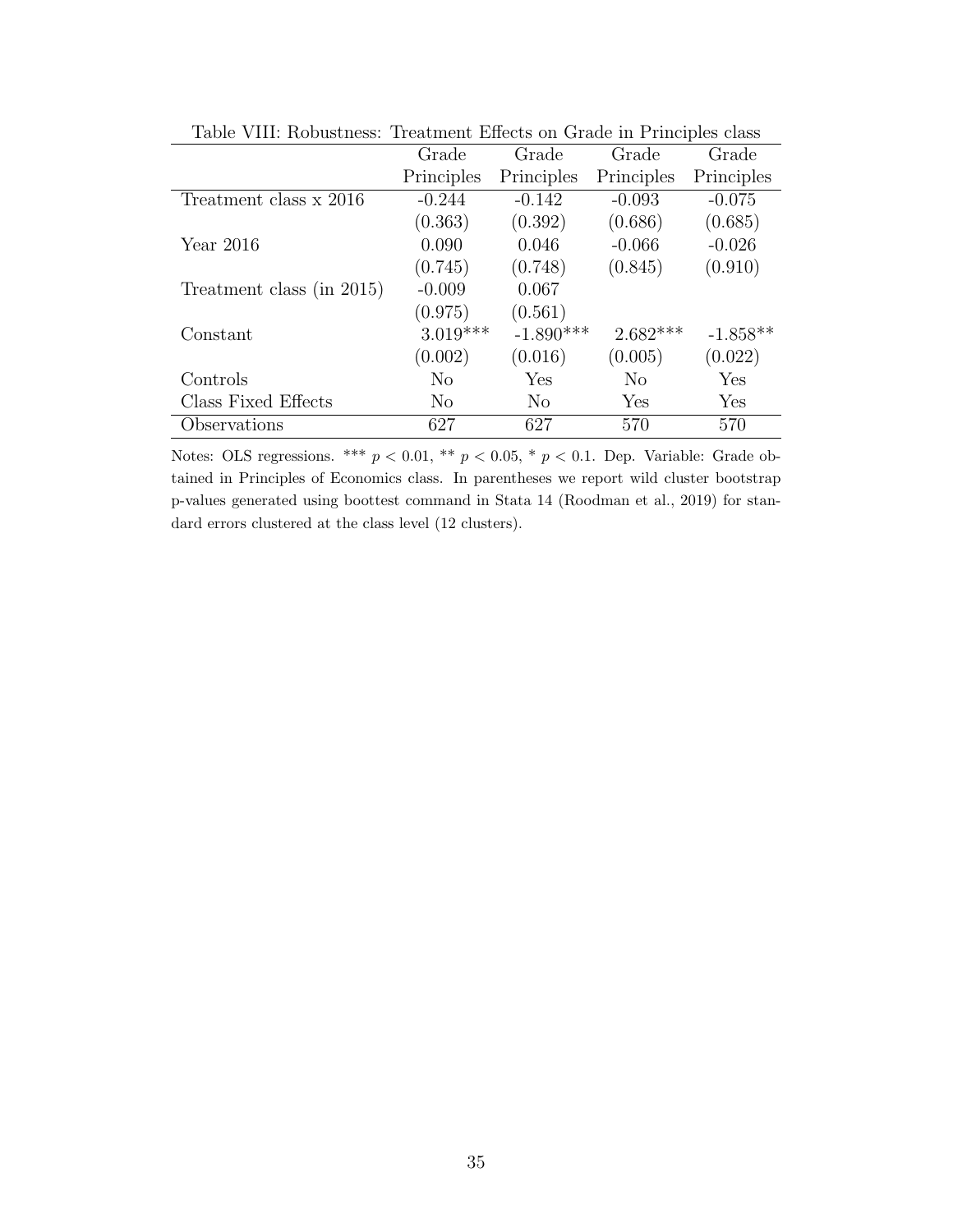|                        | Took     | Took      | Number       | Major      |
|------------------------|----------|-----------|--------------|------------|
| No controls            | Micro    | Another   | Econ classes | Economics  |
| Treatment class x 2016 | $0.097*$ | $0.142**$ | $0.540*$     | $0.096**$  |
|                        | (0.047)  | (0.039)   | (0.078)      | (0.040)    |
| Year $2016$            | $-0.011$ | $-0.036$  | 0.036        | $-0.011$   |
|                        | (0.710)  | (0.163)   | (0.811)      | (0.694)    |
| Constant               | 0.066    | 0.199     | $1.000***$   | $0.067***$ |
|                        | (0.524)  | (0.211)   | (0.140)      | (0.446)    |
| Observations           | 570      | 570       | 570          | 570        |
| Including controls     |          |           |              |            |
| Treatment class x 2016 | 0.091    | $0.127*$  | 0.433        | $0.080*$   |
|                        | (0.101)  | (0.057)   | (0.169)      | (0.097)    |
| Year $2016$            | $-0.017$ | $-0.050*$ | $-0.061$     | $-0.023$   |
|                        | (0.550)  | (0.083)   | (0.785)      | (0.518)    |
| Constant               | $0.312*$ | $0.799**$ | $5.840**$    | $0.487*$   |
|                        | (0.063)  | (0.012)   | (0.005)      | (0.075)    |
| Observations           | 570      | 570       | 570          | 570        |

Table IX: Robustness: Including Class Fixed Effects

Notes: LPM/OLS regressions with class fixed effects. \*\*\*  $p < 0.01$ , \*\*  $p < 0.05$ , \*  $p < 0.1$ . In parentheses we report wild cluster bootstrap p-values generated using boottest command in Stata 14 (Roodman et al., 2019) for standard errors clustered at the class level (9 clusters). Dependent variables: (1) Dummy equal to 1 if student took Intermediate Micro the year after Principles, (2) dummy equal to 1 if she enrolled in another economics class since Principles (up to January 2019); (3) Number of economics classes taken (OLS regression); (4) Dummy equal to 1 if she majored in economics.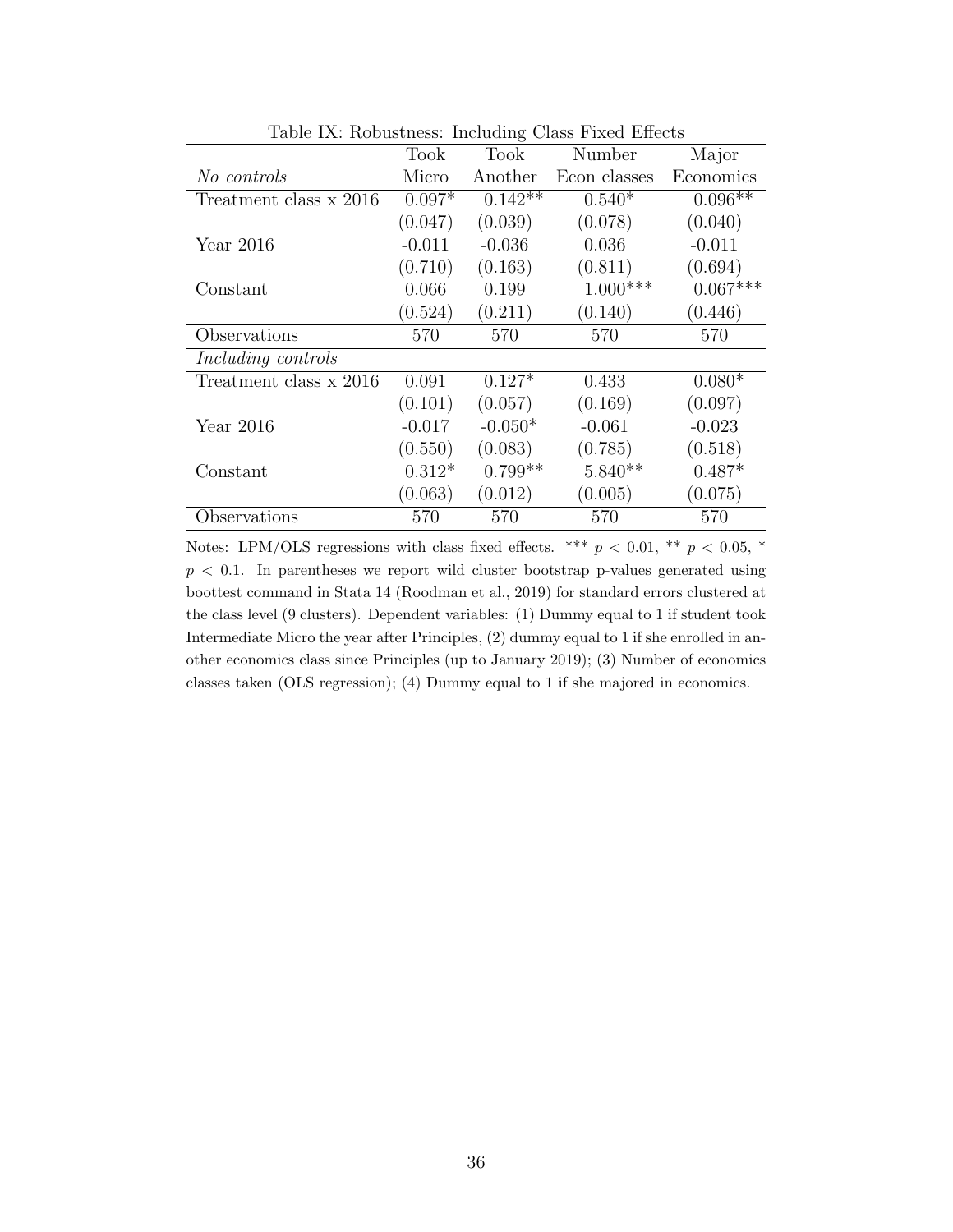

Figure I: Outcomes before and after treatment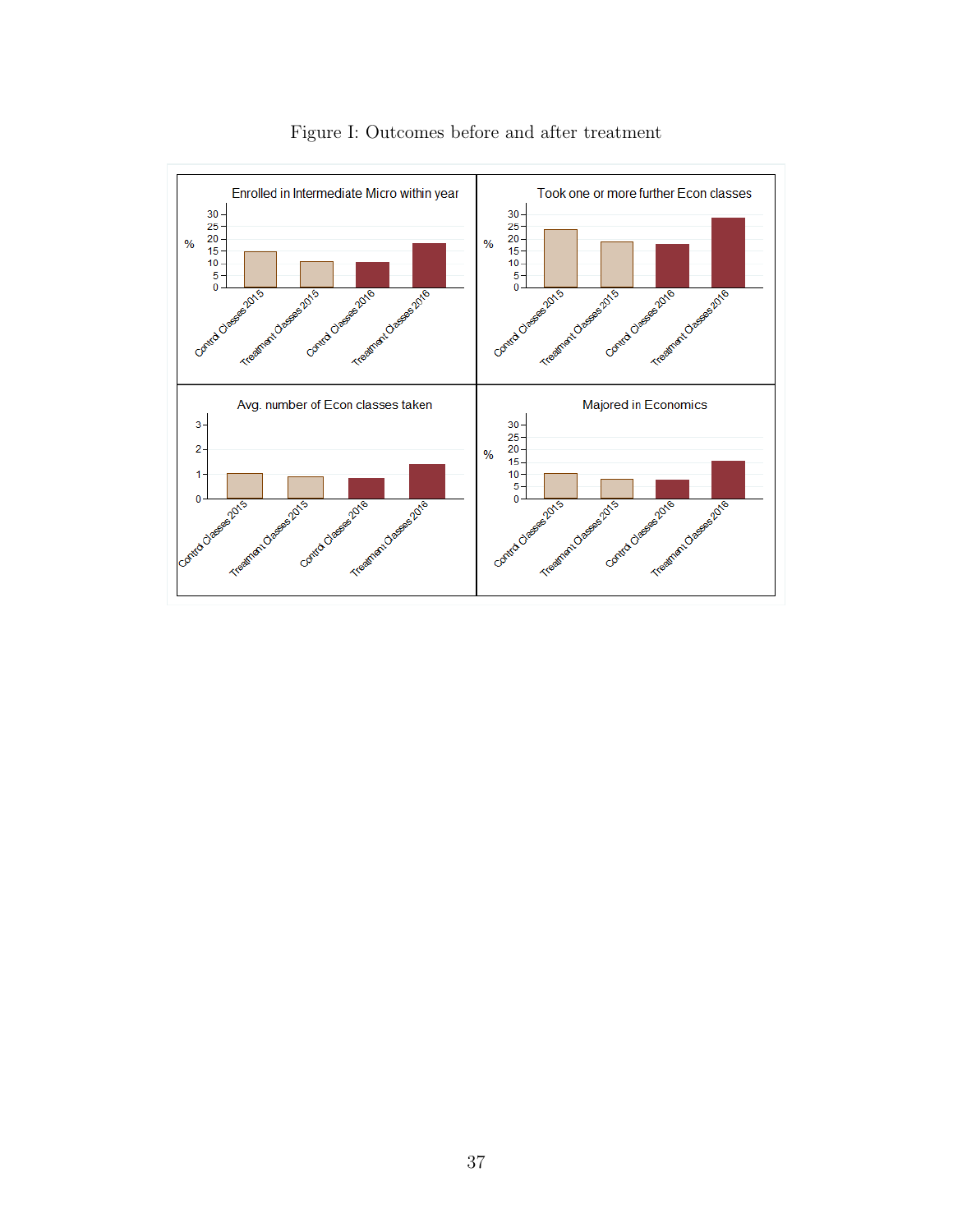

Figure II: Major in other high-earning fields before and after treatment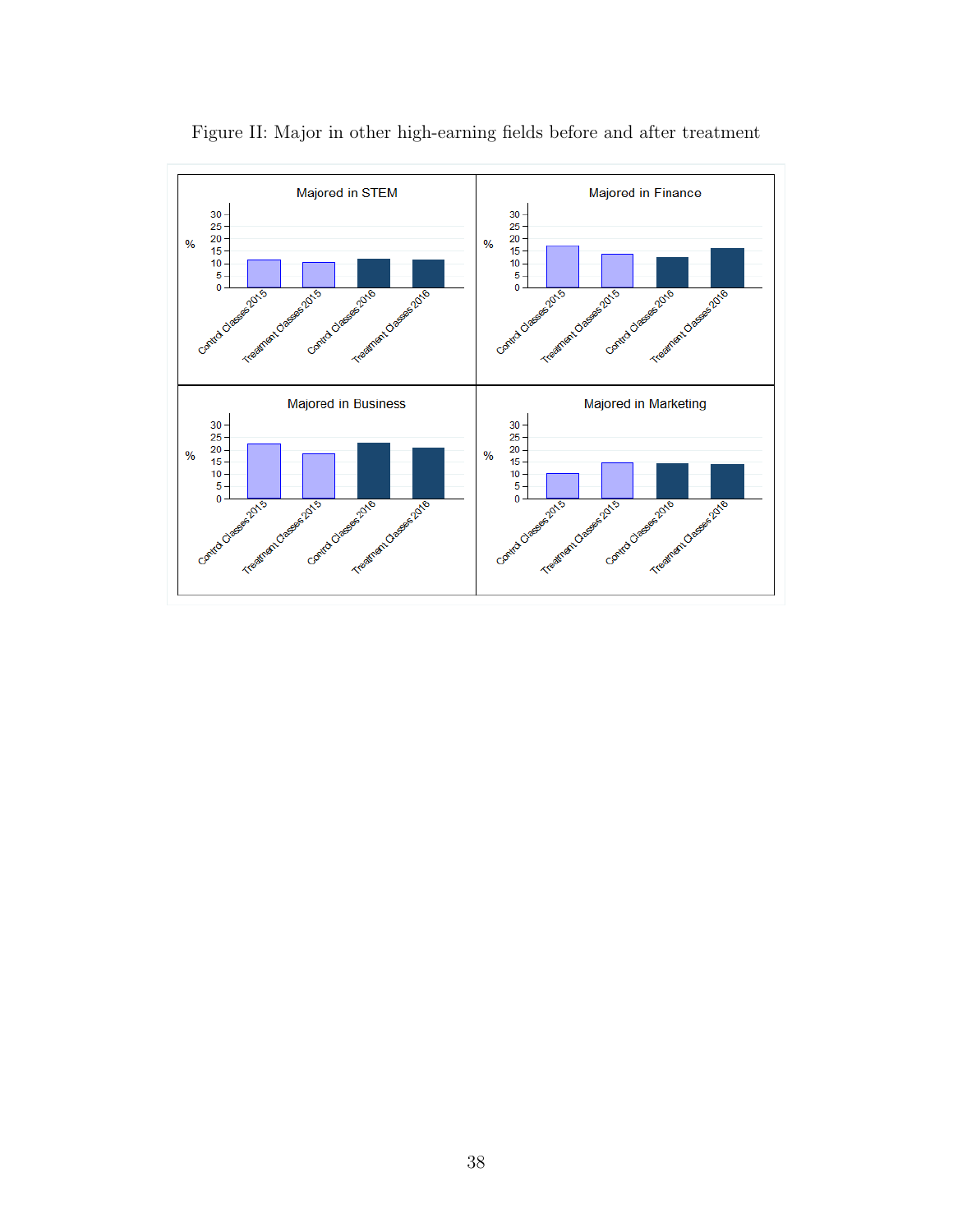

Figure III: Major in lower-earning fields before and after treatment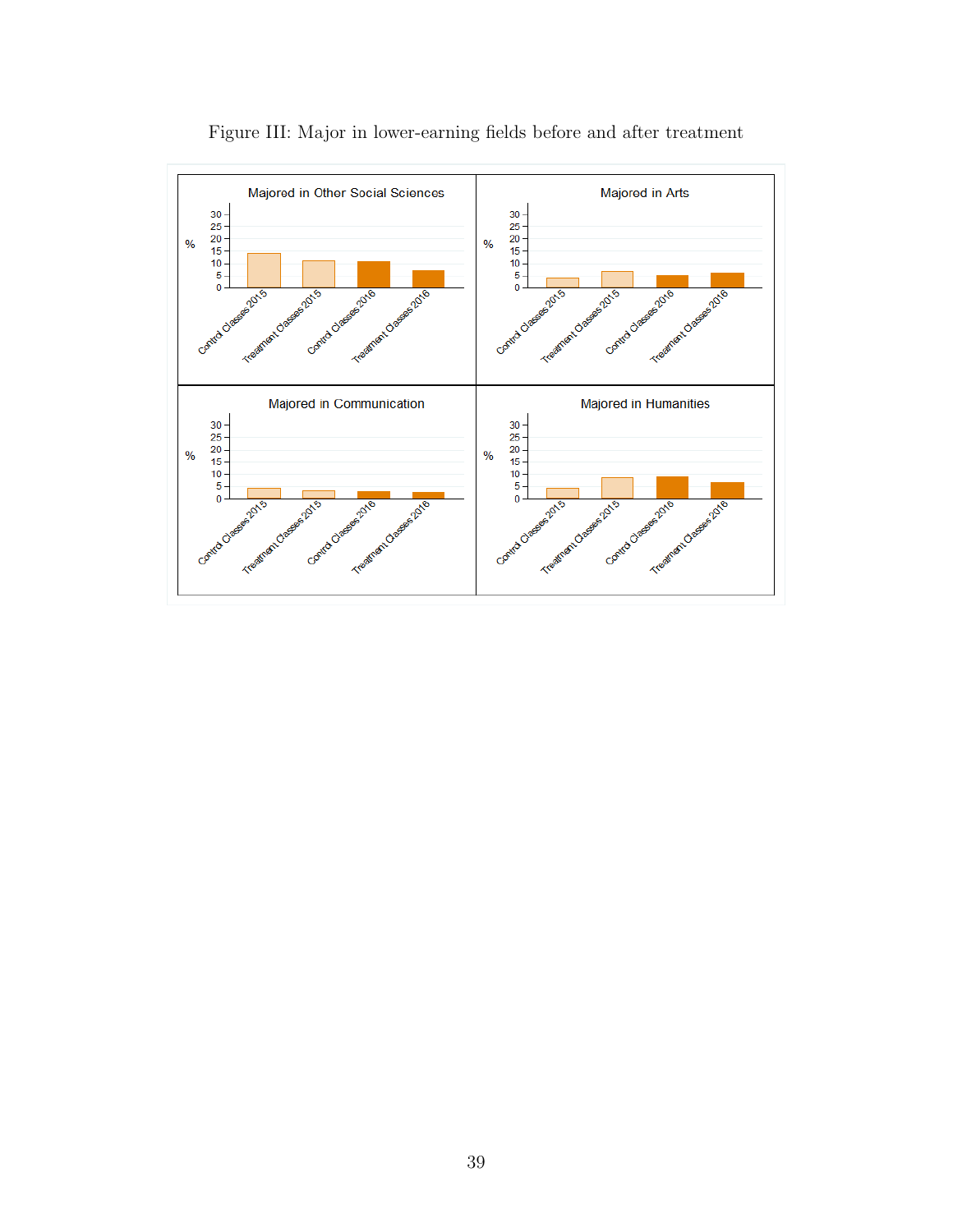

Figure IV: Common trends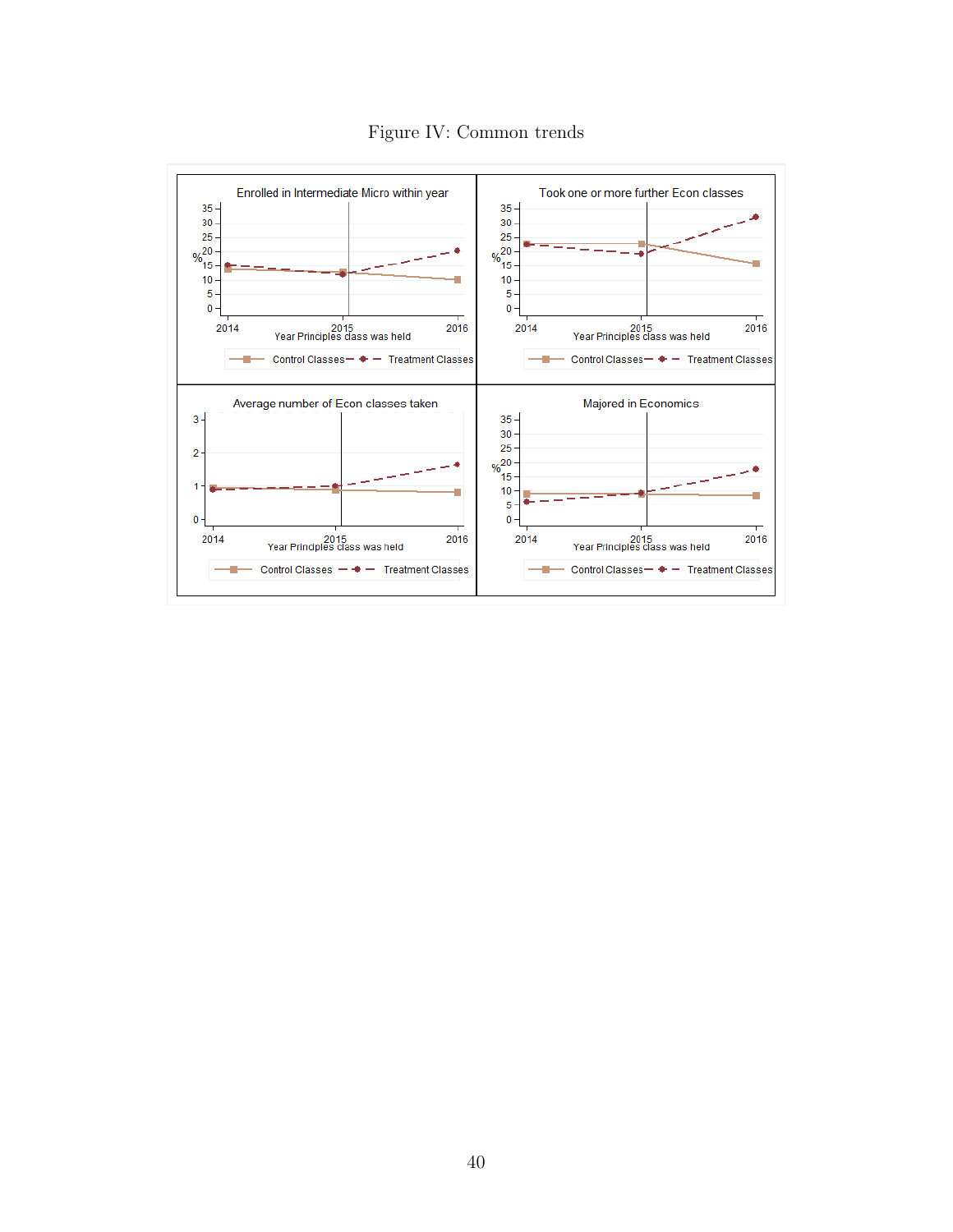

Figure V: Males: Outcomes before and after treatment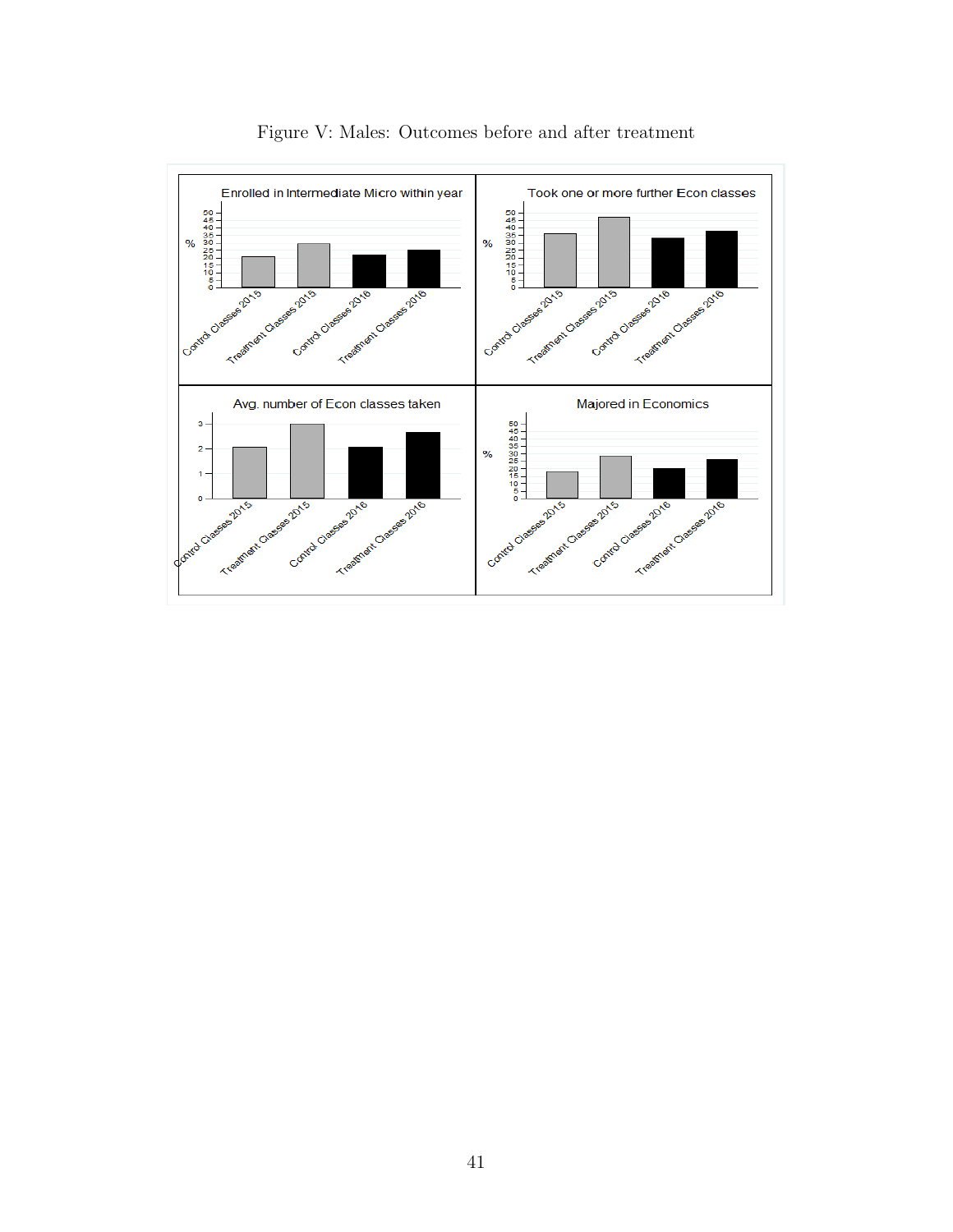# Annex: FOR ONLINE PUBLICATION

|                                                | Control<br>Treatment |             | Control     | Treatment |
|------------------------------------------------|----------------------|-------------|-------------|-----------|
|                                                | classes              | classes     | classes     | classes   |
|                                                | 2015                 | 2015        | 2016        | 2016      |
|                                                | (untreated)          | (untreated) | (untreated) | (treated) |
| Men                                            |                      |             |             |           |
| American student                               | $90.55\%$            | 88.48%      | 93.49%      | $88.52*%$ |
| In-state student                               | 25.37%               | 16.75%**    | 20.71\%     | 20.10\%   |
| Freshman                                       | 83.58%               | 90.58%**    | 86.39%      | 90.43%    |
| Cumulative GPA                                 | 3.13                 | 3.21        | 3.30        | $3.18***$ |
| Belongs to fraternity or sorority <sup>+</sup> | 53.44\%              | 50.74\%     | 44.64\%     | 42.11\%   |
| Took econ in high school <sup>+</sup>          | 70.90%               | 57.78%**    | 68.14\%     | 62.88%    |
| $\mathrm{Athlete^{+}}$                         | 5.38%                | 4.41\%      | 5.36%       | 6.77%     |

Table A1: Balance Tests: Men

Notes: \*\*\*  $p < 0.01$ , \*\*  $p < 0.05$ , \*  $p < 0.1$ . Test is of equality between treatment and control groups in the corresponding year, separately by gender. Sample size 770 men. <sup>+</sup> indicates survey variable (survey responses sample size 516 men).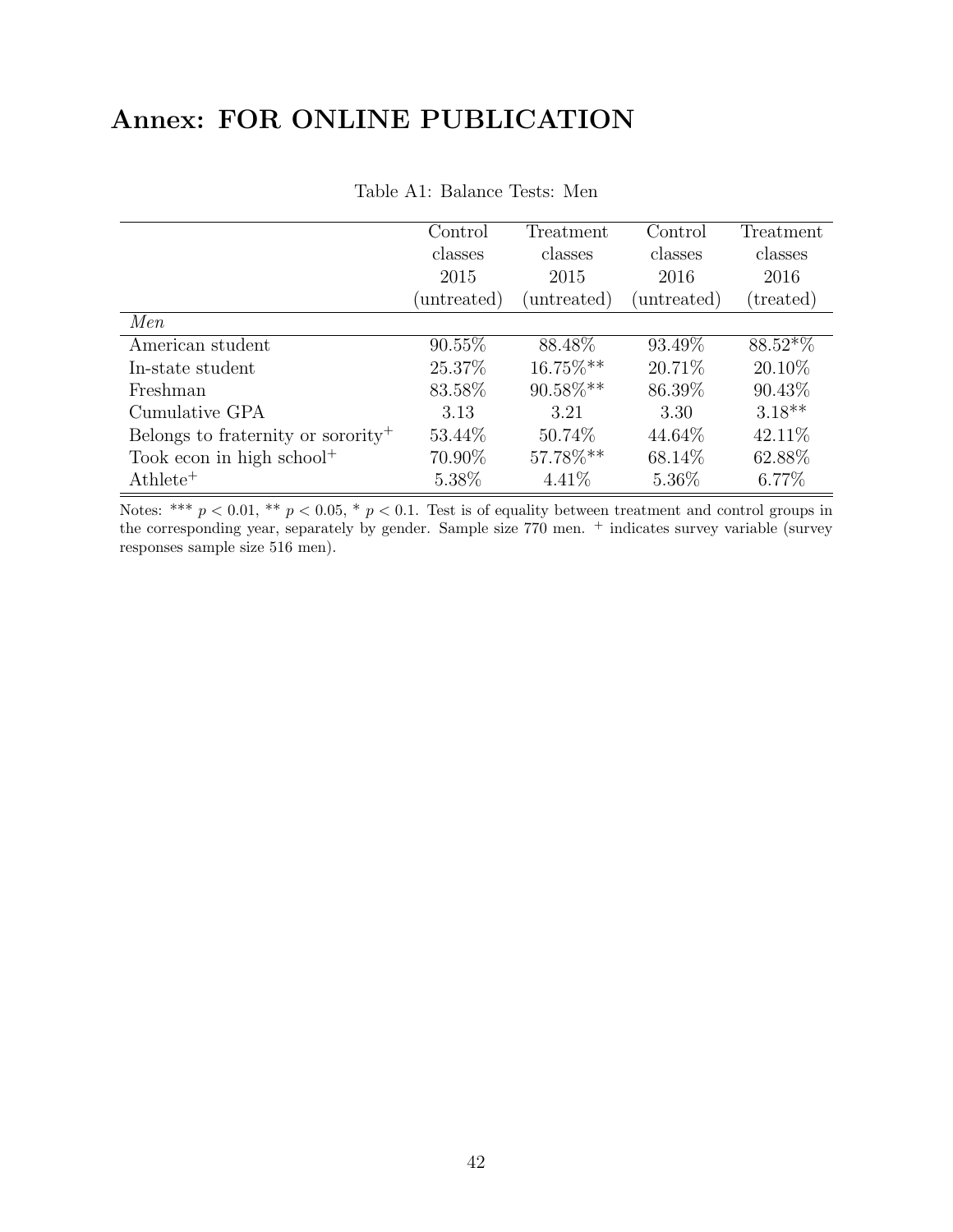|                               | Took       | Took       | Major    |
|-------------------------------|------------|------------|----------|
|                               | Micro      | Another    | Econ     |
| Treatment class x 2016        | $0.552**$  | $0.500**$  | $0.499*$ |
|                               | (0.008)    | (0.032)    | (0.061)  |
| Year $2016$                   | $-0.246*$  | $-0.244**$ | $-0.173$ |
|                               | (0.094)    | (0.025)    | (0.406)  |
| Treatment class (in 2015)     | $-0.254**$ | $-0.233**$ | $-0.235$ |
|                               | (0.016)    | (0.043)    | (0.215)  |
| Constant                      | $-0.043$   | $1.102*$   | 0.771    |
|                               | (0.933)    | (0.073)    | (0.315)  |
| Controls                      | Yes        | Yes        | Yes      |
| Observations                  | 627        | 627        | 627      |
| Including Class fixed effects |            |            |          |
| Treatment class x 2016        | $0.477**$  | $0.461*$   | 0.272    |
|                               | (0.011)    | (0.051)    | (0.249)  |
| Year 2016                     | $-0.107$   | $-0.182$   | $-0.066$ |
|                               | (0.400)    | (0.087)    | (0.683)  |
| Constant                      | $-0.308$   | 1.051      | 0.511    |
|                               | (0.610)    | (0.110)    | (0.446)  |
| Controls                      | Yes        | Yes        | Yes      |
| Class Fixed effects           | Yes        | Yes        | Yes      |
| Observations                  | 570        | 570        | 570      |

Table A2: Treatment Effects on Female Students (Probit model)

Notes: Probit regressions. \*\*\*  $p < 0.01$ , \*\*  $p < 0.05$ , \*  $p < 0.1$ . Standard errors are clustered at the class level (12 clusters). In parentheses we report score wild cluster bootstrap p-values (Kline et al., 2012) generated using boottest command in Stata 14 (Roodman et al., 2019) in parentheses. Dependent variables: (1) Dummy equal to 1 if student took Intermediate Micro the year after Principles, (2) dummy equal to 1 if she enrolled in another economics class since Principles, (3) dummy equal to 1 if she majored in economics.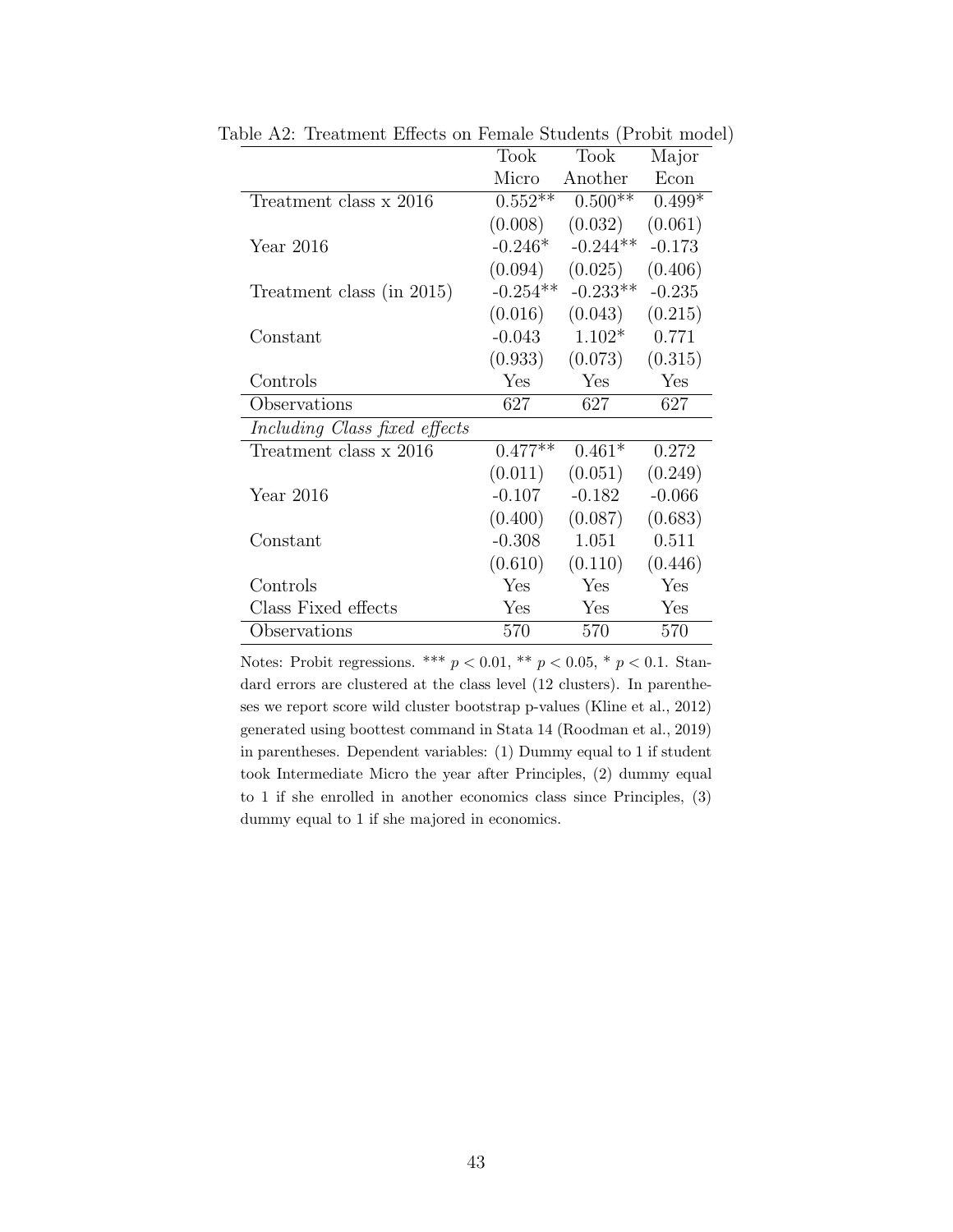|                           | <b>Took</b> | Took     | Number       | Major     |
|---------------------------|-------------|----------|--------------|-----------|
|                           | Micro       | Another  | Econ classes | Economics |
| Treatment class x 2016    | $0.261*$    | 0.191    | 0.747        | 0.089     |
|                           | (0.079)     | (0.517)  | (0.269)      | (0.170)   |
| Year $2016$               | $-0.097*$   | $-0.129$ | $-0.433$     | $-0.047$  |
|                           | (0.053)     | (0.108)  | (0.264)      | (0.374)   |
| Treatment class (in 2015) | $-0.087*$   | $-0.045$ | $-0.445$     | $-0.056$  |
|                           | (0.072)     | (0.473)  | (0.183)      | (0.269)   |
| Constant                  | $-1.131$    | $-1.134$ | 1.099        | 0.038     |
|                           | (0.223)     | (0.449)  | (0.746)      | (0.961)   |
| Controls                  | Yes         | Yes      | Yes          | Yes       |
| Observations              | 186         | 186      | 186          | 186       |

Table A3: Treatment effects on Top Female Students

Notes: LPM/OLS regressions. \*\*\*  $p < 0.01$ , \*\*  $p < 0.05$ , \*  $p < 0.1$ . In parentheses we report wild cluster bootstrap p-values generated using boottest command in Stata 14 (Roodman et al., 2019) for standard errors clustered at the class level (12 clusters). Dependent variables: (1) dummy equal to 1 if student took Intermediate Micro the year after Principles, (2) dummy equal to 1 if he enrolled in another economics class since Principles (up to January 2019); (3) number of economics classes taken (OLS regression); (4) dummy equal to 1 if student majored in economics.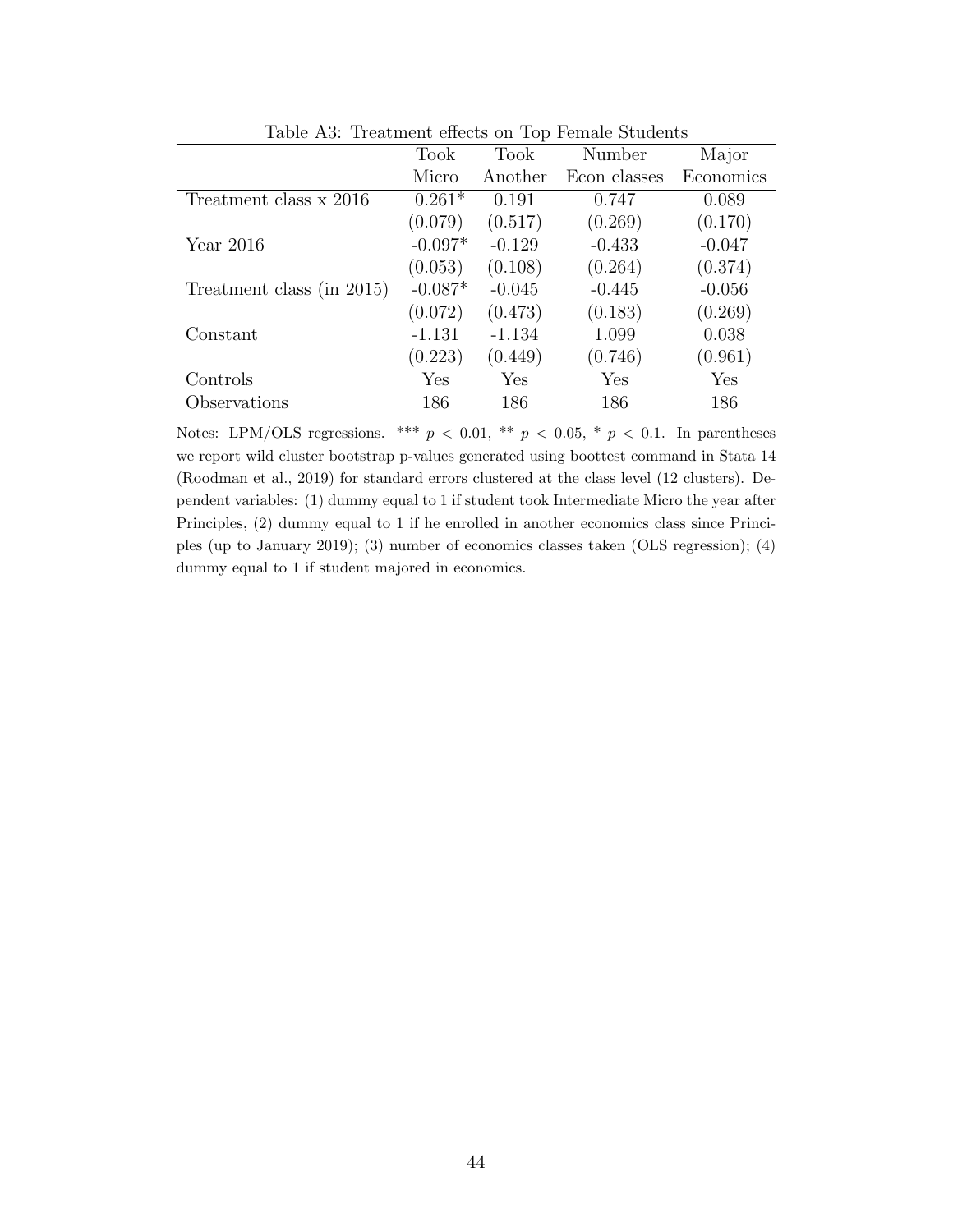| Table A4: Treatment Effects on Male students |            |            |              |            |  |
|----------------------------------------------|------------|------------|--------------|------------|--|
|                                              | Took       | Took       | Number       | Major      |  |
|                                              | Micro      | Another    | Econ classes | Economics  |  |
| Treatment class x 2016                       | $-0.049$   | $-0.070$   | $-0.589$     | $-0.061$   |  |
|                                              | (0.282)    | (0.146)    | (0.301)      | (0.202)    |  |
| Year $2016$                                  | 0.018      | $-0.012$   | 0.246        | 0.040      |  |
|                                              | (0.631)    | (0.910)    | (0.552)      | (0.244)    |  |
| Treatment class (in 2015)                    | $0.089*$   | $0.117*$   | $0.976**$    | $0.105*$   |  |
|                                              | (0.039)    | (0.076)    | (0.020)      | (0.064)    |  |
| Constant                                     | $0.530***$ | $0.885***$ | $7.846***$   | $0.793***$ |  |
|                                              | (0.002)    | (0.001)    | (0.001)      | (0.002)    |  |
| Controls                                     | Yes        | Yes        | Yes          | Yes        |  |
| Observations                                 | 770        | 770        | 770          | 770        |  |

Notes: LPM/OLS regressions. \*\*\*  $p < 0.01$ , \*\*  $p < 0.05$ , \*  $p < 0.1$ . In parentheses we report wild cluster bootstrap p-values generated using boottest command in Stata 14 (Roodman et al., 2019) for standard errors clustered at the class level (12 clusters). Dependent variables: (1) dummy equal to 1 if student took Intermediate Micro the year after Principles, (2) dummy equal to 1 if he enrolled in another economics class since Principles (up to January 2019); (3) number of economics classes taken (OLS regression); (4) dummy equal to 1 if student majored in economics.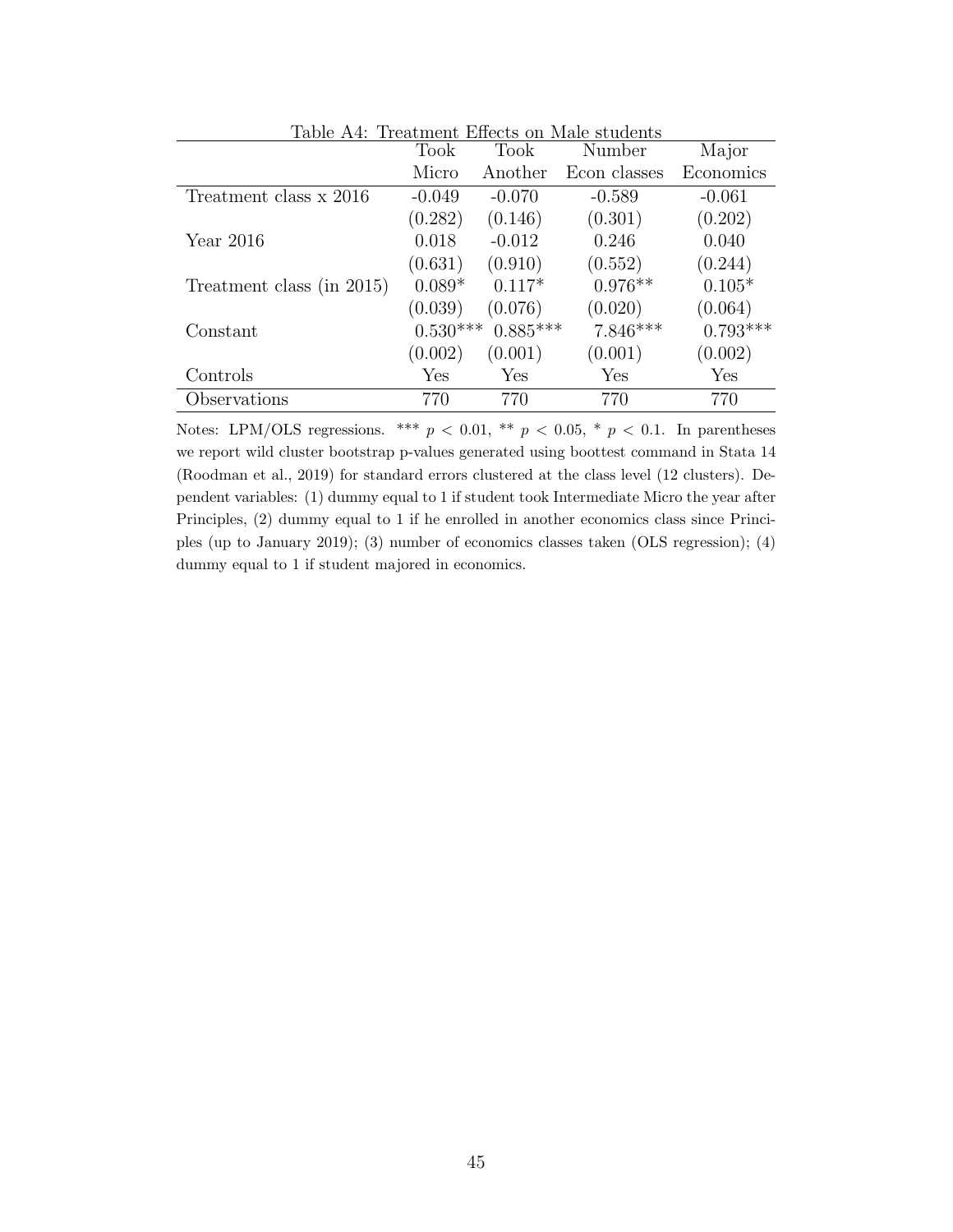| Table A5: Robustness: Triple Difference Estimates |            |            |              |             |  |  |
|---------------------------------------------------|------------|------------|--------------|-------------|--|--|
|                                                   | Took       | Took       | Number       | Major       |  |  |
|                                                   | Micro      | Another    | Econ classes | Economics   |  |  |
| Female x treatment class x 2016                   | $0.135*$   | $0.195***$ | $0.787**$    | $0.121***$  |  |  |
|                                                   | (0.05)     | (0.004)    | (0.014)      | (0.000)     |  |  |
| Year 2016                                         | 0.018      | $-0.018$   | 0.090        | 0.029       |  |  |
|                                                   | (0.614)    | (0.692)    | (0.634)      | (0.264)     |  |  |
| Female                                            | $-0.055$   | $-0.083$   | $-0.602**$   | $-0.030$    |  |  |
|                                                   | (0.29)     | (0.238)    | (0.038)      | (0.36)      |  |  |
| Female x treatment class                          | $-0.095$   | $-0.141$   | $-0.973*$    | $-0.122$    |  |  |
|                                                   | (0.162)    | (0.12)     | (0.07)       | (0.124)     |  |  |
| Female x 2016                                     | $-0.039$   | $-0.033$   | $-0.182$     | $-0.047***$ |  |  |
|                                                   | (0.144)    | (0.612)    | (0.394)      | (0.002)     |  |  |
| Treatment class x 2016                            | $-0.043$   | $-0.057$   | $-0.346$     | $-0.043$    |  |  |
|                                                   | (0.378)    | (0.278)    | (0.532)      | (0.322)     |  |  |
| Constant                                          | $0.544***$ | $1.032***$ | $8.37***$    | $0.833***$  |  |  |
|                                                   | (0.000)    | (0.006)    | (0.000)      | (0.000)     |  |  |
| Class fixed effects                               | Yes        | Yes        | Yes          | Yes         |  |  |
| Controls                                          | Yes        | Yes        | Yes          | Yes         |  |  |
| Observations                                      | 1,286      | 1,286      | 1,286        | 1,286       |  |  |

Notes: LPM/OLS regressions. \*\*\*  $p < 0.01$ , \*\*  $p < 0.05$ , \*  $p < 0.1$ . In parentheses we report wild cluster bootstrap p-values generated using clustse command in Stata 14 (Menger, 2015) for standard errors clustered at the class level (9 clusters). Dependent variables: (1) Dummy equal to 1 if student took Intermediate Micro the year after Principles, (2) dummy equal to 1 if student enrolled in another economics class since Principles (up to January 2019); (3) Number of economics classes taken (OLS regression); (4) Dummy equal to 1 if student majored in economics.